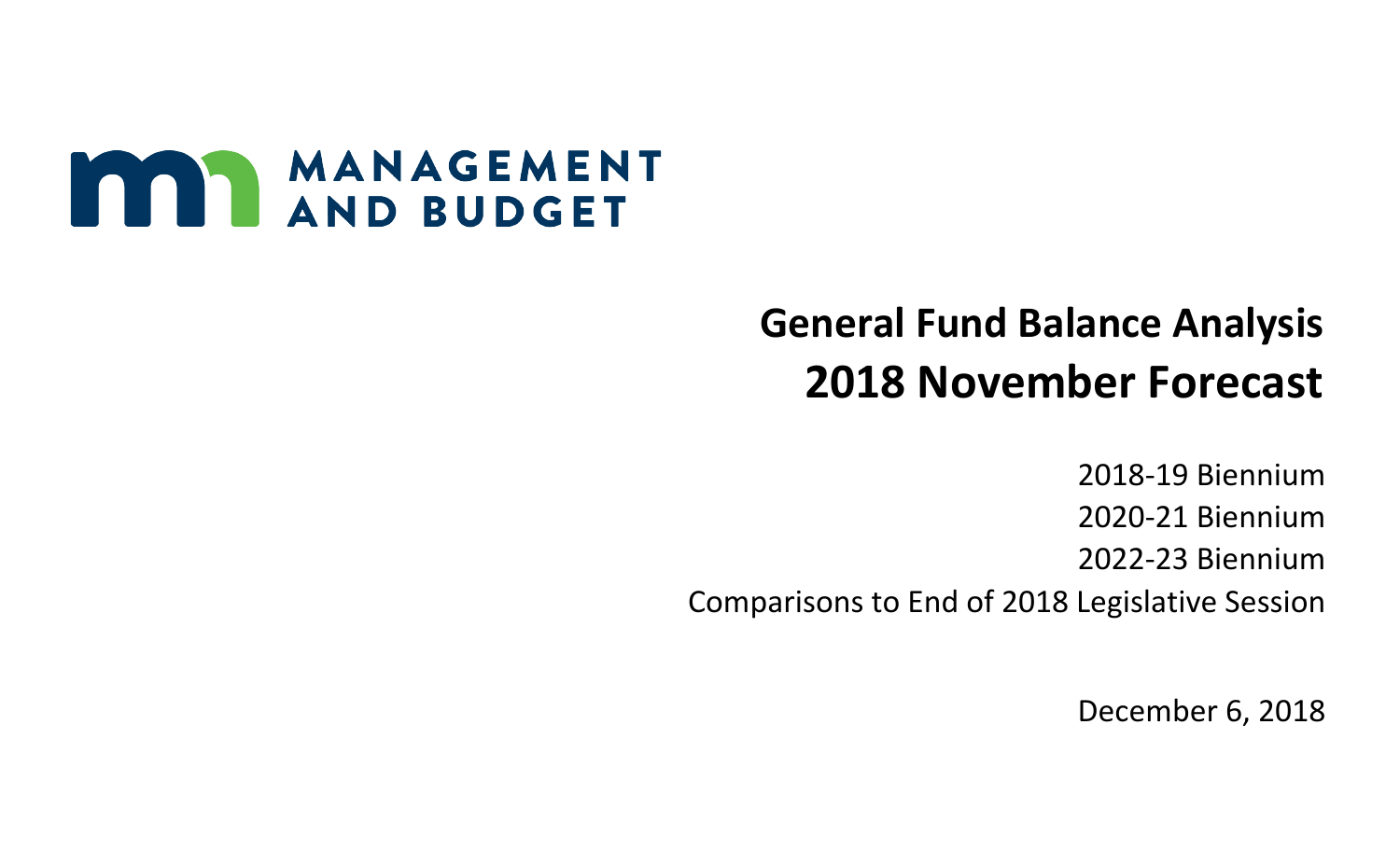## Table of Contents

|                                                | Page           |
|------------------------------------------------|----------------|
| Summary of Resources and Expenditures          | 1              |
| Revenues/Resources                             |                |
| Non-Dedicated                                  | $\overline{2}$ |
| Dedicated                                      | 3              |
| <b>Transfers From Other Funds</b>              | 4              |
| Prior Year Adjustments                         | 4              |
| Expenditures/Uses                              |                |
| E-12 Education                                 | 5              |
| <b>Higher Education</b>                        | 7              |
| Property Tax Aids & Credits                    | 8              |
| <b>Health &amp; Human Services</b>             | 10             |
| Public Safety & Judiciary                      | 12             |
| Transportation                                 | 13             |
| Environment                                    | 14             |
| Agriculture                                    | 15             |
| Jobs, Economic Development, Housing & Commerce | 15             |
| <b>State Government &amp; Veterans</b>         | 16             |
| <b>Debt Service</b>                            | 21             |
| Capital Projects & Grants                      | 21             |
| Other                                          | 21             |
| <b>Cancellation Estimates</b>                  | 21             |
| Reserves & Appropriations Carried Forward      | 21             |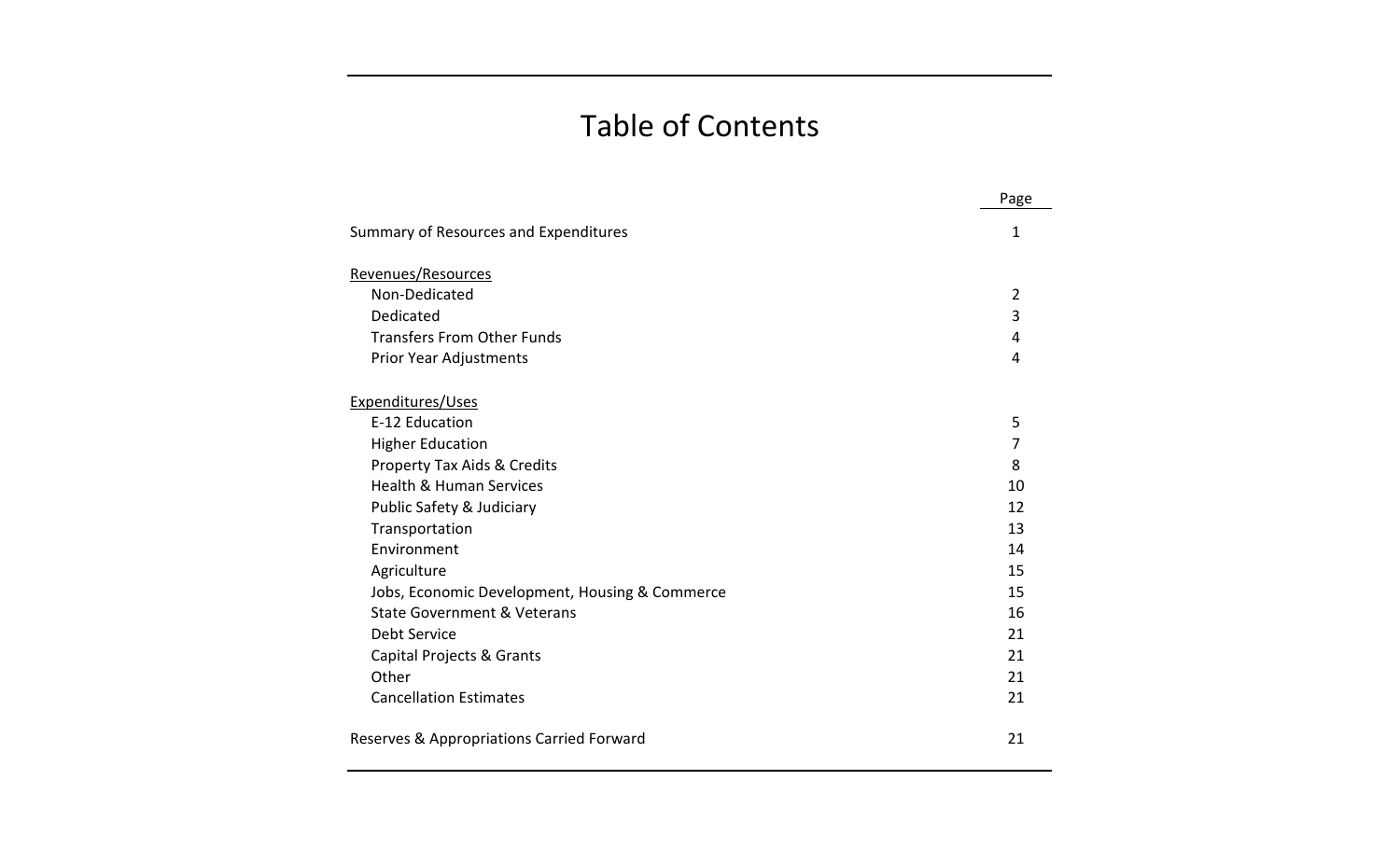| <b>General Fund - Fund Balance Analysis</b>    | 6-18 Enacted | 6-18 Enacted | Actual     | 11-18 Fcst   | 11-18 Fcst | Nov vs EOS | 11-18 Fcst   | 11-18 Fcst     | 11-18 Fcst | Nov vs EOS | FY 2020-21 vs | <b>Planning Est</b>     | <b>Planning Est</b> | <b>Planning Est</b> | FY 2022-23 vs<br>FY 2020-21 |
|------------------------------------------------|--------------|--------------|------------|--------------|------------|------------|--------------|----------------|------------|------------|---------------|-------------------------|---------------------|---------------------|-----------------------------|
| (\$ in Thousands)                              | FY 2018-19   | FY 2020-21   | FY 2018    | FY 2019      | FY 2018-19 | FY 2018-19 | FY 2020      | FY 2021        | FY 2020-21 | FY 2020-21 | FY 2018-19    | FY 2022                 | FY 2023             | FY 2022-23          |                             |
| <b>General Fund Summary</b>                    |              |              |            |              |            |            |              |                |            |            |               |                         |                     |                     |                             |
| <b>Actual &amp; Estimated Resources</b>        |              |              |            |              |            |            |              |                |            |            |               |                         |                     |                     |                             |
| Balance Forward From Prior Year                | 3,333,262    | 2,278,722    | 3,333,262  | 3,282,980    | 3,333,262  |            | 3,194,100    | 3,329,713      | 3,194,100  | 915,378    | $-139,162$    | 4,066,950               | 4,259,363           | 4,066,950           | 872,850                     |
| <b>Current Resources:</b>                      |              |              |            |              |            |            |              |                |            |            |               |                         |                     |                     |                             |
| <b>Tax Revenues</b>                            | 42,963,853   | 46,360,377   | 21,247,679 | 22,142,559   | 43,390,238 | 426,385    | 22,787,666   | 23,699,566     | 46,487,232 | 126,855    | 3,096,994     | 24,281,553              | 24,880,795          | 49,162,348          | 2,675,116                   |
| Non-Tax Revenues                               | 1,475,227    | 1,403,941    | 814,026    | 788,992      | 1,603,018  | 127,791    | 738,940      | 731,864        | 1,470,804  | 66,863     | $-132,214$    | 720,808                 | 715,968             | 1,436,776           | $-34,028$                   |
| Subtotal Non-Dedicated Revenues                | 44,439,080   | 47,764,318   | 22,061,705 | 22,931,551   | 44,993,256 | 554,176    | 23,526,606   | 24,431,430     | 47,958,036 | 193,718    | 2,964,780     | 25,002,361              | 25,596,763          | 50,599,124          | 2,641,088                   |
| <b>Dedicated Revenue</b>                       | 1,205        | 1,222        | 1,099      | $\mathbf{0}$ | 1,099      | $-106$     | $\mathbf{0}$ | $\mathbf{0}$   |            | $-1,222$   | $-1,099$      | $\overline{\mathbf{0}}$ | $\overline{0}$      |                     | $\Omega$                    |
| Transfers From Other Funds                     | 307,396      | 307,674      | 161,151    | 154,884      | 316,035    | 8,639      | 152,614      | 152,611        | 305,225    | $-2,449$   | $-10,810$     | 30,689                  | 30,771              | 61,460              | $-243,765$                  |
| Prior Year Adjustments                         | 53,335       | 63,107       | 72,968     | 26,612       | 99,580     | 46,245     | 26,405       | 37,045         | 63,450     | 343        | $-36,130$     | 37,243                  | 37,243              | 74,486              | 11,036                      |
| Subtotal Other Revenue                         | 361,936      | 372,003      | 235,218    | 181,496      | 416,714    | 54,778     | 179,019      | 189,656        | 368,67     | $-3,328$   | $-48,039$     | 67,932                  | 68,014              | 135,946             | $-232,729$                  |
| <b>Subtotal Current Resources</b>              | 44,801,016   | 48,136,321   | 22,296,923 | 23,113,047   | 45,409,970 | 608,954    | 23,705,625   | 24,621,086     | 48,326,711 | 190,390    | 2,916,741     | 25,070,293              | 25,664,777          | 50,735,070          | 2,408,359                   |
| <b>Total Resources Available</b>               | 48,134,278   | 50,415,043   | 25,630,185 | 26,396,027   | 48,743,232 | 608,954    | 26,899,725   | 27,950,799     | 51,520,811 | 1,105,768  | 2,777,579     | 29,137,243              | 29,924,140          | 54,802,020          | 3,281,209                   |
| <b>Actual &amp; Estimated Expenditures</b>     |              |              |            |              |            |            |              |                |            |            |               |                         |                     |                     |                             |
| E-12 Education                                 | 18,846,201   | 19,614,795   | 9,233,048  | 9,611,663    | 18,844,711 | $-1,490$   | 9,718,393    | 9,882,266      | 19,600,659 | $-14,136$  | 755,948       | 10,059,003              | 10,221,644          | 20,280,647          | 679,988                     |
| <b>Higher Education</b>                        | 3,282,324    | 3,255,828    | 1,651,198  | 1,638,894    | 3,290,092  | 7,768      | 1,627,914    | 1,627,914      | 3,255,828  |            | $-34,264$     | 1,627,914               | 1,627,914           | 3,255,828           | $\mathbf{0}$                |
| Property Tax Aids & Credits                    | 3,652,926    | 3,645,269    | 1,723,701  | 1,940,318    | 3,664,019  | 11,093     | 1,809,339    | 1,900,348      | 3,709,687  | 64,418     | 45,668        | 1,925,773               | 1,956,030           | 3,881,803           | 172,116                     |
| Health & Human Services                        | 13,619,413   | 15,421,573   | 6,621,621  | 6,781,699    | 13,403,320 | $-216,093$ | 7,445,445    | 7,459,151      | 14,904,596 | $-516,977$ | 1,501,276     | 8,212,617               | 8,563,564           | 16,776,181          | 1,871,585                   |
| Public Safety & Judiciary                      | 2,339,800    | 2,379,297    | 1,126,081  | 1,211,911    | 2,337,992  | $-1,808$   | 1,173,881    | 1,176,821      | 2,350,702  | $-28,595$  | 12,710        | 1,174,453               | 1,176,184           | 2,350,637           | $-65$                       |
| Transportation                                 | 340,801      | 247,160      | 158,052    | 183,414      | 341,466    | 665        | 123,706      | 123,749        | 247,455    | 295        | $-94,011$     | 123,792                 | 123,792             | 247,584             | 129                         |
| Environment                                    | 355,522      | 323,296      | 185,851    | 170,987      | 356,838    | 1,316      | 162,152      | 162,070        | 324,222    | 926        | $-32,616$     | 162,118                 | 162,118             | 324,236             | 14                          |
| Agriculture                                    | 125,633      | 122,252      | 60,246     | 66,293       | 126,539    | 906        | 61,126       | 61,126         | 122,252    |            | $-4,287$      | 61,126                  | 61,126              | 122,252             | $\mathbf 0$                 |
| Jobs, Economic Development, Housing & Commerce | 552,621      | 403,409      | 275,394    | 286,385      | 561,779    | 9,158      | 185,937      | 200,427        | 386,364    | $-17,045$  | $-175,415$    | 203,755                 | 209,197             | 412,952             | 26,588                      |
| State Government & Veterans                    | 1,323,583    | 1,094,130    | 622,626    | 607,280      | 1,229,906  | $-93,677$  | 551,787      | 547,588        | 1,099,375  | 5,245      | $-130,531$    | 546,265                 | 548,197             | 1,094,462           | $-4,913$                    |
| <b>Debt Service</b>                            | 1,138,524    | 1,180,917    | 563,123    | 549,785      | 1,112,908  | $-25,616$  | 584,773      | 614,437        | 1,199,210  | 18,293     | 86,302        | 639,147                 | 619,201             | 1,258,348           | 59,138                      |
| Capital Projects & Grants                      | 298,208      | 274,646      | 126,217    | 168,298      | 294,515    | $-3,693$   | 130,559      | 142,952        | 273,511    | $-1,135$   | $-21,004$     | 146,917                 | 146,777             | 293,694             | 20,183                      |
| Other                                          |              |              | 47         | $\mathbf{0}$ | 47         | 47         | $\mathbf{0}$ | $\overline{0}$ |            |            | $-47$         | $\overline{0}$          | $\overline{0}$      |                     | $\mathbf{0}$                |
| <b>Cancellation Estimates</b>                  | $-20,000$    | $-20,000$    | $\Omega$   | $-15,000$    | $-15,000$  | 5,000      | $-5,000$     | $-15,000$      | $-20,000$  |            | $-5,000$      | $-5,000$                | $-15,000$           | $-20,000$           | $\Omega$                    |
| Subtotal by Appropriation Bill                 | 45,855,556   | 47,942,572   | 22,347,205 | 23,201,927   | 45,549,132 | $-306,424$ | 23,570,012   | 23,883,849     | 47,453,861 | $-488,711$ | 1,904,729     | 24,877,880              | 25,400,744          | 50,278,624          | 2,824,763                   |
| <b>Total Expenditures &amp; Transfers</b>      | 45,855,556   | 47,942,572   | 22,347,205 | 23,201,927   | 45,549,132 | $-306,424$ | 23,570,012   | 23,883,849     | 47,453,861 | $-488,711$ | 1,904,729     | 24,877,880              | 25,400,744          | 50,278,624          | 2,824,763                   |
| <b>Balance Before Reserves</b>                 | 2,278,722    | 2,472,471    | 3,282,980  | 3,194,100    | 3,194,100  | 915,378    | 3,329,713    | 4,066,950      | 4,066,950  | 1,594,479  | 872,850       | 4,259,363               | 4,523,396           | 4,523,396           | 456,446                     |
| Cash Flow Account                              | 350,000      | 350,000      | 350,000    | 350,000      | 350,000    |            | 350,000      | 350,000        | 350,000    |            |               | 350,000                 | 350,000             | 350,000             | $\Omega$                    |
| <b>Budget Reserve</b>                          | 1,583,364    | 1,583,364    | 1,698,247  | 2,074,733    | 2,074,733  | 491,369    | 2,074,733    | 2,074,733      | 2,074,733  | 491,369    |               | 2,074,733               | 2,074,733           | 2,074,733           |                             |
| <b>Stadium Reserve</b>                         | 57,638       | 120,177      | 44,171     | 49,660       | 49,660     | $-7,978$   | 62,270       | 98,362         | 98,362     | $-21,815$  | 48,702        | 142,090                 | 193,142             | 193,142             | 94,780                      |
| Appropriations Carried Forward                 |              |              | 211,578    | $\Omega$     |            |            | $\Omega$     | $\Omega$       |            |            |               | $\Omega$                | $\Omega$            |                     | $\Omega$                    |
| <b>Budgetary Balance</b>                       | 287,720      | 418,930      | 978,984    | 719,707      | 719,707    | 431,987    | 842,710      | 1,543,855      | 1,543,855  | 1,124,925  | 824,148       | 1,692,540               | 1,905,521           | 1,905,521           | 361,666                     |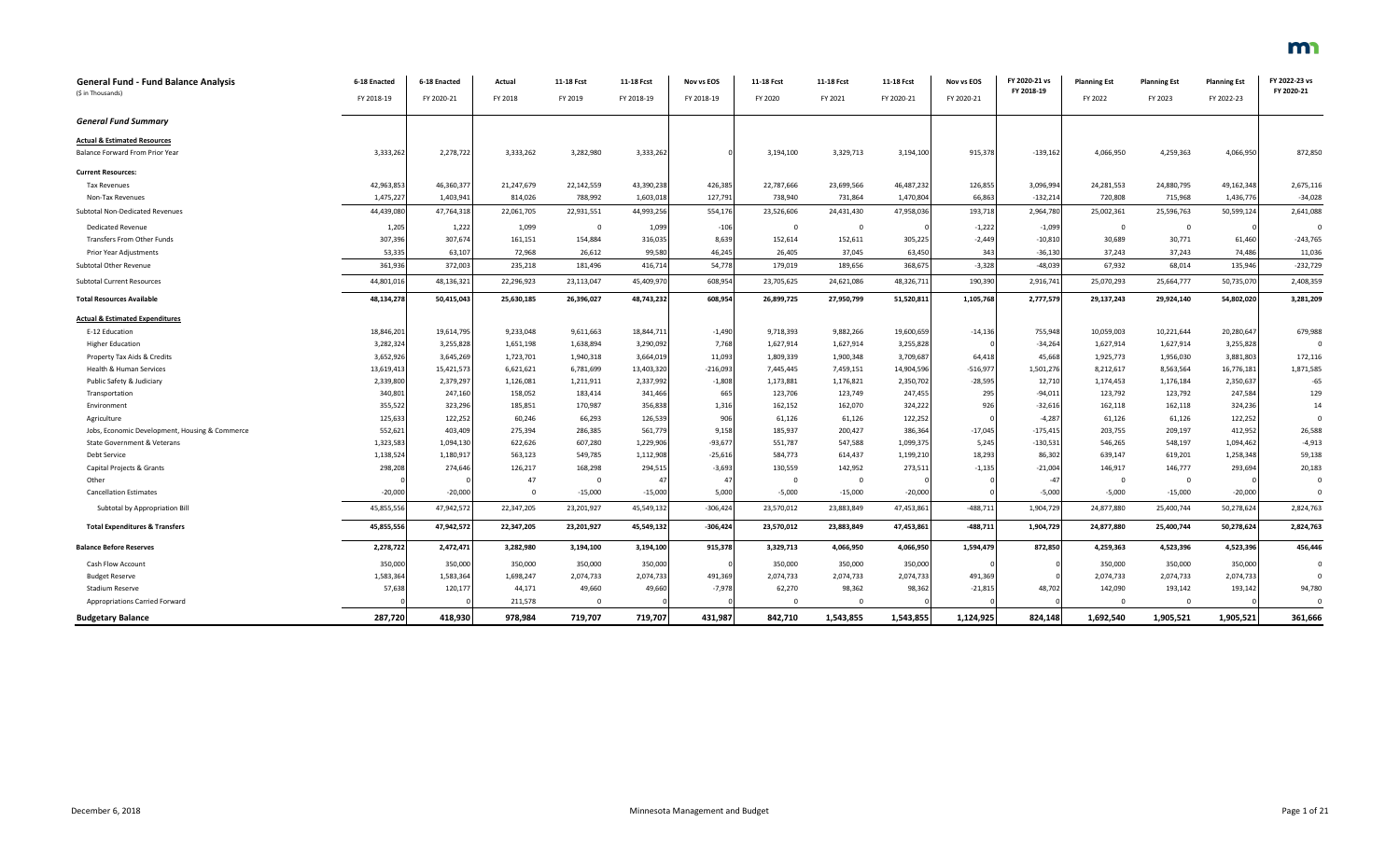| General Fund - Fund Balance Analysis            | 6-18 Enacted | 6-18 Enacted | Actual       | 11-18 Fcst   | 11-18 Fcst   | Nov vs EOS | 11-18 Fcst   | 11-18 Fcst   | 11-18 Fcst  | Nov vs EOS | FY 2020-21 vs  | <b>Planning Est</b> | <b>Planning Est</b> | <b>Planning Est</b> | FY 2022-23 vs |
|-------------------------------------------------|--------------|--------------|--------------|--------------|--------------|------------|--------------|--------------|-------------|------------|----------------|---------------------|---------------------|---------------------|---------------|
| (\$ in Thousands)                               | FY 2018-19   | FY 2020-21   | FY 2018      | FY 2019      | FY 2018-19   | FY 2018-19 | FY 2020      | FY 2021      | FY 2020-21  | FY 2020-21 | FY 2018-19     | FY 2022             | FY 2023             | FY 2022-23          | FY 2020-21    |
| <b>Non-Dedicated Revenue</b>                    |              |              |              |              |              |            |              |              |             |            |                |                     |                     |                     |               |
| Tax Revenues:                                   |              |              |              |              |              |            |              |              |             |            |                |                     |                     |                     |               |
| Individual Income Tax                           | 26,905,300   | 29,808,100   | 13,376,923   | 14,010,300   | 27,387,223   | 481,923    | 14,721,000   | 15,500,200   | 30,221,200  | 413,100    | 2,833,97       | 16,074,400          | 16,513,800          | 32,588,200          | 2,367,000     |
| Individual Income Tax Refunds                   | $-3,190,600$ | $-3,613,100$ | $-1,593,423$ | $-1,660,400$ | $-3,253,823$ | $-63,223$  | $-1,887,000$ | $-2,058,600$ | $-3,945,60$ | $-332,500$ | $-691,77$      | $-2,366,500$        | $-2,464,100$        | $-4,830,600$        | $-885,000$    |
| <b>Individual Income Tax</b>                    | 23,714,700   | 26,195,000   | 11,783,500   | 12,349,900   | 24,133,400   | 418,700    | 12,834,000   | 13,441,600   | 26,275,600  | 80,600     | 2,142,200      | 13,707,900          | 14,049,700          | 27,757,600          | 1,482,000     |
| Corporate Income Tax                            | 2,993,628    | 3,067,298    | 1,452,885    | 1,570,216    | 3,023,101    | 29,473     | 1,544,250    | 1,581,293    | 3,125,543   | 58,245     | 102,442        | 1,592,137           | 1,606,106           | 3,198,243           | 72,700        |
| Corporate Income Tax Refunds                    | $-397,153$   | $-458,369$   | $-138,360$   | $-181,582$   | $-319,942$   | 77,211     | $-214,061$   | $-261,215$   | $-475,27$   | $-16,907$  | $-155,334$     | $-245,088$          | $-223,216$          | $-468,304$          | 6,972         |
| <b>Corporate Income Tax</b>                     | 2,596,475    | 2,608,929    | 1,314,525    | 1,388,634    | 2,703,159    | 106,684    | 1,330,189    | 1,320,078    | 2,650,267   | 41,338     | $-52,892$      | 1,347,049           | 1,382,890           | 2,729,939           | 79,672        |
| Sales Tax                                       | 11,664,342   | 12,383,352   | 5,684,120    | 5,961,691    | 11,645,811   | $-18,531$  | 6,126,361    | 6,365,709    | 12,492,070  | 108,718    | 846,259        | 6,590,622           | 6,763,857           | 13,354,479          | 862,409       |
| Sales Tax Refunds                               | $-381,901$   | $-355,301$   | $-218,357$   | $-264,101$   | $-482,458$   | $-100,557$ | $-246,150$   | $-222,149$   | $-468,299$  | $-112,998$ | 14,159         | $-197,098$          | $-189,101$          | $-386,199$          | 82,100        |
| Sales Tax Refunds, Indian Sales Tax             | $-23,300$    | $-24,000$    | $-14,553$    | $-9,800$     | $-24,353$    | $-1,053$   | $-12,400$    | $-12,600$    | $-25,000$   | $-1,000$   | $-647$         | $-12,800$           | $-13,000$           | $-25,800$           | $-800$        |
| 12, CH 299 MPLS Sales Tax to MSFA               | 4,275        | 5,869        | 1,855        | 2,104        | 3,959        | $-316$     | 2,645        | 3,151        | 5,796       | $-73$      | 1,837          | 3,616               | 3,963               | 7,579               | 1,783         |
| MPLS Sales Tax w/Holding for NFL Stadium        |              | 17,501       | $\Omega$     | $\Omega$     |              |            | $\Omega$     | 17,537       | 17,537      | 36         | 17,537         | 18,713              | 19,032              | 37,745              | 20,208        |
| Sales Tax                                       | 11,263,416   | 12,027,421   | 5,453,065    | 5,689,894    | 11,142,959   | $-120,457$ | 5,870,456    | 6,151,648    | 12,022,104  | $-5,317$   | 879,145        | 6,403,053           | 6,584,751           | 12,987,804          | 965,700       |
| <b>Statewide Property Tax</b>                   | 1,621,475    | 1,634,030    | 811,376      | 807,671      | 1,619,047    | $-2,428$   | 820,843      | 817,214      | 1,638,057   | 4,027      | 19,010         | 817,157             | 817,172             | 1,634,329           | $-3,728$      |
| Estate Tax                                      | 346,700      | 265,200      | 220,595      | 178,500      | 399,095      | 52,395     | 149,100      | 144,800      | 293,900     | 28,700     | $-105, 195$    | 149,300             | 156,900             | 306,200             | 12,300        |
| <b>Estate Tax Refunds</b>                       | $-17,700$    | $-17,100$    | $-7,179$     | $-10,200$    | $-17,379$    | 321        | $-10,000$    | $-9,000$     | $-19,000$   | $-1,900$   | $-1,621$       | $-9,000$            | $-9,300$            | $-18,30$            | 700           |
| <b>Estate Tax</b>                               | 329,000      | 248,100      | 213,416      | 168,300      | 381,716      | 52,716     | 139,100      | 135,800      | 274,900     | 26,800     | $-106,816$     | 140,300             | 147,600             | 287,900             | 13,000        |
| Liquor, Wine & Beer Tax                         | 185,430      | 195,460      | 92,476       | 92,850       | 185,326      | $-104$     | 94,710       | 96,610       | 191,320     | $-4,140$   | 5,994          | 98,560              | 100,540             | 199,100             | 7,780         |
| Liquor, Wine & Beer Tax Refunds                 | $-1,500$     | $-1,500$     | $-728$       | $-900$       | $-1,628$     | $-128$     | $-750$       | $-750$       | $-1,500$    |            | 128            | $-750$              | $-750$              | $-1,500$            |               |
| Liquor, Wine & Beer Tax                         | 183,930      | 193,960      | 91,748       | 91,950       | 183,698      | $-232$     | 93,960       | 95,860       | 189,820     | $-4,140$   | 6,122          | 97,810              | 99,790              | 197,600             | 7,780         |
| Cigarette & Tobacco Products Tax                | 1,231,690    | 1,262,390    | 577,145      | 639,760      | 1,216,905    | $-14,785$  | 637,750      | 635,660      | 1,273,410   | 11,020     | 56,505         | 633,620             | 631,670             | 1,265,290           | $-8,120$      |
| Cigarette & Tobacco Products Tax Refunds        | $-23,550$    | $-21,100$    | $-13,834$    | $-14,750$    | $-28,584$    | $-5,034$   | $-10,650$    | $-10,650$    | $-21,30$    | $-200$     | 7,284          | $-10,750$           | $-10,750$           | $-21,500$           | $-200$        |
| <b>Cigarette &amp; Tobacco Products Tax</b>     | 1,208,140    | 1,241,290    | 563,311      | 625,010      | 1,188,321    | $-19,819$  | 627,100      | 625,010      | 1,252,110   | 10,820     | 63,789         | 622,870             | 620,920             | 1,243,790           | $-8,320$      |
| <b>Taconite Occupation Tax</b>                  | 21,600       | 22,800       | 13,054       | 13,400       | 26,454       | 4,854      | 13,500       | 13,700       | 27,200      | 4,400      | 746            | 14,000              | 14,000              | 28,000              | 800           |
| Mortgage Registry Tax                           | 234,332      | 234,297      | 122,050      | 109,060      | 231,110      | $-3,222$   | 116,132      | 121,048      | 237,180     | 2,883      | 6,070          | 124,541             | 128,120             | 252,661             | 15,481        |
| <b>Deed Transfer Tax</b>                        | 272,609      | 324,898      | 128,108      | 126,784      | 254,892      | $-17,717$  | 143,117      | 154,550      | 297,667     | $-27,231$  | 42,775         | 161,837             | 169,426             | 331,263             | 33,596        |
| Insurance Gross Earn & Fire Marshall            | 802,235      | 856,088      | 400,532      | 407,013      | 807,545      | 5,310      | 416,414      | 421,894      | 838,308     | $-17,780$  | 30,763         | 423,996             | 424,206             | 848,202             | 9,894         |
| Insurance Gross Earn & Fire Marshall Refunds    | $-5,000$     | $-5,000$     | $-4.060$     | $-5.000$     | $-9,060$     | $-4,060$   | $-5,000$     | $-5,000$     | $-10,000$   | $-5,000$   | $-940$         | $-5,000$            | $-5,000$            | $-10,000$           | $\Omega$      |
| <b>Insurance Gross Earn &amp; Fire Marshall</b> | 797,235      | 851,088      | 396,472      | 402,013      | 798,485      | 1,250      | 411,414      | 416,894      | 828,308     | $-22,780$  | 29,823         | 418,996             | 419,206             | 838,202             | 9,894         |
| <b>Controlled Substance Tax</b>                 | 10           | 10           | $\mathbf{0}$ | 5            |              |            | 5            | - 5          | 10          |            |                | - 5                 | - 5                 | 10                  | 0             |
| <b>Other Gross Earnings</b>                     | 100          | 100          | 54           | 50           | 104          |            | 50           | 50           | 100         |            |                | 50                  | 50                  | 100                 |               |
| Lawful Gambling Comb Rcpts Tax                  | 148,400      | 164,000      | 75,044       | 84,400       | 159,444      | 11,044     | 92,000       | 98,400       | 190,400     | 26,400     | 30,956         | 105,300             | 112,700             | 218,000             | 27,600        |
| <b>Gambling Tax Refunds</b>                     | $-400$       | $-400$       | $-223$       | $-200$       | $-423$       | $-23$      | $-200$       | $-200$       | $-400$      |            | 2 <sup>5</sup> | $-200$              | $-200$              | $-400$              | $\Omega$      |
| <b>Lawful Gambling Taxes</b>                    | 148,000      | 163,600      | 74,821       | 84,200       | 159,021      | 11,021     | 91,800       | 98,200       | 190,000     | 26,400     | 30,979         | 105,100             | 112,500             | 217,600             | 27,600        |
| Lawful Gambling Taxes - February 2012 Base      | [73,800]     | [73, 800]    | [36,900]     | [36,900]     | [73, 800]    | [0]        | [36,900]     | [36,900]     | [73,800]    | - ro       | - ro           | [36,900]            | [36,900]            | [73,800]            | [0]           |
| Lawful Gambling Taxes - Stadium                 | [74, 200]    | [89, 800]    | [38, 675]    | [47,300]     | [85, 975]    | [11, 775]  | [54,900]     | [61, 300]    | [116, 200]  | [26, 400]  | [30, 225]      | [68, 200]           | [75, 600]           | [143,800]           | [27,600]      |
| <b>Medical Assistance Surcharges</b>            | 583,541      | 625,664      | 287,376      | 290,991      | 578,367      | $-5,174$   | 301,303      | 313,212      | 614,515     | $-11,149$  | 36,148         | 326,188             | 339,968             | 666,156             | 51,641        |
| <b>Other Tax Refunds</b>                        | $-10,710$    | $-10,810$    | $-5,197$     | $-5,303$     | $-10,500$    | 210        | $-5,303$     | $-5,303$     | $-10,606$   | 204        | $-106$         | $-5,303$            | $-5,303$            | $-10,606$           | $\Omega$      |
| <b>Tax Revenues</b>                             | 42,963,853   | 46,360,377   | 21,247,679   | 22,142,559   | 43,390,238   | 426,385    | 22,787,666   | 23,699,566   | 46,487,232  | 126,855    | 3,096,994      | 24,281,553          | 24,880,795          | 49,162,348          | 2,675,116     |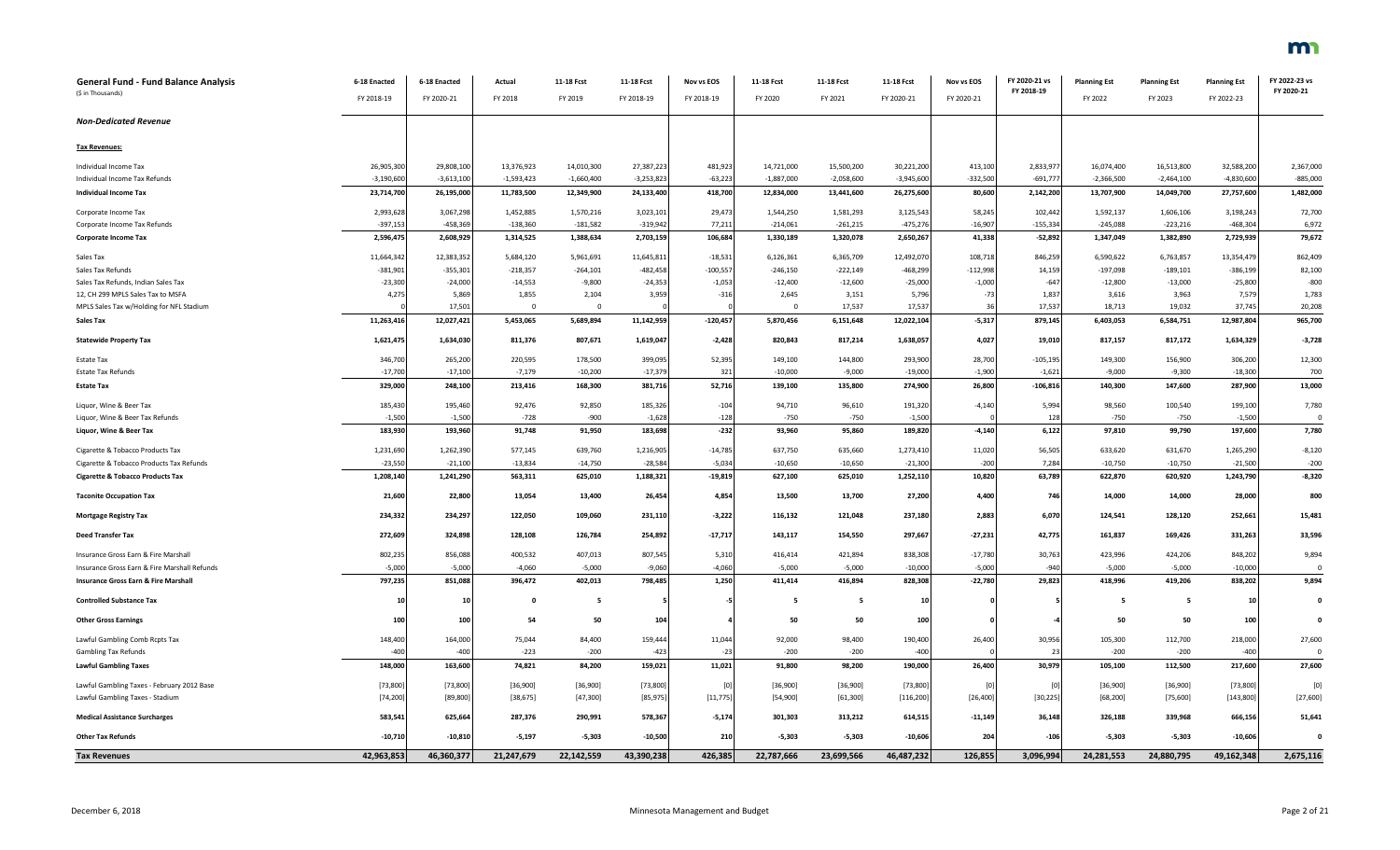| General Fund - Fund Balance Analysis<br>(\$ in Thousands) | 6-18 Enacted | 6-18 Enacted | Actual     | 11-18 Fcst   | 11-18 Fcst | Nov vs EOS | 11-18 Fcst   | 11-18 Fcst   | 11-18 Fcst | Nov vs EOS | FY 2020-21 vs<br>FY 2018-19 | <b>Planning Est</b> | <b>Planning Est</b> | <b>Planning Est</b> | FY 2022-23 vs<br>FY 2020-21 |
|-----------------------------------------------------------|--------------|--------------|------------|--------------|------------|------------|--------------|--------------|------------|------------|-----------------------------|---------------------|---------------------|---------------------|-----------------------------|
|                                                           | FY 2018-19   | FY 2020-21   | FY 2018    | FY 2019      | FY 2018-19 | FY 2018-19 | FY 2020      | FY 2021      | FY 2020-21 | FY 2020-21 |                             | FY 2022             | FY 2023             | FY 2022-23          |                             |
| <b>Non-Tax Revenues:</b>                                  |              |              |            |              |            |            |              |              |            |            |                             |                     |                     |                     |                             |
| <b>Investment Income</b>                                  | 58,000       | 38,000       | 55,402     | 56,000       | 111,402    | 53,402     | 56,000       | 56,000       | 112,000    | 74,000     | 598                         | 56,000              | 56,000              | 112,000             | $\Omega$                    |
| <b>Lottery Revenue</b>                                    | 129,256      | 129,152      | 66,400     | 60,024       | 126,424    | $-2,832$   | 60,095       | 60,686       | 120,781    | $-8,371$   | $-5,643$                    | 60,686              | 60,686              | 121,372             | 591                         |
| <b>Tobacco Settlements</b>                                | 307,864      | 292,219      | 166,931    | 160,052      | 326,983    | 19,119     | 157,111      | 154,004      | 311,115    | 18,896     | $-15,868$                   | 141,662             | 139,007             | 280,669             | $-30,446$                   |
| <b>Fees</b>                                               |              |              |            |              |            |            |              |              |            |            |                             |                     |                     |                     |                             |
| <b>Departmental Earnings</b>                              | 382,386      | 378,371      | 203,785    | 196,106      | 399,891    | 17,505     | 196,079      | 192,083      | 388,162    | 9,791      | $-11,729$                   | 193,995             | 192,718             | 386,71              | $-1,449$                    |
| <b>Departmental Earnings</b>                              | 382,386      | 378,371      | 203,785    | 196,106      | 399,891    | 17,505     | 196,079      | 192,083      | 388,162    | 9,791      | $-11,729$                   | 193,995             | 192,718             | 386,713             | $-1,449$                    |
| <b>DHS MSOP Collections</b>                               | 29,600       | 29,600       | 14,284     | 14,800       | 29,084     | $-516$     | 14,800       | 14,800       | 29,600     |            | 516                         | 14,800              | 14,800              | 29,600              | $\mathbf{0}$                |
| <b>DHS SOS Collections</b>                                | 141,000      | 143,900      | 79,577     | 70,750       | 150,327    | 9,327      | 71,450       | 71,450       | 142,900    | $-1,000$   | $-7,427$                    | 71,750              | 71,750              | 143,500             | 600                         |
| Fines & Surcharges                                        | 147,177      | 142,939      | 76,065     | 70,527       | 146,592    | $-585$     | 69,705       | 68,814       | 138,519    | $-4,420$   | $-8,073$                    | 67,836              | 66,868              | 134,704             | $-3,815$                    |
| <b>Fine &amp; Surcharges</b>                              | 147,177      | 142,939      | 76,065     | 70,527       | 146,592    | $-585$     | 69,705       | 68,814       | 138,519    | $-4,420$   | $-8,073$                    | 67,836              | 66,868              | 134,704             | $-3,815$                    |
| Fees                                                      | 700,163      | 694,810      | 373,711    | 352,183      | 725,894    | 25,731     | 352,034      | 347,147      | 699,181    | 4,371      | $-26,713$                   | 348,381             | 346,136             | 694,517             | $-4,664$                    |
| <b>Other Non-Dedicated Revenue</b>                        |              |              |            |              |            |            |              |              |            |            |                             |                     |                     |                     |                             |
| All Other Non-Dedicated Revenue                           | 223,662      | 197,165      | 121,153    | 88,147       | 209,300    | $-14,362$  | 87,806       | 87,806       | 175,612    | $-21,553$  | $-33,688$                   | 87,806              | 87,806              | 175,612             | $\mathbf 0$                 |
| Federal TANF                                              | 51,361       | 52,595       | 25,508     | 25,582       | 51,090     | $-271$     | 25,894       | 26,221       | 52,115     | $-480$     | 1,025                       | 26,273              | 26,333              | 52,606              | 491                         |
| Assigned Risk Plan Surplus                                | 4,92         |              | 4,921      | 47,004       | 51,925     | 47,004     | $\Omega$     | $\Omega$     |            |            | $-51,925$                   | $\Omega$            | $\overline{0}$      |                     | $\Omega$                    |
| All Other Non-Dedicated Revenue                           | 279,944      | 249,760      | 151,582    | 160,733      | 312,315    | 32,371     | 113,700      | 114,027      | 227,727    | $-22,033$  | $-84,588$                   | 114,079             | 114,139             | 228,218             | 491                         |
| <b>Non-Tax Revenues</b>                                   | 1,475,227    | 1,403,941    | 814,026    | 788,992      | 1,603,018  | 127,791    | 738,940      | 731,864      | 1,470,804  | 66,863     | $-132,214$                  | 720,808             | 715,968             | 1,436,776           | $-34,028$                   |
| <b>Net Non-Dedicated Revenue</b>                          | 44,439,080   | 47,764,318   | 22,061,705 | 22,931,551   | 44,993,256 | 554,176    | 23,526,606   | 24,431,430   | 47,958,036 | 193,718    | 2,964,780                   | 25,002,361          | 25,596,763          | 50,599,124          | 2,641,088                   |
| <b>Dedicated Revenues</b>                                 |              |              |            |              |            |            |              |              |            |            |                             |                     |                     |                     |                             |
|                                                           |              |              |            |              |            |            |              |              |            |            |                             |                     |                     |                     |                             |
| All Other Dedicated Revenues                              | 1,205        | 1,222        | 1,099      | $\mathbf 0$  | 1,099      | $-106$     | $\mathbf{0}$ | $\mathbf 0$  |            | $-1,222$   | $-1,099$                    | $\mathbf 0$         | $\overline{0}$      |                     |                             |
| <b>Dedicated Revenue</b>                                  | 1,205        | 1,222        | 1,099      | $\mathbf{0}$ | 1,099      | $-106$     | $\mathbf{0}$ | $\mathbf{0}$ | $\Omega$   | $-1,222$   | $-1,099$                    | $\mathbf{0}$        | $\mathbf{0}$        | $\Omega$            | $\Omega$                    |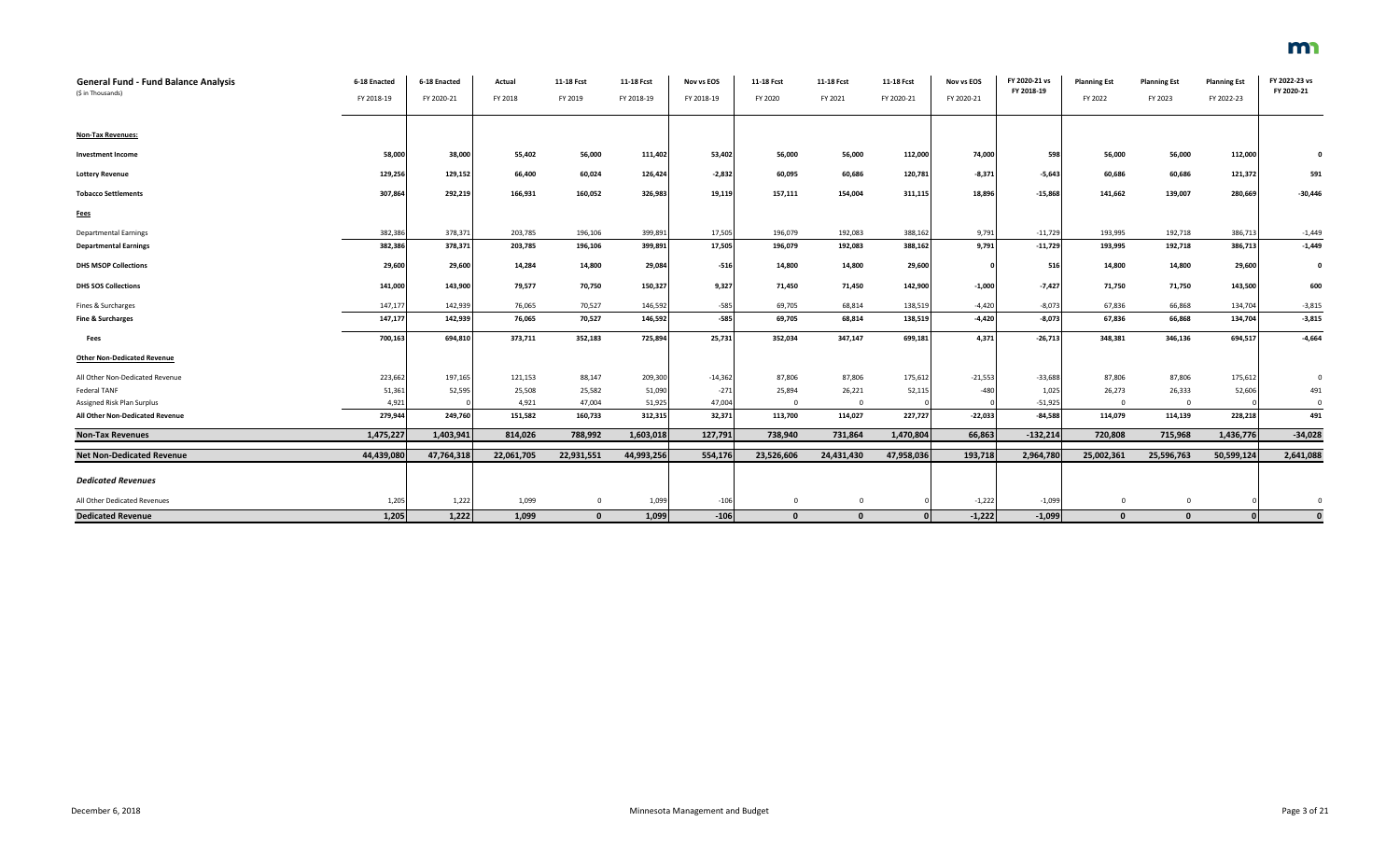| General Fund - Fund Balance Analysis<br>(\$ in Thousands)           | 6-18 Enacted<br>FY 2018-19 | 6-18 Enacted<br>FY 2020-21 | Actual<br>FY 2018    | 11-18 Fcst<br>FY 2019   | 11-18 Fcst<br>FY 2018-19 | Nov vs EOS<br>FY 2018-19 | 11-18 Fcst<br>FY 2020 | 11-18 Fcst<br>FY 2021 | 11-18 Fcst<br>FY 2020-21 | Nov vs EOS<br>FY 2020-21 | FY 2020-21 vs<br>FY 2018-19 | <b>Planning Est</b><br>FY 2022 | <b>Planning Est</b><br>FY 2023 | <b>Planning Est</b><br>FY 2022-23 | FY 2022-23 vs<br>FY 2020-21 |
|---------------------------------------------------------------------|----------------------------|----------------------------|----------------------|-------------------------|--------------------------|--------------------------|-----------------------|-----------------------|--------------------------|--------------------------|-----------------------------|--------------------------------|--------------------------------|-----------------------------------|-----------------------------|
| <b>Transfers From Other Funds</b>                                   |                            |                            |                      |                         |                          |                          |                       |                       |                          |                          |                             |                                |                                |                                   |                             |
| Other special Revenue Funds<br>93, CH 146 & 03, SS1, CH 2 - POST BD | 5,172<br>39                | 5,172                      | 4,980<br>$\mathbf 0$ | 2,863<br>$\overline{0}$ | 7,843                    | 2,671<br>$-39$           | 2,867<br>$\mathbf{0}$ | 2,799<br>$\mathbf 0$  | 5,666                    | 494                      | $-2,177$                    | 2,867<br>$\overline{0}$        | 2,867<br>$\overline{0}$        | 5,734                             | 68<br>$\mathbf 0$           |
| <b>Other Special Revenue Funds</b>                                  | 5,211                      | 5,172                      | 4,980                | 2,863                   | 7,843                    | 2,632                    | 2,867                 | 2,799                 | 5,666                    | 494                      | $-2,177$                    | 2,867                          | 2,867                          | 5,734                             | 68                          |
| All Other Transfers                                                 | 18,660                     | 18,660                     | 13,787               | 10,461                  | 24,248                   | 5,588                    | 9,640                 | 9,640                 | 19,280                   | 620                      | $-4,968$                    | 9,640                          | 9,640                          | 19,280                            | $\mathbf 0$                 |
| <b>Admin Dept-Plant Mgmt</b>                                        | 7,946                      | 8,260                      | 3,973                | 3,973                   | 7,946                    |                          | 2,887                 | 2,887                 | 5,774                    | $-2,486$                 | $-2,172$                    | 2,965                          | 3,047                          | 6,012                             | 238                         |
| 97, CH 239-Public Safety Alcohol Monitoring                         | 17,130                     | 17,130                     | 8,445                | 9,134                   | 17,579                   | 449                      | 8,963                 | 9,031                 | 17,994                   | 864                      | 415                         | 8,963                          | 8,963                          | 17,926                            | $-68$                       |
| Laws 1997, Transfer In                                              | 17,130                     | 17,130                     | 8,445                | 9,134                   | 17,579                   | 449                      | 8,963                 | 9,031                 | 17,994                   | 864                      | 415                         | 8,963                          | 8,963                          | 17,926                            | $-68$                       |
| 02, CH 220 - DPS/Commerce - Auto Theft Prevention                   | 2,600                      | 2,600                      | $\overline{0}$       | $\overline{0}$          |                          | $-2,600$                 | $\mathbf{0}$          | $\mathbf 0$           |                          | $-2,600$                 |                             | $\overline{0}$                 | $\overline{0}$                 |                                   | $\mathbf{0}$                |
| Laws 2002, Transfers In                                             | 2,600                      | 2,600                      | $\Omega$             | $\mathbf{0}$            |                          | $-2,600$                 | $\Omega$              | $\mathbf{0}$          |                          | $-2,600$                 |                             | $\mathbf{0}$                   | $\mathbf{o}$                   |                                   | $\mathbf{0}$                |
| M.S 16B.24 - Admin FR&R Transfers                                   | 9,344                      | 9,344                      | 4,672                | 4,639                   | 9,311                    | $-33$                    | 4,588                 | 4,588                 | 9,176                    | $-168$                   | $-135$                      | 4,588                          | 4,588                          | 9,176                             | $\pmb{0}$                   |
| 08, CH 364 - MDH Tr fr SGSR Fund                                    | 154                        | 154                        | 77                   | 77                      | 154                      |                          | 77                    | 77                    | 154                      |                          |                             | 77                             | 77                             | 154                               | $\overline{0}$              |
| Laws 2008, Transfers In                                             | 154                        | 154                        | 77                   | 77                      | 154                      |                          | 77                    | 77                    | 154                      |                          |                             | 77                             | 77                             | 154                               | $\mathbf 0$                 |
| 10, CH 215 - DNR Tr fr Spec Rev Fund                                | 366                        | 366                        | $\mathbf 0$          | 618                     | 618                      | 252                      | 598                   | 595                   | 1,193                    | 827                      | 575                         | 595                            | 595                            | 1,190                             | $-3$                        |
| Laws 2010, Transfers In                                             | 366                        | 366                        | $\mathbf 0$          | 618                     | 618                      | 252                      | 598                   | 595                   | 1,193                    | 827                      | 575                         | 595                            | 595                            | 1,190                             | $-3$                        |
| M.S 16A. 724 - Tr fr HCAF Fund                                      | 244,000                    | 244,000                    | 122,000              | 122,000                 | 244,000                  |                          | 122,000               | 122,000               | 244,000                  |                          |                             | $\mathbf{0}$                   | $\mathbf 0$                    |                                   | $-244,000$                  |
| 15, CH 77 - Parking Internal Service Fund                           | 1,985                      | 1,988                      | 993                  | 994                     | 1,987                    |                          | 994                   | 994                   | 1,988                    |                          |                             | 994                            | 994                            | 1,988                             | $\mathbf{0}$                |
| Laws 2015, Transfers In                                             | 1,985                      | 1,988                      | 993                  | 994                     | 1,987                    |                          | 994                   | 994                   | 1,988                    |                          |                             | 994                            | 994                            | 1,988                             | $\mathbf 0$                 |
| 17, SS1, CH 4 - Non-GF SEGIP Opt-Out Transfer In                    |                            |                            | 2,224                | 125                     | 2,349                    | 2,349                    | $\mathbf 0$           | $\mathbf 0$           |                          |                          | $-2,349$                    | $\mathbf{0}$                   | $\mathbf{0}$                   |                                   | $\mathbf 0$                 |
| Laws 2017, Transfer In                                              |                            |                            | 2,224                | 125                     | 2,349                    | 2,349                    | $\mathbf 0$           | $\Omega$              |                          |                          | $-2,349$                    | $\mathbf 0$                    | $\mathbf 0$                    |                                   | $\mathbf{0}$                |
| <b>Transfers From Other Funds</b>                                   | 307,396                    | 307,674                    | 161,151              | 154,884                 | 316,035                  | 8,639                    | 152,614               | 152,611               | 305,225                  | $-2,449$                 | $-10,810$                   | 30,689                         | 30,771                         | 61,460                            | $-243,765$                  |
| <b>Prior Year Adjustment and Other Financial Transactions</b>       |                            |                            |                      |                         |                          |                          |                       |                       |                          |                          |                             |                                |                                |                                   |                             |
| <b>Cancel of Prior Year Encumbrances</b>                            | 70,000                     | 70,000                     | 63,153               | 35,000                  | 98,153                   | 28,153                   | 35,000                | 35,000                | 70,000                   |                          | $-28,153$                   | 35,000                         | 35,000                         | 70,000                            |                             |
| <b>Prior Yr Revenue &amp; Transfers</b>                             |                            |                            | 17,245               | $\mathbf{0}$            | 17,245                   | 17,245                   | $\mathbf{o}$          | $\mathbf{0}$          |                          |                          | $-17,245$                   | $\mathbf 0$                    | $\mathbf 0$                    |                                   | $\mathbf 0$                 |
| Loan Receipts                                                       | 2,038                      | 2,038                      | 1,236                | 1,831                   | 3,067                    | 1,029                    | 1,209                 | 1,209                 | 2,418                    | 380                      | $-649$                      | 1,209                          | 1,209                          | 2,418                             | $\mathbf 0$                 |
| Loan Issuances                                                      | $-2,512$                   | $-2,512$                   | $-1,257$             | $-2,107$                | $-3,364$                 | $-852$                   | $-1,288$              | $-1,288$              | $-2,576$                 | $-64$                    | 788                         | $-1,288$                       | $-1,288$                       | $-2,576$                          | $\mathbf 0$                 |
| <b>Net Loan Activity</b>                                            | $-474$                     | $-474$                     | $-21$                | $-276$                  | $-297$                   | 177                      | -79                   | $-79$                 | $-158$                   | 316                      | 139                         | $-79$                          | $-79$                          | $-158$                            | $\mathbf 0$                 |
| Cash Advance (to MSFA for MPLS NFL Stadium Obligation)              | $-16,191$                  | $-8,543$                   | $-7,947$             | $-8,112$                | $-16,059$                | 132                      | $-8,516$              | $\mathbf 0$           | $-8,516$                 | 27                       | 7,543                       | $\overline{0}$                 | $\mathbf 0$                    |                                   | 8,516                       |
| Advance Reimbursement (from MPLS)                                   |                            | 2,124                      | $\mathbf{0}$         | $\overline{0}$          |                          |                          | $\mathbf{0}$          | 2,124                 | 2,124                    |                          | 2,124                       | 2,322                          | 2,322                          | 4,644                             | 2,520                       |
| Net Cash Advance & Reimbursement                                    | $-16,191$                  | $-6,419$                   | $-7,947$             | $-8,112$                | $-16,059$                | 132                      | $-8,516$              | 2,124                 | $-6,392$                 | 27                       | 9,667                       | 2,322                          | 2,322                          | 4,644                             | 11,036                      |
| Other                                                               |                            |                            | 538                  | $\mathbf{0}$            | 538                      | 538                      | $\Omega$              | 0                     |                          |                          | $-538$                      | $\mathbf{0}$                   | $\mathbf 0$                    |                                   | $\mathbf 0$                 |
| Prior Year Adjustments and Other Financial Transactions             | 53,335                     | 63,107                     | 72,968               | 26,612                  | 99,580                   | 46,245                   | 26,405                | 37,045                | 63,450                   | 343                      | $-36,130$                   | 37,243                         | 37,243                         | 74,486                            | 11,036                      |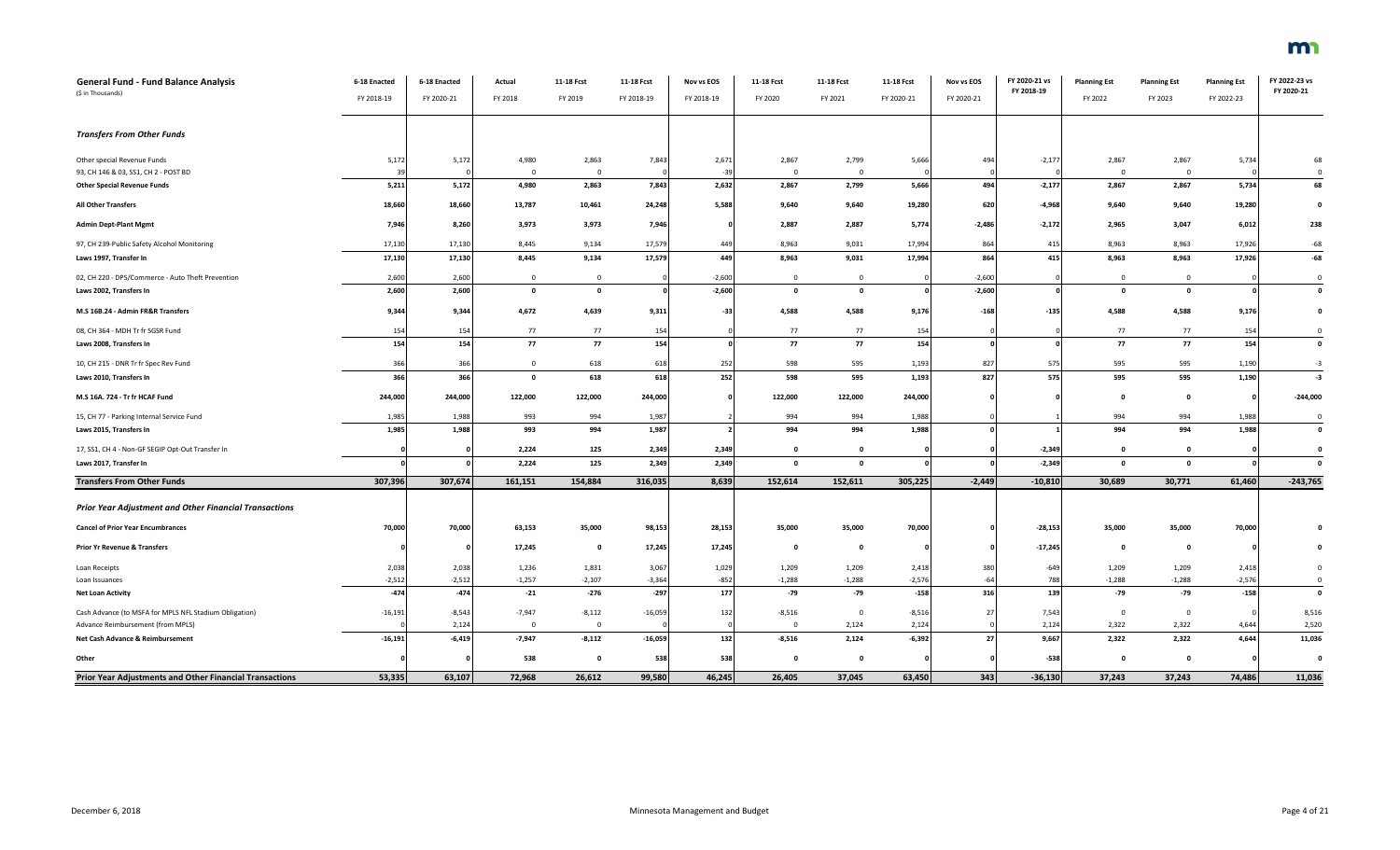| <b>General Fund - Fund Balance Analysis</b><br>(\$ in Thousands) | 6-18 Enacted<br>FY 2018-19 | 6-18 Enacted<br>FY 2020-21 | Actual<br>FY 2018 | 11-18 Fcst<br>FY 2019 | 11-18 Fcst<br>FY 2018-19 | Nov vs EOS<br>FY 2018-19 | 11-18 Fcst<br>FY 2020   | 11-18 Fcst<br>FY 2021 | 11-18 Fcst<br>FY 2020-21 | Nov vs EOS<br>FY 2020-21 | FY 2020-21 vs<br>FY 2018-19 | <b>Planning Est</b><br>FY 2022 | <b>Planning Est</b><br>FY 2023 | <b>Planning Est</b><br>FY 2022-23 | FY 2022-23 vs<br>FY 2020-21 |
|------------------------------------------------------------------|----------------------------|----------------------------|-------------------|-----------------------|--------------------------|--------------------------|-------------------------|-----------------------|--------------------------|--------------------------|-----------------------------|--------------------------------|--------------------------------|-----------------------------------|-----------------------------|
|                                                                  |                            |                            |                   |                       |                          |                          |                         |                       |                          |                          |                             |                                |                                |                                   |                             |
| <b>E-12 Education</b>                                            |                            |                            |                   |                       |                          |                          |                         |                       |                          |                          |                             |                                |                                |                                   |                             |
| <b>General Education</b>                                         | 14,294,427                 | 14,554,410                 | 7,070,039         | 7,239,131             | 14,309,170               | 14,743                   | 7,274,093               | 7,309,725             | 14,583,818               | 29,408                   | 274,648                     | 7,350,976                      | 7,371,894                      | 14,722,870                        | 139,052                     |
| 18, CH 211 - Pension Aid to School Districts                     | 10,863                     | 59,183                     | $\mathbf{o}$      | $\mathbf 0$           |                          | $-10,863$                | $\mathbf{o}$            | 0                     |                          | $-59,183$                |                             | $\mathbf 0$                    | $\mathbf{o}$                   |                                   | $\Omega$                    |
| <b>Enrollment Options Transportation</b>                         |                            | 60                         | 20                | 22                    | $\overline{4}$           | $-10$                    | 24                      | 26                    |                          | $-10$                    |                             | 28                             | 30                             | 5                                 |                             |
| Abatement Aid                                                    | 5,802                      | 5,635                      | 2,374             | 2,939                 | 5,313                    | $-489$                   | 2,897                   | 2,971                 | 5,868                    | 233                      | 555                         | 2,990                          | 3,062                          | 6,052                             | 184                         |
| <b>Consolidation Transition Aid</b>                              | 270                        | 450                        | $^{\circ}$        | $\mathbf 0$           |                          | $-270$                   | 270                     | 165                   | 435                      | $-15$                    | 435                         | 285                            | 165                            | 450                               | 15                          |
| Nonpublic Pupil Aid                                              | 35,486                     | 37,892                     | 17,396            | 17,910                | 35,306                   | $-180$                   | 18,583                  | 19,309                | 37,892                   |                          | 2,586                       | 20,267                         | 21,268                         | 41,535                            | 3,643                       |
| Nonpublic Transportation                                         | 35,799                     | 36,421                     | 17,564            | 18,350                | 35,914                   | 115                      | 18,307                  | 18,171                | 36,478                   | -57                      | 564                         | 18,426                         | 18,710                         | 37,136                            | 658                         |
| Spec Prov for Select Districts                                   | 130                        | 130                        | 65                | 65                    | 130                      |                          | 65                      | 65                    | 130                      |                          |                             | 65                             | 65                             | 130                               | $\Omega$                    |
| Career and Technical Aid                                         | 9,118                      | 7,228                      | 4,505             | 4,457                 | 8,962                    | $-156$                   | 4,337                   | 4,310                 | 8,647                    | 1,419                    | $-315$                      | 4,315                          | 4,336                          | 8,651                             |                             |
| <b>Other General Education Programs</b>                          | 86,657                     | 87,816                     | 41,924            | 43,743                | 85,667                   | $-990$                   | 44,483                  | 45,017                | 89,500                   | 1,684                    | 3,833                       | 46,376                         | 47,636                         | 94,012                            | 4,512                       |
| <b>General Education</b>                                         | 14,391,947                 | 14,701,409                 | 7,111,963         | 7,282,874             | 14,394,837               | 2,890                    | 7,318,576               | 7,354,742             | 14,673,318               | $-28,091$                | 278,481                     | 7,397,352                      | 7,419,530                      | 14,816,882                        | 143,564                     |
| Charter School Lease Aid                                         | 152,471                    | 174,301                    | 73,205            | 78,351                | 151,556                  | $-915$                   | 84,523                  | 90,055                | 174,578                  | 277                      | 23,022                      | 95,747                         | 101,473                        | 197,220                           | 22,642                      |
| Recovery Programs                                                | 1,500                      | 1,500                      | 674               | 826                   | 1,500                    |                          | 750                     | 750                   | 1,500                    |                          |                             | 750                            | 750                            | 1,500                             | $\Omega$                    |
| New Integration Program                                          | 145,439                    | 169,604                    | 70,563            | 70,824                | 141,387                  | $-4,052$                 | 80,429                  | 83,131                | 163,560                  | $-6,044$                 | 22,173                      | 85,078                         | 86,715                         | 171,793                           | 8,233                       |
| Interdistrict Desegregation Transportation                       | 29,393                     | 32,494                     | 14,328            | 15,065                | 29,393                   |                          | 15,840                  | 16,654                | 32,494                   |                          | 3,101                       | 17,510                         | 18,410                         | 35,920                            | 3,426                       |
| <b>Education Excellence - Choice Programs</b>                    | 328,803                    | 377,899                    | 158,770           | 165,066               | 323,836                  | $-4,967$                 | 181,542                 | 190,590               | 372,132                  | $-5,767$                 | 48,296                      | 199,085                        | 207,348                        | 406,433                           | 34,301                      |
| Indian Education Formula Aid                                     | 18,584                     | 19,610                     | 9,004             | 9,565                 | 18,569                   | $-15$                    | 9,719                   | 9,901                 | 19,620                   | 10                       | 1,051                       | 10,092                         | 10,289                         | 20,381                            | 761                         |
| <b>Indian Teacher Preparation Grants</b>                         | 920                        | 920                        | 460               | 460                   | 920                      |                          | 460                     | 460                   | 920                      |                          |                             | 460                            | 460                            | 920                               | $\Omega$                    |
| <b>Tribal Contract Schools</b>                                   | 6,193                      | 3,920                      | 2,954             | 3,035                 | 5,989                    | $-204$                   | 1,883                   | 1,833                 | 3,716                    | $-204$                   | $-2,273$                    | 1,902                          | 1,989                          | 3,891                             | 175                         |
| Early Childhood Programs at Tribal Schools                       | 136                        | 136                        | 68                | 68                    | 136                      |                          | 68                      | 68                    | 136                      |                          |                             | 68                             | 68                             | 136                               | $\overline{0}$              |
| <b>Education Excellence - Indian Programs</b>                    | 25,833                     | 24,586                     | 12,486            | 13,128                | 25,614                   | $-219$                   | 12,130                  | 12,262                | 24,392                   | $-194$                   | $-1,222$                    | 12,522                         | 12,806                         | 25,328                            | 936                         |
| <b>Statewide Testing</b>                                         | 21,784                     | 21,784                     | 10,892            | 10,892                | 21,784                   |                          | 10,892                  | 10,892                | 21,784                   |                          |                             | 10,892                         | 10,892                         | 21,784                            | $\Omega$                    |
| Alternative Compensation Roll Out                                | 179,89                     | 178,056                    | 89,692            | 89,738                | 179,430                  | $-467$                   | 89,206                  | 88,928                | 178,134                  |                          | $-1,296$                    | 88,714                         | 88,568                         | 177,282                           | $-852$                      |
| Principal Academy                                                | 400                        | 400                        | 200               | 200                   | 400                      |                          | 200                     | 200                   | 400                      |                          |                             | 200                            | 200                            | 400                               | $\Omega$                    |
| <b>ACT Reimbursements</b>                                        | 3,022                      | 3,022                      | 1,511             | 1,511                 | 3,022                    |                          | 1,511                   | 1,511                 | 3,022                    |                          |                             | 1,511                          | 1,511                          | 3,022                             | $\Omega$                    |
| Vision Therapy Pilot                                             | 200                        |                            | $\Omega$          | 200                   | 200                      |                          | $\overline{0}$          | $\mathbf 0$           |                          |                          | $-200$                      | $\overline{0}$                 | $\mathbf 0$                    |                                   | $\Omega$                    |
| Singing Based Pilot                                              | 500                        |                            | 500               | $\overline{0}$        | 500                      |                          | $\overline{0}$          | $\mathbf 0$           |                          |                          | $-500$                      | $\Omega$                       | $\mathbf{0}$                   |                                   | $\mathbf 0$                 |
| <b>Education Excellence - Innovation Accountability</b>          | 205,803                    | 203,262                    | 102,795           | 102,541               | 205,336                  | $-467$                   | 101,809                 | 101,531               | 203,340                  | 78                       | $-1,996$                    | 101,317                        | 101,171                        | 202,488                           | $-852$                      |
| Advanced Placement / Intl Baccalaureate                          | 9,000                      | 9,000                      | 4,500             | 4,500                 | 9,000                    |                          | 4,500                   | 4,500                 | 9,000                    |                          |                             | 4,500                          | 4,500                          | 9,000                             | $\Omega$                    |
| <b>Concurrent Enrollment</b>                                     | 8,000                      | 8,000                      | 4,000             | 4,000                 | 8,000                    |                          | 4,000                   | 4,000                 | 8,000                    |                          |                             | 4,000                          | 4,000                          | 8,000                             | $\Omega$                    |
| Collaborative Urban Educator                                     | 2,000                      | 2,000                      | 1,000             | 1,000                 | 2,000                    |                          | 1,000                   | 1,000                 | 2,000                    |                          |                             | 1,000                          | 1,000                          | 2,000                             |                             |
| Literacy Incentive Aid                                           | 92,670                     | 91,837                     | 46,267            | 45,988                | 92,255                   | $-415$                   | 45,415                  | 45,271                | 90,686                   | $-1,151$                 | $-1,569$                    | 45,882                         | 46,876                         | 92,758                            | 2,072                       |
| Serve Minnesota                                                  | 1,800                      | 1,800                      | 900               | 900                   | 1,800                    |                          | 900                     | 900                   | 1,800                    |                          |                             | 900                            | 900                            | 1,800                             | $\Omega$                    |
| Early Childhood Literacy Programs                                | 13,900                     | 15,900                     | 6,950             | 6,950                 | 13,900                   |                          | 7,950                   | 7,950                 | 15,900                   |                          | 2,000                       | 7,950                          | 7,950                          | 15,900                            |                             |
| <b>Student Organizations</b>                                     | 1,450                      | 1,536                      | 725               | 725                   | 1,45                     |                          | 768                     | 768                   | 1,536                    |                          | 86                          | 768                            | 768                            | 1,536                             |                             |
| Minnesota Math Corps                                             | 1,000                      | 1,000                      | 500               | 500                   | 1,000                    |                          | 500                     | 500                   | 1,000                    |                          |                             | 500                            | 500                            | 1,000                             |                             |
| Civics Education                                                 | 250                        |                            | 109               | 141                   | 250                      |                          | $\overline{\mathbf{0}}$ | $\mathbf 0$           |                          |                          | $-250$                      | $\Omega$                       | $\mathbf 0$                    |                                   |                             |
| Starbase MN                                                      | 1,350                      | 1,000                      | 1,350             | $\Omega$              | 1,350                    |                          | 500                     | 500                   | 1,000                    |                          | $-350$                      | 500                            | 500                            | 1,000                             |                             |
| Museums and Educational Centers                                  | 920                        | 920                        | 460               | 460                   | 920                      |                          | 460                     | 460                   | 920                      |                          |                             | 460                            | 460                            | 920                               |                             |
| Race 2 Reduce Water Conservation Grants                          | 307                        |                            | 296               | 11                    | 307                      |                          | $\Omega$                |                       |                          |                          | $-307$                      |                                | $\Omega$                       |                                   |                             |
| NW Regional Partnership                                          |                            |                            | 2,779             | $\mathbf{0}$          | 2,779                    | 2,779                    | $\mathbf{0}$            |                       |                          |                          | $-2,779$                    |                                | $\mathbf 0$                    |                                   |                             |
| Support Our Schools                                              | 9,957                      |                            | 2,374             | 8,314                 | 10,688                   | 731                      | $\Omega$                | n                     |                          |                          | $-10,688$                   | $\Omega$                       | $\Omega$                       |                                   |                             |
| Statewide Concurrent Enrollment Teacher Training                 | 750                        | 750                        | 375               | 375                   | 750                      |                          | 375                     | 375                   | 750                      |                          |                             | 375                            | 375                            | 750                               |                             |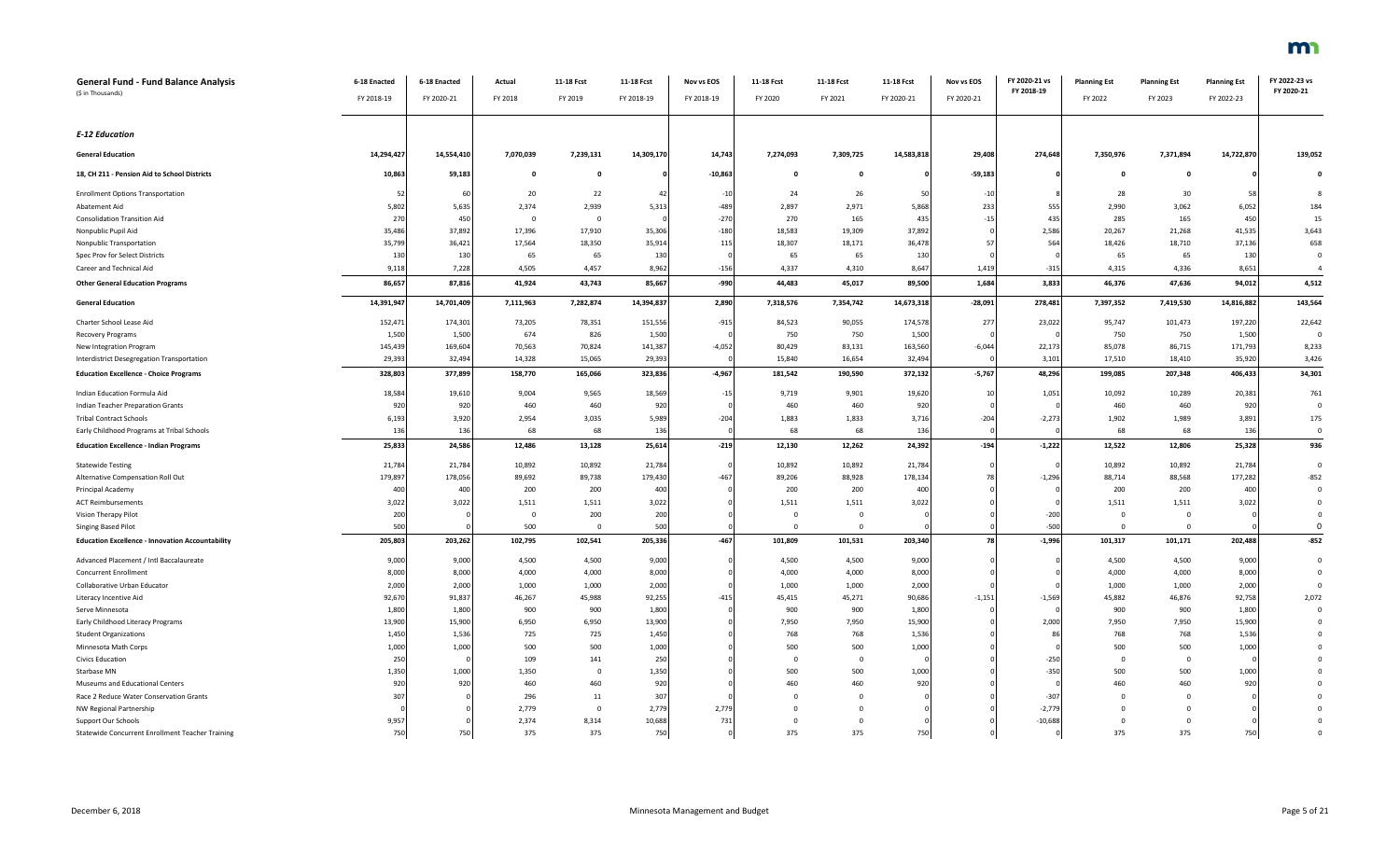| <b>General Fund - Fund Balance Analysis</b>                         | 6-18 Enacted | 6-18 Enacted | Actual       | 11-18 Fcst     | 11-18 Fcst | Nov vs EOS | 11-18 Fcst   | 11-18 Fcst  | 11-18 Fcst | Nov vs EOS | FY 2020-21 vs | <b>Planning Est</b> | <b>Planning Est</b> | <b>Planning Est</b> | FY 2022-23 vs |
|---------------------------------------------------------------------|--------------|--------------|--------------|----------------|------------|------------|--------------|-------------|------------|------------|---------------|---------------------|---------------------|---------------------|---------------|
| (\$ in Thousands)                                                   | FY 2018-19   | FY 2020-21   | FY 2018      | FY 2019        | FY 2018-19 | FY 2018-19 | FY 2020      | FY 2021     | FY 2020-21 | FY 2020-21 | FY 2018-19    | FY 2022             | FY 2023             | FY 2022-23          | FY 2020-21    |
| Grow Your Own                                                       | 3,000        | 3,000        | 1,452        | 1,458          | 2,910      | $-90$      | 1,500        | 1,500       | 3,000      |            | 90            | 1,500               | 1,500               | 3,000               |               |
| Sanneh Foundation Grant                                             | 1,000        |              | 1,000        | $\mathbf{0}$   | 1,000      |            | $\Omega$     | $\Omega$    |            |            | $-1,000$      | $\Omega$            | $\mathbf{0}$        |                     |               |
| Certificate Incentive Program                                       |              |              | 139          | 862            | 1,001      | 1,001      | $\Omega$     | $\Omega$    |            |            | $-1,001$      |                     | $\mathbf{0}$        |                     |               |
| Western MN Mobile Manufacturing Lab                                 |              |              | 521          | $\Omega$       | 521        | 521        | $\Omega$     |             |            |            | $-521$        |                     | $\Omega$            |                     |               |
| <b>Education Innovation Partners Cooperative Centers</b>            | 410          |              | 410          | $\Omega$       | 410        |            | $\Omega$     |             |            |            | $-410$        |                     | 0                   |                     |               |
| SMSU Special Ed Teacher Education Program                           | 253          |              | 253          | $\Omega$       | 253        |            | $\Omega$     |             |            |            | $-253$        |                     | $\Omega$            |                     |               |
| Ag Educators                                                        | 517          | 500          | 274          | 255            | 529        | 12         | 250          | 250         | 500        |            | $-29$         | 250                 | 250                 | 500                 |               |
| Girls in Action Grant                                               |              |              | 240          | $\overline{0}$ | 240        | 240        | $\mathbf 0$  | 0           |            |            | $-240$        |                     | $\mathbf 0$         |                     |               |
| African American Registry                                           | 200          |              | 100          | 100            | 200        |            | $\Omega$     | $\Omega$    |            |            | $-200$        |                     | $\Omega$            |                     |               |
| Alternative Teacher Prep                                            | 750          |              | $\Omega$     | $\mathbf 0$    |            | $-750$     | $\mathbf 0$  | $\Omega$    |            |            |               | $\Omega$            | $\mathbf 0$         |                     |               |
| AP/IB STEM Grants                                                   | 500          | 500          | 250          | 250            | 500        |            | 250          | 250         | 500        |            |               | 250                 | 250                 | 500                 |               |
| <b>Expanded Concurrent Enrollment Grants</b>                        | 750          | 750          | 356          | 356            | 712        | $-35$      | 375          | 375         | 750        |            | 38            | 375                 | 375                 | 750                 |               |
| <b>Foster Kids Educational Stability</b>                            | 1,000        |              | $\mathbf{0}$ | $\mathbf 0$    |            | $-1,000$   | $\mathbf 0$  |             |            |            |               |                     | $\mathbf 0$         |                     |               |
| Minnesota Center for the Book                                       | 100          |              | 50           | 50             | 100        |            | $\Omega$     |             |            |            | $-100$        | $\Omega$            | $\mathbf{0}$        |                     |               |
| Rural Career and Technical Education Consortium                     | 3,000        | 6,000        | 1,500        | 1,500          | 3,000      |            | 3,000        | 3,000       | 6,000      |            | 3,000         | 3,000               | 3,000               | 6,000               |               |
| Teacher Shortage Loan Forgiveness                                   | 500          |              | $\Omega$     | $\mathbf{0}$   |            | $-500$     | $\mathbf{0}$ | $\mathbf 0$ |            |            |               | $\Omega$            | $\mathbf{0}$        |                     |               |
| <b>Education Excellence - Special Student &amp; Teacher Program</b> | 155,334      | 144,493      | 79,130       | 78,695         | 157,825    | 2,491      | 71,743       | 71,599      | 143,342    | $-1,151$   | $-14,483$     | 72,210              | 73,204              | 145,414             | 2,072         |
| <b>Education Excellence</b>                                         | 715,773      | 750,240      | 353,181      | 359,430        | 712,611    | $-3,162$   | 367,224      | 375,982     | 743,206    | $-7,034$   | 30,595        | 385,134             | 394,529             | 779,663             | 36,457        |
| <b>Regular Special Education</b>                                    | 2,844,999    | 3,247,541    | 1,342,297    | 1,507,557      | 2,849,854  | 4,855      | 1,583,314    | 1,696,959   | 3,280,273  | 32,732     | 430,419       | 1,818,760           | 1,947,405           | 3,766,165           | 485,892       |
| Children with Disabilities Aid                                      | 2,226        | 3,051        | 1,118        | 1,217          | 2,335      | 109        | 1,382        | 1,564       | 2,946      | $-105$     | 611           | 1,765               | 1,986               | 3,75                | 805           |
| Travel for Home Based Services                                      | 823          | 901          | 382          | 421            | 803        | $-20$      | 440          | 461         | 901        |            | 98            | 482                 | 504                 | 986                 | 85            |
| Court Placed Special Education Revenue                              | 8            | 8            | $\mathbf{0}$ | 30             | 30         | $-51$      | 31           | 32          | 63         | $-22$      | 33            | 33                  | 34                  | 6                   |               |
| Out-of-State Tuition for Special Education Students                 | 500          | 500          | 250          | 250            | 500        |            | 250          | 250         | 500        |            |               | 250                 | 250                 | 500                 | $\Omega$      |
| Staff Development Aid for Co-ops and Intermediates                  | 2,595        |              | 1,935        | 660            | 2,595      |            | $\mathbf{0}$ | $\mathbf 0$ |            |            | $-2,595$      | $^{\circ}$          | $\mathbf 0$         |                     | $\Omega$      |
| <b>Special Education</b>                                            | 2,851,224    | 3,252,078    | 1,345,982    | 1,510,135      | 2,856,117  | 4,893      | 1,585,417    | 1,699,266   | 3,284,683  | 32,605     | 428,566       | 1,821,290           | 1,950,179           | 3,771,469           | 486,786       |
| Debt Service Equalization                                           | 48,045       | 45,082       | 24,907       | 23,137         | 48,044     |            | 20,684       | 21,104      | 41,788     | $-3,294$   | $-6,256$      | 21,681              | 22,948              | 44,629              | 2,841         |
| <b>Telecommunications Access</b>                                    | 7,500        | 7,500        | 3,750        | 3,750          | 7,500      |            | 3,750        | 3,750       | 7,500      |            |               | 3,750               | 3,750               | 7,500               |               |
| Long-Term Maintenance Equalization Aid                              | 183,427      | 215,552      | 80,238       | 102,875        | 183,113    | $-314$     | 105,121      | 107,166     | 212,287    | $-3,265$   | 29,174        | 109,175             | 110,613             | 219,788             | 7,501         |
| Maximum Effort Early Repayment Incentive Aid                        | 4,700        | 4,700        | 2,350        | 2,350          | 4,700      |            | 2,350        | 2,350       | 4,700      |            |               | $\overline{0}$      | $\mathbf 0$         |                     | $-4,700$      |
| Maximum Effort Loan Aid                                             | 6,510        | 6,514        | 3,253        | 3,257          | 6,510      |            | 3,309        | 3,309       | 6,618      | 104        | 108           | 3,309               | $\mathbf{0}$        | 3,309               | $-3,309$      |
| <b>Facilities &amp; Technology</b>                                  | 250,182      | 279,348      | 114,498      | 135,369        | 249,867    | $-315$     | 135,214      | 137,679     | 272,893    | $-6,455$   | 23,026        | 137,915             | 137,311             | 275,226             | 2,333         |
| School Lunch                                                        | 32,620       | 33,847       | 15,670       | 16,042         | 31,712     | $-908$     | 16,268       | 16,538      | 32,806     | $-1,041$   | 1,094         | 16,786              | 17,038              | 33,824              | 1,018         |
| School Breakfast                                                    | 21,756       | 23,409       | 10,053       | 10,657         | 20,710     | $-1,046$   | 11,036       | 11,496      | 22,532     | $-877$     | 1,822         | 11,959              | 12,395              | 24,354              | 1,822         |
| Summer School Service Repl Aid                                      | 300          | 300          | 150          | 150            | 300        |            | 150          | 150         | 300        |            |               | 150                 | 150                 | 300                 |               |
| Kindergarten Milk                                                   | 1,468        | 1,468        | 690          | 690            | 1,380      | $-88$      | 690          | 690         | 1,380      | $-88$      |               | 690                 | 690                 | 1,380               | $\Omega$      |
| <b>Nutrition Programs</b>                                           | 56,144       | 59,024       | 26,563       | 27,539         | 54,102     | $-2,042$   | 28,144       | 28,874      | 57,018     | $-2,006$   | 2,916         | 29,585              | 30,273              | 59,858              | 2,840         |
| <b>Basic Support</b>                                                | 27,140       | 27,140       | 13,570       | 13,570         | 27,140     |            | 13,570       | 13,570      | 27,140     |            |               | 13,570              | 13,570              | 27,140              | $\Omega$      |
| Multicounty, Multitype Library Systems                              | 2,600        | 2,600        | 1,300        | 1,300          | 2,600      |            | 1,300        | 1,300       | 2,600      |            |               | 1,300               | 1,300               | 2,600               |               |
| Electronic Library for Minnesota                                    | 1,800        | 1,800        | 900          | 900            | 1,800      |            | 900          | 900         | 1,800      |            |               | 900                 | 900                 | 1,800               | $\Omega$      |
| Regional Library Telecommunications Aid                             | 4,600        | 4,600        | 2,070        | 2,300          | 4,370      | $-230$     | 2,300        | 2,300       | 4,600      |            | 230           | 2,300               | 2,300               | 4,600               | $\Omega$      |
| <b>Library Programs</b>                                             | 36,140       | 36,140       | 17,840       | 18,070         | 35,910     | $-230$     | 18,070       | 18,070      | 36,140     |            | 230           | 18,070              | 18,070              | 36,140              | $\mathbf{0}$  |
| Early Childhood Family Education Aid                                | 60,629       | 63,416       | 29,759       | 30,870         | 60,629     |            | 31,448       | 31,968      | 63,416     |            | 2,787         | 32,493              | 33,023              | 65,516              | 2,100         |
| School Readiness                                                    | 67,366       | 67,366       | 33,683       | 33,683         | 67,366     |            | 33,683       | 33,683      | 67,366     |            |               | 33,683              | 33,683              | 67,366              | $\mathbf{0}$  |
| Health & Developmental Screening Aid                                | 7,350        | 7,403        | 3,606        | 3,697          | 7,303      |            | 3,644        | 3,631       | 7,275      | $-128$     | $-28$         | 3,615               | 3,619               | 7,234               | $-41$         |
| <b>Educate Parents Partnership</b>                                  |              |              | 48           | 49             | 97         |            | 49           | 49          |            |            |               | 49                  | 49                  | 9                   | $\Omega$      |
| Kindergarten Entrance Assessment                                    | 56           | 562          | 243          | 319            | 562        |            | 281          | 281         | 562        |            |               | 281                 | 281                 | 562                 |               |
| <b>Head Start Program</b>                                           | 50,200       | 50,200       | 25,100       | 25,100         | 50,200     |            | 25,100       | 25,100      | 50,200     |            |               | 25,100              | 25,100              | 50,200              |               |
| Early Childhood Scholarships                                        | 140,418      | 141,418      | 69,258       | 69,260         | 138,518    | $-1,900$   | 70,709       | 70,709      | 141,418    |            | 2,900         | 70,709              | 70,709              | 141,418             |               |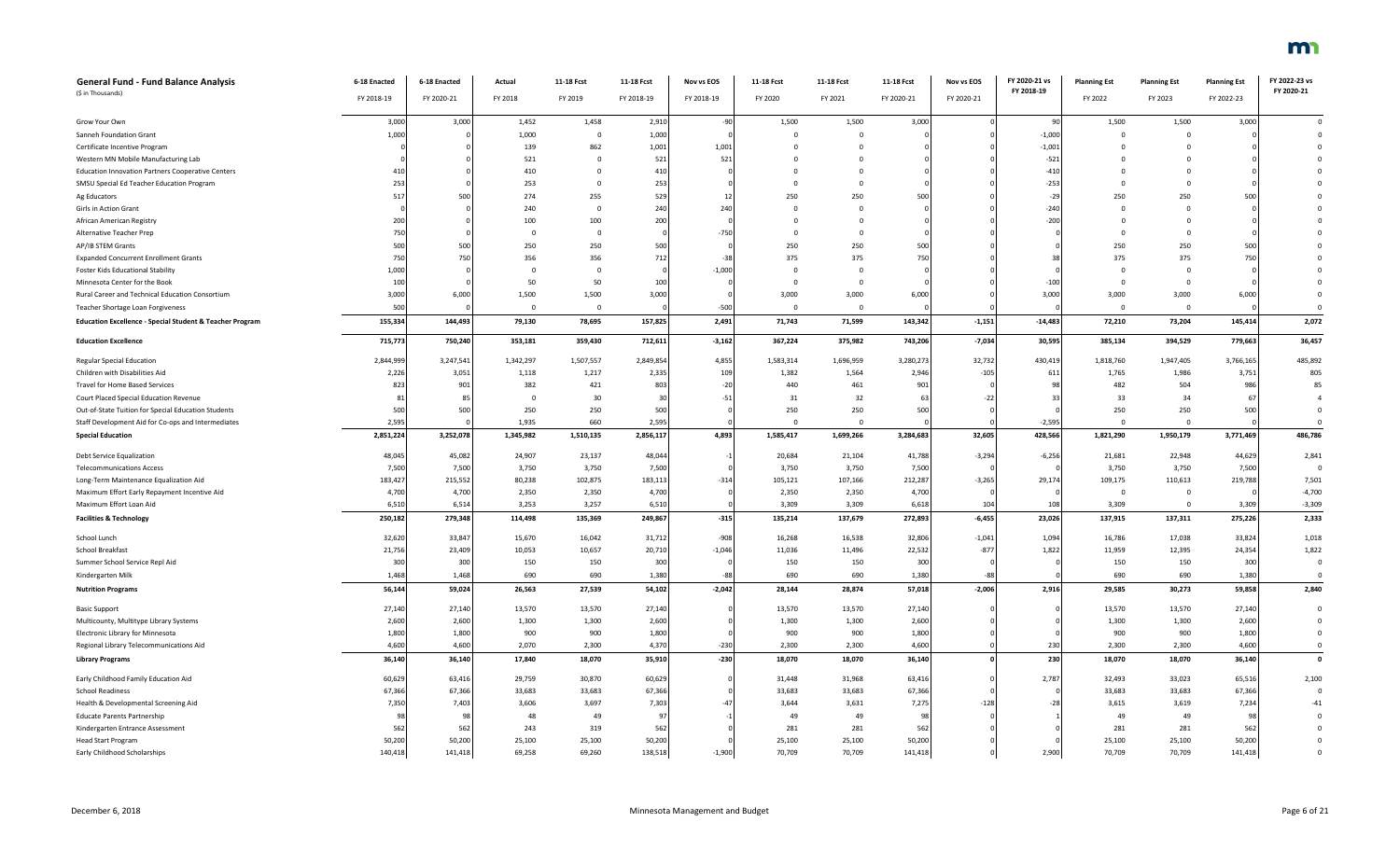| General Fund - Fund Balance Analysis<br>(\$ in Thousands)                      | 6-18 Enacted<br>FY 2018-19 | 6-18 Enacted<br>FY 2020-21 | Actual<br>FY 2018       | 11-18 Fcst<br>FY 2019 | 11-18 Fcst<br>FY 2018-19 | Nov vs EOS<br>FY 2018-19 | 11-18 Fcst<br>FY 2020   | 11-18 Fcst<br>FY 2021 | 11-18 Fcst<br>FY 2020-21 | Nov vs EOS<br>FY 2020-21 | FY 2020-21 vs<br>FY 2018-19 | <b>Planning Est</b><br>FY 2022 | <b>Planning Est</b><br>FY 2023 | <b>Planning Est</b><br>FY 2022-23 | FY 2022-23 vs<br>FY 2020-21 |
|--------------------------------------------------------------------------------|----------------------------|----------------------------|-------------------------|-----------------------|--------------------------|--------------------------|-------------------------|-----------------------|--------------------------|--------------------------|-----------------------------|--------------------------------|--------------------------------|-----------------------------------|-----------------------------|
|                                                                                |                            |                            |                         |                       |                          |                          |                         |                       |                          |                          |                             |                                |                                |                                   |                             |
| Parent Child Home Grant                                                        | 3,120                      | 1,800                      | 900                     | 2,220                 | 3,120                    |                          | 900                     | 900                   | 1,800                    |                          | $-1,320$                    | 900                            | 900                            | 1,800                             | $\Omega$                    |
| <b>Special Family Opportunities</b><br>Statewide Early Childhood Rating System | 6,160<br>3,500             | 6,160<br>3,500             | 3,074<br>$\overline{0}$ | 3,086<br>$\mathbf 0$  | 6,160                    | $-3,500$                 | 3,080<br>1,750          | 3,080<br>1,750        | 6,160                    |                          | 3,500                       | 3,080<br>1,750                 | 3,080<br>1,750                 | 6,160<br>3,500                    | $\mathbf 0$<br>$\mathbf 0$  |
| Home Visiting Aid                                                              | 1,028                      | 976                        | 519                     | 552                   | 1,071                    |                          | 530                     | 496                   | 3,500<br>1,026           | 5                        | $-4!$                       | 467                            | 441                            | 908                               | $-118$                      |
| <b>Early Childhood &amp; Family Support</b>                                    | 340,431                    | 342,899                    | 166,190                 | 168,836               | 335,026                  | $-5,405$                 | 171,174                 | 171,647               | 342,821                  | $-78$                    | 7,795                       | 172,127                        | 172,635                        | 344,762                           | 1,941                       |
|                                                                                |                            |                            |                         |                       |                          |                          |                         |                       |                          |                          |                             |                                |                                |                                   |                             |
| Community Education                                                            | 887                        | 598                        | 477                     | 410                   | 887                      |                          | 340                     | 260                   | 600                      |                          | $-287$                      | 203                            | 162                            | 365                               | $-235$                      |
| Adults With Disabilities Program Aid                                           | 1,420                      | 1,420                      | 706                     | 710                   | 1,416                    |                          | 710                     | 710                   | 1,420                    |                          |                             | 710                            | 710                            | 1,420                             | $\overline{0}$              |
| <b>Hearing Impaired Adults</b>                                                 | 140                        | 140                        | 70<br>$\Omega$          | 70<br>$\overline{1}$  | 140                      |                          | 70                      | 70<br>$\overline{1}$  | 140                      |                          |                             | 70<br>$\overline{1}$           | 70<br>$\overline{1}$           | 140                               | $\Omega$<br>$\mathbf{0}$    |
| School Age Care Revenue                                                        | 2,449                      | 2,160                      | 1,253                   | 1,191                 | 2,444                    |                          | 1,121                   | 1,041                 | 2,162                    |                          | $-287$                      | 984                            | 943                            | 1,927                             | $-235$                      |
| <b>Community Ed &amp; Prevention</b>                                           |                            |                            |                         |                       |                          |                          |                         |                       |                          |                          |                             |                                |                                |                                   |                             |
| <b>Adult Basic Education Aid</b>                                               | 98,817                     | 104,795                    | 48,604                  | 48,686                | 97,290                   | $-1,527$                 | 50,106                  | 51,620                | 101,726                  | $-3,069$                 | 4,436                       | 53,169                         | 54,764                         | 107,933                           | 6,207                       |
| <b>GED Tests</b>                                                               | 250                        | 250                        | 125                     | 125                   | 250                      |                          | 125                     | 125                   | 250                      |                          |                             | 125                            | 125                            | 250                               | $\mathbf 0$                 |
| <b>Adult Basic Education Grants</b>                                            | 12                         |                            | 40                      | $27\,$                | 67                       | -55                      | $\Omega$                | $\mathbf 0$           |                          |                          | $-67$                       | $\Omega$                       | $\Omega$                       |                                   | $\Omega$                    |
| Self-Sufficiency & Lifelong Learning                                           | 99,079                     | 105,045                    | 48,769                  | 48,838                | 97,607                   | $-1,472$                 | 50,231                  | 51,745                | 101,976                  | $-3,069$                 | 4,369                       | 53,294                         | 54,889                         | 108,183                           | 6,207                       |
| <b>Subtotal E-12 Education Aids</b>                                            | 18,743,369                 | 19,528,343                 | 9,186,239               | 9,552,282             | 18,738,521               | $-4,848$                 | 9,675,171               | 9,839,046             | 19,514,217               | $-14,126$                | 775,691                     | 10,015,751                     | 10,178,359                     | 20,194,110                        | 679,893                     |
| Education, Dept of                                                             | 52,073                     | 44,019                     | 22,731                  | 32,984                | 55,715                   | 3,642                    | 22,172                  | 22,103                | 44,275                   | 256                      | $-11,440$                   | 22,123                         | 22,143                         | 44,266                            | $-9$                        |
| 18, CH 211 - Pension Allocation                                                |                            | 156                        | $\overline{0}$          | $^{\circ}$            |                          | $-38$                    | $\mathbf 0$             | $\mathbf 0$           |                          | $-156$                   |                             | $\overline{0}$                 | $\overline{0}$                 |                                   | $\Omega$                    |
| 18, CH 211 - Pension, TRA                                                      |                            | 100                        | $\Omega$                | $\Omega$              |                          | $-20$                    | $\overline{0}$          | $\mathbf{0}$          |                          | $-100$                   |                             | $\mathbf 0$                    | $\Omega$                       |                                   | $\Omega$                    |
| <b>Education, Dept of</b>                                                      | 52,131                     | 44,275                     | 22,731                  | 32,984                | 55,715                   | 3,584                    | 22,172                  | 22,103                | 44,275                   |                          | $-11,440$                   | 22,123                         | 22,143                         | 44,266                            | -9                          |
| Prof Educator Licensing Std Bd.                                                | 6,974                      | 1,679                      | 3,333                   | 3,630                 | 6,963                    | $-11$                    | 817                     | 872                   | 1,689                    | 11                       | $-5,274$                    | 872                            | 872                            | 1,744                             | 55                          |
| 18, CH 211 - Pension Allocation                                                |                            | 20                         | $\overline{0}$          | $\mathbf 0$           |                          |                          | $\overline{0}$          | $\overline{0}$        |                          | $-20$                    |                             | $\overline{0}$                 | $\overline{0}$                 |                                   | $^{\circ}$                  |
| Prof Educator Licensing Std Bd.                                                | 6,978                      | 1,699                      | 3,333                   | 3,630                 | 6,963                    | $-15$                    | 817                     | 872                   | 1,689                    | $-10$                    | $-5,274$                    | 872                            | 872                            | 1,744                             | 55                          |
| Minn State Academies                                                           | 28,378                     | 26,372                     | 13,796                  | 14,572                | 28,368                   | $-10$                    | 13,231                  | 13,237                | 26,468                   | 9                        | $-1,900$                    | 13,244                         | 13,251                         | 26,495                            | 27                          |
| 18, CH 211 - Pension Allocation                                                |                            | 62                         | $\Omega$                | $\Omega$              |                          | $-16$                    | $\Omega$                | $\mathbf{0}$          |                          | $-62$                    |                             | $\Omega$                       | $\Omega$                       |                                   | $\mathbf 0$                 |
| 18, CH 211 - Pension, TRA                                                      |                            | 34                         | $\overline{\mathbf{0}}$ | $\mathbf{0}$          |                          |                          | $\overline{\mathbf{0}}$ | $\mathbf{0}$          |                          | $-34$                    |                             | $\mathbf{0}$                   | $\overline{0}$                 |                                   | $\mathbf 0$                 |
| <b>Minn State Academies</b>                                                    | 28,401                     | 26,468                     | 13,796                  | 14,572                | 28,368                   | $-33$                    | 13,231                  | 13,237                | 26,468                   |                          | $-1,900$                    | 13,244                         | 13,251                         | 26,495                            | 27                          |
| Perpich Center for Arts Education                                              | 15,308                     | 13,946                     | 6,949                   | 8,195                 | 15,144                   | $-164$                   | 7,002                   | 7,008                 | 14,010                   | 6                        | $-1,134$                    | 7,013                          | 7,019                          | 14,032                            | 22                          |
| 18, CH 211 - Pension Allocation                                                |                            | 36                         | $\overline{0}$          | $\mathbf{0}$          |                          |                          | $\overline{0}$          | $\mathbf 0$           |                          | $-3$                     |                             | $\mathbf{0}$                   | $\mathbf{0}$                   |                                   | $\mathbf 0$                 |
| 18, CH 211 - Pension, TRA                                                      |                            | 28                         | $\Omega$                | $\Omega$              |                          |                          | $\overline{\mathbf{0}}$ | $\Omega$              |                          | $-28$                    |                             | $\Omega$                       | $\Omega$                       |                                   | $\mathsf 0$                 |
| <b>Perpich Center for Arts Education</b>                                       | 15,322                     | 14,010                     | 6,949                   | 8,195                 | 15,144                   | $-178$                   | 7,002                   | 7,008                 | 14,010                   |                          | $-1,134$                    | 7,013                          | 7,019                          | 14,032                            | 22                          |
| <b>E-12 Education</b>                                                          | 18,846,201                 | 19,614,795                 | 9,233,048               | 9,611,663             | 18,844,711               | $-1,490$                 | 9,718,393               | 9,882,266             | 19,600,659               | $-14,136$                | 755,943                     | 10,059,003                     | 10,221,644                     | 20,280,647                        | 679,988                     |
| <b>Higher Education</b>                                                        |                            |                            |                         |                       |                          |                          |                         |                       |                          |                          |                             |                                |                                |                                   |                             |
| Office of Higher Education                                                     | 519,356                    | 512,990                    | 257,642                 | 266,988               | 524,630                  | 5,274                    | 256,508                 | 256,508               | 513,016                  | 26                       | $-11,614$                   | 256,508                        | 256,508                        | 513,016                           | $\mathbf 0$                 |
| 18, CH 211 - Pension Allocation                                                |                            | 26                         | $\Omega$                | $^{\circ}$            |                          |                          | $\Omega$                | $\mathbf 0$           |                          | $-2$                     |                             | $\Omega$                       | $\Omega$                       |                                   | $\mathbf{0}$                |
| <b>Office of Higher Education</b>                                              | 519,362                    | 513,016                    | 257,642                 | 266,988               | 524,630                  | 5,268                    | 256,508                 | 256,508               | 513,016                  |                          | $-11,614$                   | 256,508                        | 256,508                        | 513,016                           | $\mathbf 0$                 |
| University of Minnesota                                                        | 1,307,322                  | 1,297,272                  | 661,186                 | 648,636               | 1,309,822                | 2,500                    | 648,636                 | 648,636               | 1,297,272                |                          | $-12,550$                   | 648,636                        | 648,636                        | 1,297,272                         | $\mathbf 0$                 |
| <b>University of Minnesota</b>                                                 | 1,307,322                  | 1,297,272                  | 661,186                 | 648,636               | 1,309,822                | 2,500                    | 648,636                 | 648,636               | 1,297,272                |                          | $-12,550$                   | 648,636                        | 648,636                        | 1,297,272                         | $\pmb{0}$                   |
| Minnesota State (TR OUT)                                                       | 1,452,938                  | 1,442,838                  | 731,019                 | 721,919               | 1,452,938                |                          | 721,419                 | 721,419               | 1,442,838                |                          | $-10,100$                   | 721,419                        | 721,419                        | 1,442,838                         | $\,0\,$                     |
| <b>Minnesota State</b>                                                         | 1,452,938                  | 1,442,838                  | 731,019                 | 721,919               | 1,452,938                |                          | 721,419                 | 721,419               | 1,442,838                |                          | $-10,100$                   | 721,419                        | 721,419                        | 1,442,838                         | $\pmb{\mathsf{o}}$          |
| Mayo Medical School                                                            | 1,330                      | 1,330                      | 665                     | 665                   | 1,330                    |                          | 665                     | 665                   | 1,330                    |                          |                             | 665                            | 665                            | 1,330                             | $\mathbf 0$                 |
| Mayo Family & Residency                                                        | 1,372                      | 1,372                      | 686                     | 686                   | 1,372                    |                          | 686                     | 686                   | 1,372                    |                          |                             | 686                            | 686                            | 1,372                             | $\mathbf 0$                 |
| <b>Mayo Foundation</b>                                                         | 2,702                      | 2,702                      | 1,351                   | 1,351                 | 2,702                    |                          | 1,351                   | 1,351                 | 2,702                    |                          |                             | 1,351                          | 1,351                          | 2,702                             | $\pmb{0}$                   |
| <b>Higher Education</b>                                                        | 3,282,324                  | 3,255,828                  | 1,651,198               | 1.638.894             | 3,290,092                | 7,768                    | 1,627,914               | 1.627.914             | 3,255,828                | $\mathbf{0}$             | $-34.264$                   | 1,627,914                      | 1,627,914                      | 3,255,828                         | $\mathbf{0}$                |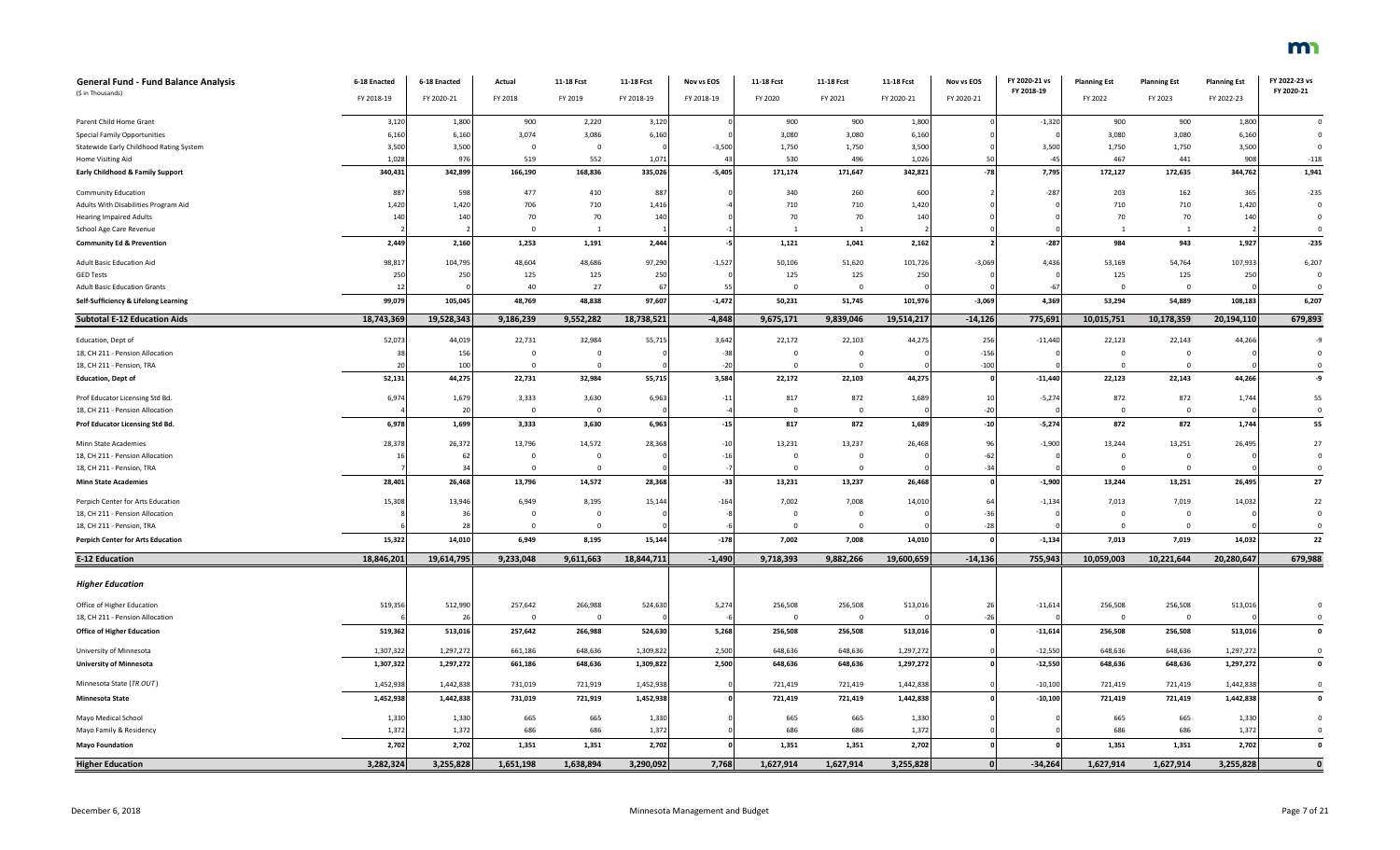| <b>General Fund - Fund Balance Analysis</b><br>(\$ in Thousands) | 6-18 Enacted<br>FY 2018-19 | 6-18 Enacted<br>FY 2020-21 | Actual<br>FY 2018 | 11-18 Fcst<br>FY 2019 | 11-18 Fcst<br>FY 2018-19 | Nov vs EOS<br>FY 2018-19 | 11-18 Fcst<br>FY 2020 | 11-18 Fcst<br>FY 2021 | 11-18 Fcst<br>FY 2020-21 | Nov vs EOS<br>FY 2020-21 | FY 2020-21 vs<br>FY 2018-19 | <b>Planning Est</b><br>FY 2022 | <b>Planning Est</b><br>FY 2023 | <b>Planning Est</b><br>FY 2022-23 | FY 2022-23 vs<br>FY 2020-21 |
|------------------------------------------------------------------|----------------------------|----------------------------|-------------------|-----------------------|--------------------------|--------------------------|-----------------------|-----------------------|--------------------------|--------------------------|-----------------------------|--------------------------------|--------------------------------|-----------------------------------|-----------------------------|
|                                                                  |                            |                            |                   |                       |                          |                          |                       |                       |                          |                          |                             |                                |                                |                                   |                             |
| <b>Property Tax Aids &amp; Credits</b>                           |                            |                            |                   |                       |                          |                          |                       |                       |                          |                          |                             |                                |                                |                                   |                             |
| Homestead Credit Refund                                          | 931,700                    | 974,700                    | 447,754           | 489,200               | 936,954                  | 5,254                    | 507,100               | 521,900               | 1,029,000                | 54,300                   | 92,046                      | 537,700                        | 554,300                        | 1,092,000                         | 63,000                      |
| Renters Property Tax Refund                                      | 447,300                    | 458,100                    | 222,588           | 224,700               | 447,288                  | $-12$                    | 228,900               | 231,200               | 460,100                  | 2,000                    | 12,812                      | 234,200                        | 239,000                        | 473,200                           | 13,100                      |
| Special Property Tax Refund                                      | 8,130                      | 10,000                     | 3,629             | 11,252                | 14,881                   | 6,751                    | 4,300                 | 5,000                 | 9,300                    | $-700$                   | $-5,581$                    | 5,000                          | 5,000                          | 10,000                            | 700                         |
| Sustainable Forest Incentive Payments                            | 22,150                     | 23,880                     | 10,800            | 10,720                | 21,520                   | $-630$                   | 11.300                | 11,740                | 23,040                   | $-840$                   | 1,520                       | 12,220                         | 12,710                         | 24,930                            | 1,890                       |
| <b>Property Tax Refunds</b>                                      | 1,409,280                  | 1,466,680                  | 684,771           | 735,872               | 1,420,643                | 11,363                   | 751,600               | 769,840               | 1,521,440                | 54,760                   | 100,797                     | 789,120                        | 811,010                        | 1,600,130                         | 78,690                      |
| <b>Political Contribution Refunds</b>                            | 9,000                      | 10,000                     | 3,695             | 5,500                 | 9,195                    | 195                      | 4,500                 | 5,500                 | 10,000                   |                          | 805                         | 4,500                          | 5,500                          | 10,000                            |                             |
| <b>Tax Refund Interest</b>                                       | 20,400                     | 22,000                     | 10,637            | 10,000                | 20,637                   | 237                      | 10,400                | 10,800                | 21,200                   | $-800$                   | 563                         | 11,200                         | 11,600                         | 22,800                            | 1,600                       |
| Local Government Aid (City Aid)                                  | 1,131,818                  | 990,774                    | 519,468           | 612,420               | 1,131,888                | 70                       | 456,376               | 534,398               | 990,774                  |                          | $-141, 114$                 | 534,398                        | 534,398                        | 1,068,796                         | 78,022                      |
| County Program Aid                                               | 442,548                    | 467,912                    | 208,457           | 234,091               | 442,548                  |                          | 233,958               | 233,958               | 467,916                  |                          | 25,368                      | 233,954                        | 233,954                        | 467,908                           |                             |
| MMB Public Defender Aid (TR OUT)                                 | 1,000                      | 1,000                      | $\mathbf 0$       | $\overline{0}$        |                          | $-1,000$                 | 500                   | 500                   | 1,000                    |                          | 1,000                       | 500                            | 500                            | 1,000                             |                             |
| MMB Local Impact Notes (TR OUT)                                  | 414                        | 414                        | $\mathbf{0}$      | $\overline{0}$        |                          | $-414$                   | 207                   | 207                   | 414                      |                          | 414                         | 207                            | 207                            | 414                               |                             |
| MDE Local Impact Notes (TR OUT)                                  | 14                         | 14                         | $\Omega$          | $\Omega$              |                          | $-14$                    | $7\overline{ }$       | $\overline{7}$        | 14                       |                          | 14                          | $\overline{7}$                 | $7\overline{ }$                | 14                                | $\mathfrak{c}$              |
| <b>County Program Aid</b>                                        | 443,976                    | 469,340                    | 208,457           | 234,091               | 442,548                  | $-1,428$                 | 234,672               | 234,672               | 469,344                  |                          | 26,796                      | 234,668                        | 234,668                        | 469,336                           | -8                          |
| <b>Township Aid</b>                                              | 20,000                     | 20,000                     | 10,000            | 10,000                | 20,000                   |                          | 10,000                | 10,000                | 20,000                   |                          |                             | 10,000                         | 10,000                         | 20,000                            |                             |
| Payment in Lieu of Taxes - PILT                                  | 68,677                     | 73,241                     | 32,130            | 35,764                | 67,894                   | $-783$                   | 35,989                | 36,214                | 72,203                   | $-1,038$                 | 4,309                       | 36,439                         | 36,664                         | 73,103                            | 900                         |
| <b>Aquatic Invasive Species Prevention Aid</b>                   | 20,000                     | 20,000                     | 10,000            | 10,000                | 20,000                   |                          | 10,000                | 10,000                | 20,000                   |                          | 0                           | 10,000                         | 10,000                         | 20,000                            |                             |
| Riparian Protection Aid to BWSR (TR OUT)                         | 2,000                      | 2,000                      | 942               | 1,000                 | 1,942                    | $-58$                    | 1,000                 | 1,000                 | 2,000                    |                          | 58                          | 1,000                          | 1,000                          | 2,000                             |                             |
| Riparian Protection Aid Local Distribution                       | 16,000                     | 18,000                     | 7,058             | 9,000                 | 16,058                   | 58                       | 9,000                 | 9,000                 | 18,000                   |                          | 1,942                       | 9,000                          | 9,000                          | 18,000                            |                             |
| <b>Riparian Protection Aid</b>                                   | 18,000                     | 20,000                     | 8,000             | 10,000                | 18,000                   |                          | 10,000                | 10,000                | 20,000                   |                          | 2,000                       | 10,000                         | 10,000                         | 20,000                            |                             |
| Indian Family Out-Of-Home Placement Aid                          | 5,000                      | 10,000                     | $\mathbf 0$       | 5,000                 | 5,000                    |                          | 5,000                 | 5,000                 | 10,000                   |                          | 5,000                       | 5,000                          | 5,000                          | 10,000                            |                             |
| <b>Casino Aid to Counties</b>                                    | 3,152                      | 3,152                      | 1,543             | 1,543                 | 3,086                    | $-66$                    | 1,543                 | 1,543                 | 3,086                    | $-66$                    |                             | 1,543                          | 1,543                          | 3,086                             |                             |
| State Taconite Aid to IRRR (TR OUT)                              | 6,121                      | 7,924                      | 2,957             | 3,204                 | 6,161                    | 40                       | 3,758                 | 4,124                 | 7,882                    | $-42$                    | 1,721                       | 4,223                          | 4,309                          | 8,532                             | 650                         |
| State Taconite Aid Local Distribution                            | 8,365                      | 8,767                      | 4,263             | 4,153                 | 8,416                    | 51                       | 4,280                 | 4,336                 | 8,616                    | $-151$                   | 200                         | 4,269                          | 4,183                          | 8,452                             | $-164$                      |
| <b>State Taconite Aid</b>                                        | 14,486                     | 16,691                     | 7,220             | 7,357                 | 14,577                   | 91                       | 8,038                 | 8,460                 | 16,498                   | $-193$                   | 1,921                       | 8,492                          | 8,492                          | 16,984                            | 486                         |
| <b>Production Property Transition Aid</b>                        | 190                        | 72                         | 105               | 85                    | 190                      |                          | 53                    | 27                    | 80                       |                          | $-110$                      | $\mathbf{0}$                   | $\mathbf{0}$                   |                                   | $-80$                       |
| <b>Utility Valuation Transition Aid</b>                          |                            |                            | $\mathbf 0$       | 5                     |                          |                          | 5                     | 6                     | 11                       |                          |                             | 6                              | $\overline{7}$                 | 13                                |                             |
| Aid To School Districts                                          | 15,883                     | 15,884                     | 7,947             | 7,942                 | 15,889                   |                          | 8,002                 | 8,009                 | 16,011                   | 127                      | 122                         | 8,009                          | 8,009                          | 16,018                            |                             |
| Cities, Towns, Counties                                          | 20,188                     | 20,188                     | 10,088            | 10,094                | 20,182                   |                          | 10,139                | 10,139                | 20,278                   | 90                       | 96                          | 10,139                         | 10,139                         | 20,278                            | $\mathsf{C}$                |
| <b>Disparity Reduction Aid</b>                                   | 36,071                     | 36,072                     | 18,035            | 18,036                | 36,071                   |                          | 18,141                | 18,148                | 36,289                   | 217                      | 218                         | 18,148                         | 18,148                         | 36,296                            | $\overline{z}$              |
| Aid To School Districts                                          | 4,593                      | 4,842                      | 2,546             | 2,499                 | 5,045                    | 452                      | 2,783                 | 2,868                 | 5,651                    | 809                      | 606                         | 2,928                          | 2,994                          | 5,922                             | 271                         |
| Cities, Towns, Counties                                          | 19,962                     | 21,208                     | 9,091             | 9,409                 | 18,500                   | $-1,462$                 | 10,598                | 10,806                | 21,404                   | 196                      | 2,904                       | 11,016                         | 11,229                         | 22,245                            | 841                         |
| <b>Border City Disparity Reduction Credit</b>                    | 24,555                     | 26,050                     | 11,637            | 11,908                | 23,545                   | $-1,010$                 | 13,381                | 13,674                | 27,055                   | 1,005                    | 3,510                       | 13,944                         | 14,223                         | 28,167                            | 1,112                       |
| Aid To School Districts                                          | 16,985                     | 16,464                     | 8,709             | 8,550                 | 17,259                   | 274                      | 8,727                 | 8,748                 | 17,475                   | 1,011                    | 216                         | 8,748                          | 8,748                          | 17,496                            | 21                          |
| Cities, Towns, Counties                                          | 57,331                     | 55,854                     | 29,395            | 29,177                | 58,572                   | 1,241                    | 29,902                | 29,902                | 59,804                   | 3,950                    | 1,232                       | 29,902                         | 29,902                         | 59,804                            | $\mathfrak{c}$              |
| <b>Agricultural Homestead Market Value Credit</b>                | 74,316                     | 72,318                     | 38,104            | 37,727                | 75,831                   | 1,515                    | 38,629                | 38,650                | 77,279                   | 4,961                    | 1,448                       | 38,650                         | 38,650                         | 77,300                            | 21                          |
| <b>School Building Bond Agricultural Credit</b>                  | 32,978                     | 77,781                     | $\mathbf{0}$      | 32,180                | 32,180                   | $-798$                   | 39,699                | 41,263                | 80,962                   | 3,181                    | 48,782                      | 42,700                         | 44,169                         | 86,869                            | 5,907                       |
| Aid To School Districts                                          |                            |                            | 197               | 129                   | 326                      | 326                      | 120                   | 120                   | 240                      | 240                      | -86                         | 120                            | 120                            | 240                               |                             |
| Cities, Towns, Counties                                          | 1,039                      | 860                        | 410               | 230                   | 640                      | $-399$                   | 230                   | 230                   | 460                      | $-400$                   | $-180$                      | 230                            | 230                            | 460                               |                             |
| <b>Agriculture Preservation Credit</b>                           | 1.039                      | 860                        | 607               | 359                   | 966                      | $-73$                    | 350                   | 350                   | 700                      | $-160$                   | $-266$                      | 350                            | 350                            | 700                               |                             |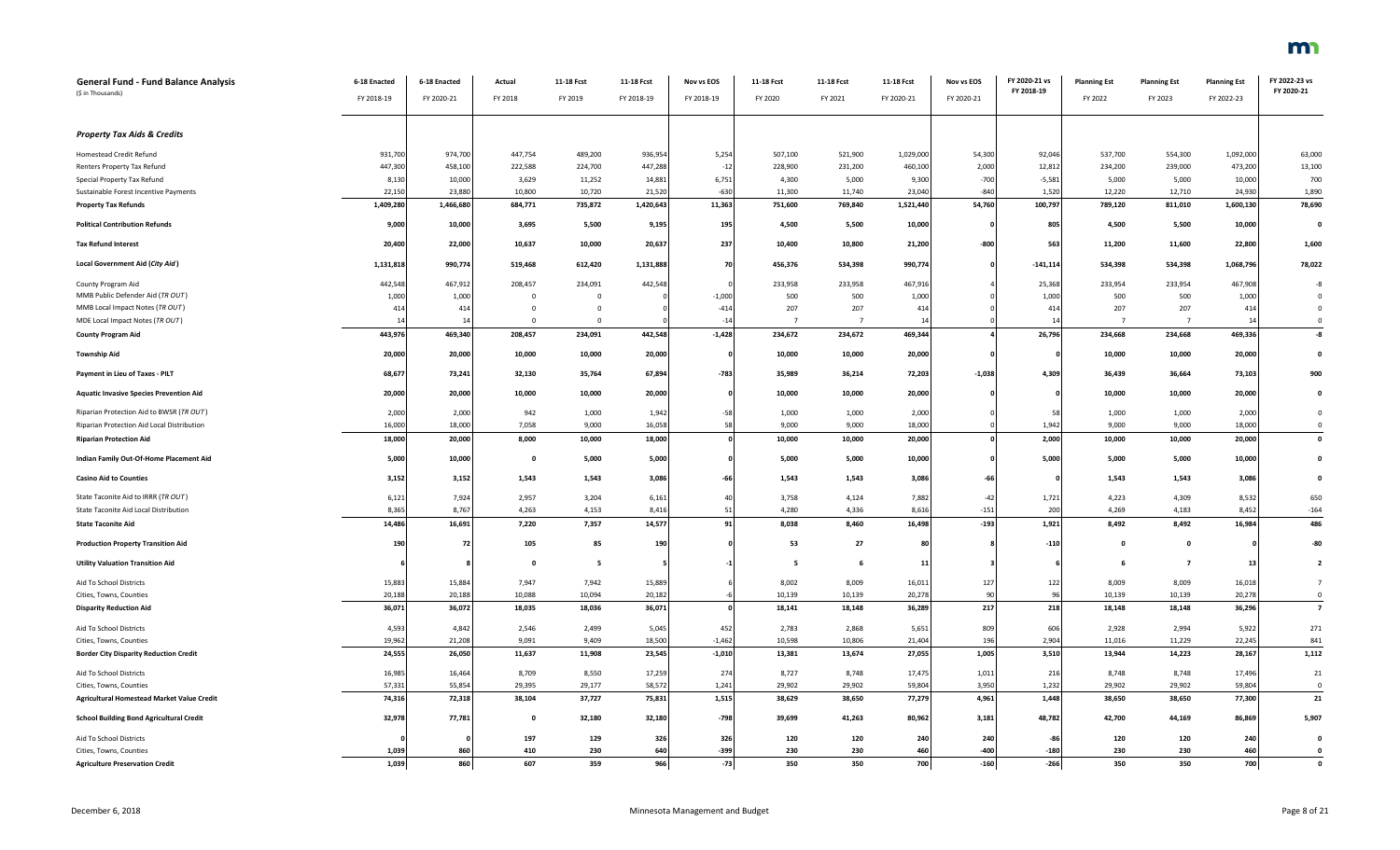| General Fund - Fund Balance Analysis<br>(\$ in Thousands)      | 6-18 Enacted     | 6-18 Enacted | Actual                  | 11-18 Fcst     | 11-18 Fcst     | Nov vs EOS | 11-18 Fcst           | 11-18 Fcst                   | 11-18 Fcst     | Nov vs EOS | FY 2020-21 vs<br>FY 2018-19 | <b>Planning Est</b>            | <b>Planning Est</b>          | <b>Planning Est</b> | FY 2022-23 vs<br>FY 2020-21 |
|----------------------------------------------------------------|------------------|--------------|-------------------------|----------------|----------------|------------|----------------------|------------------------------|----------------|------------|-----------------------------|--------------------------------|------------------------------|---------------------|-----------------------------|
|                                                                | FY 2018-19       | FY 2020-21   | FY 2018                 | FY 2019        | FY 2018-19     | FY 2018-19 | FY 2020              | FY 2021                      | FY 2020-21     | FY 2020-21 |                             | FY 2022                        | FY 2023                      | FY 2022-23          |                             |
| <b>Supplemental Taconite Homestead Credit</b>                  | 10,679           | 10,894       | 5,304                   | 5,339          | 10,643         | $-36$      | 5,392                | 5,446                        | 10,838         | $-56$      | 195                         | 5,500                          | 5,555                        | 11,055              | 217                         |
| Aid To School Districts                                        |                  |              | $-74$                   | 222            | 148            | 148        | 26                   | $\Omega$                     | $\overline{2}$ | 26         | $-122$                      | $\Omega$                       | $\mathbf{0}$                 |                     | $-26$                       |
| Cities, Towns, Counties<br><b>Prior Year Credit Adjustment</b> | $-294$<br>$-294$ |              | 60<br>$-14$             | 441<br>663     | 501<br>649     | 795<br>943 | $\overline{0}$<br>26 | $\mathbf{0}$<br>$\mathbf{0}$ | 26             | 26         | $-501$<br>$-623$            | $\overline{0}$<br>$\mathbf{0}$ | $\mathbf{0}$<br>$\mathbf{0}$ |                     | $\Omega$<br>$-26$           |
|                                                                |                  |              |                         |                |                |            |                      |                              |                |            |                             |                                |                              |                     |                             |
| <b>Police State Aid</b>                                        | 148,138          | 161,676      | 72,559                  | 76,273         | 148,832        | 694        | 79,710               | 83,300                       | 163,010        | 1,334      | 14,178                      | 87,050                         | 90,960                       | 178,010             | 15,000                      |
| <b>Fire State Aid</b>                                          | 58,174           | 60,451       | 28,757                  | 29,579         | 58,336         | 162        | 30,460               | 31,340                       | 61,800         | 1,349      | 3,464                       | 32,260                         | 33,200                       | 65,460              | 3,660                       |
| Fire Insurance Surcharge Aid                                   | 7,950            | 8,271        | 3,936                   | 4,014          | 7,950          | $\sqrt{2}$ | 4,095                | 4,176                        | 8,271          |            | 321                         | 4,260                          | 4,345                        | 8,605               | 334                         |
| <b>Police-Fire Retirement Supp Aid</b>                         | 31,000           | 31,000       | 15,498                  | 15,500         | 30,998         |            | 15,500               | 15,500                       | 31,000         |            |                             | 15,500                         | 15,500                       | 31,000              | $\mathbf{0}$                |
| <b>Police/Fire Amortization Aid</b>                            | 5,458            | 5,458        | 2,729                   | 2,729          | 5,458          |            | 2,729                | 2,729                        | 5,458          |            |                             | 2,729                          | 2,729                        | 5,458               | 0                           |
| Redirected Amortization Aid to SPTRFA/TRA                      | 4,188            | 4,188        | 2,094                   | 2,094          | 4,188          |            | 2,094                | 2,094                        | 4,188          |            |                             | 2,094                          | 2,094                        | 4,188               | $\Omega$                    |
| <b>Firefighter Supplemental Benefits Reimbursement</b>         | 1,166            | 1,164        | 629                     | 632            | 1,261          | 95         | 586                  | 586                          | 1,172          |            | $-89$                       | 586                            | 586                          | 1,172               | 0                           |
| <b>PERA Pension Aid</b>                                        | 28,084           | 13,973       | 14,065                  | 13,919         | 27,984         | $-100$     | 13,860               | $\mathbf 0$                  | 13,860         | $-113$     | $-14,124$                   | $\Omega$                       | $\Omega$                     |                     | $-13,860$                   |
| Fire/EMS Volunteer Retention Stipend Aid Pilot                 | 1,559            | $\Omega$     | 1,558                   | $\mathbf{0}$   | 1,558          |            | $\Omega$             | $\Omega$                     |                |            | $-1,558$                    | $\mathbf{a}$                   | $\Omega$                     |                     | - 0                         |
| Aid to School Districts                                        | -66              | 48           | 63                      | 6              | 6 <sup>c</sup> |            | $\Omega$             | 23                           | 2 <sup>2</sup> | $-25$      | $-46$                       | 25                             | 25                           | 50                  | 27                          |
| Aid to Cities, Towns, Counties                                 | 212              | 200          | 212                     | $\overline{a}$ | 216            |            | $\Omega$             | 100                          | 100            | $-100$     | $-116$                      | 100                            | 100                          | 200                 | 100                         |
| <b>Disaster Credit</b>                                         | 278              | 248          | 275                     | 10             | 285            |            | $\mathbf{0}$         | 123                          | 123            | $-125$     | $-162$                      | 125                            | 125                          | 250                 | 127                         |
| Aid to School Districts                                        | 26               | 40           | $\mathbf{3}$            | $\Omega$       |                | $-23$      | 18                   | 20                           | 38             |            | 35                          | 20                             | 20                           | 40                  | $\overline{2}$              |
| Aid to Cities, Towns, Counties                                 | 80               | 160          | $\overline{0}$          | $\mathbf 0$    |                | $-80$      | 80                   | 80                           | 160            |            | 160                         | 80                             | 80                           | 160                 | $\overline{0}$              |
| <b>Local Option Disaster Abatement Reimbursement</b>           | 106              | 200          | $\overline{\mathbf{3}}$ | $\mathbf 0$    |                | $-103$     | 98                   | 100                          | 198            |            | 195                         | 100                            | 100                          | 200                 | $\overline{\mathbf{2}}$     |
| Aid to School District                                         | 280              | 280          | 140                     | 140            | 280            |            | 140                  | 140                          | 280            |            |                             | 140                            | 140                          | 280                 | $\overline{0}$              |
| Aid to City and County                                         | 2,120            | 2,120        | 1,060                   | 1,060          | 2,120          |            | 1,060                | 1,060                        | 2,120          |            |                             | 1,060                          | 1,060                        | 2,120               | $\overline{0}$              |
| <b>Mahnomen Property Tax Reimbursement</b>                     | 2,400            | 2,400        | 1,200                   | 1,200          | 2,400          |            | 1,200                | 1,200                        | 2,400          |            |                             | 1,200                          | 1,200                        | 2,400               | $\mathbf 0$                 |
| <b>Border City Reimbursement</b>                               | 35               | 17           | 103                     | 111            | 214            | 179        | 106                  | 100                          | 206            | 189        |                             | 100                            | 100                          | 200                 | $-6$                        |
| <b>Taconite Aid Reimbursement</b>                              | 1,122            | 1,122        | 561                     | 561            | 1,122          |            | 561                  | 561                          | 1,122          |            |                             | 561                            | 561                          | 1,122               | $\mathbf{0}$                |
| <b>Performance Measurement Reimbursement</b>                   | 917              | 928          | 457                     | 423            | 880            | $-37$      | 426                  | 428                          | 854            | $-74$      | $-26$                       | 430                            | 433                          | 863                 | -9                          |
| <b>Minneapolis Debt Service Aid</b>                            | 8,240            | 8,240        | 4,120                   | 4,120          | 8,240          |            | 4,120                | 4,120                        | 8,240          |            |                             | 4,120                          | 4,120                        | 8,240               |                             |
| <b>Bloomington Infrastructure Projects FD</b>                  | 9,562            |              | 4,858                   | 4,704          | 9,562          |            | $\Omega$             | $\mathbf 0$                  |                |            | $-9,562$                    | $\mathbf{0}$                   | $\mathbf{o}$                 |                     | 0                           |
| <b>Wadena County Aid</b>                                       | 1,200            |              | 600                     | 600            | 1,200          |            | - 0                  | $\Omega$                     |                |            | $-1,200$                    | - 0                            | $\Omega$                     |                     |                             |
| Greater MN Intern, OHE Admin Costs (TR OUT)                    | 20               |              | $\Omega$                | $\mathbf{0}$   |                | $-20$      | $\Omega$             | 0                            |                |            |                             |                                | $\mathbf 0$                  |                     |                             |
| <b>Property Tax Aids &amp; Credits</b>                         | 3,652,926        | 3,645,269    | 1,723,701               | 1,940,318      | 3,664,019      | 11,093     | 1,809,339            | 1,900,348                    | 3,709,687      | 64,418     | 45,668                      | 1,925,773                      | 1,956,030                    | 3,881,803           | 172,116                     |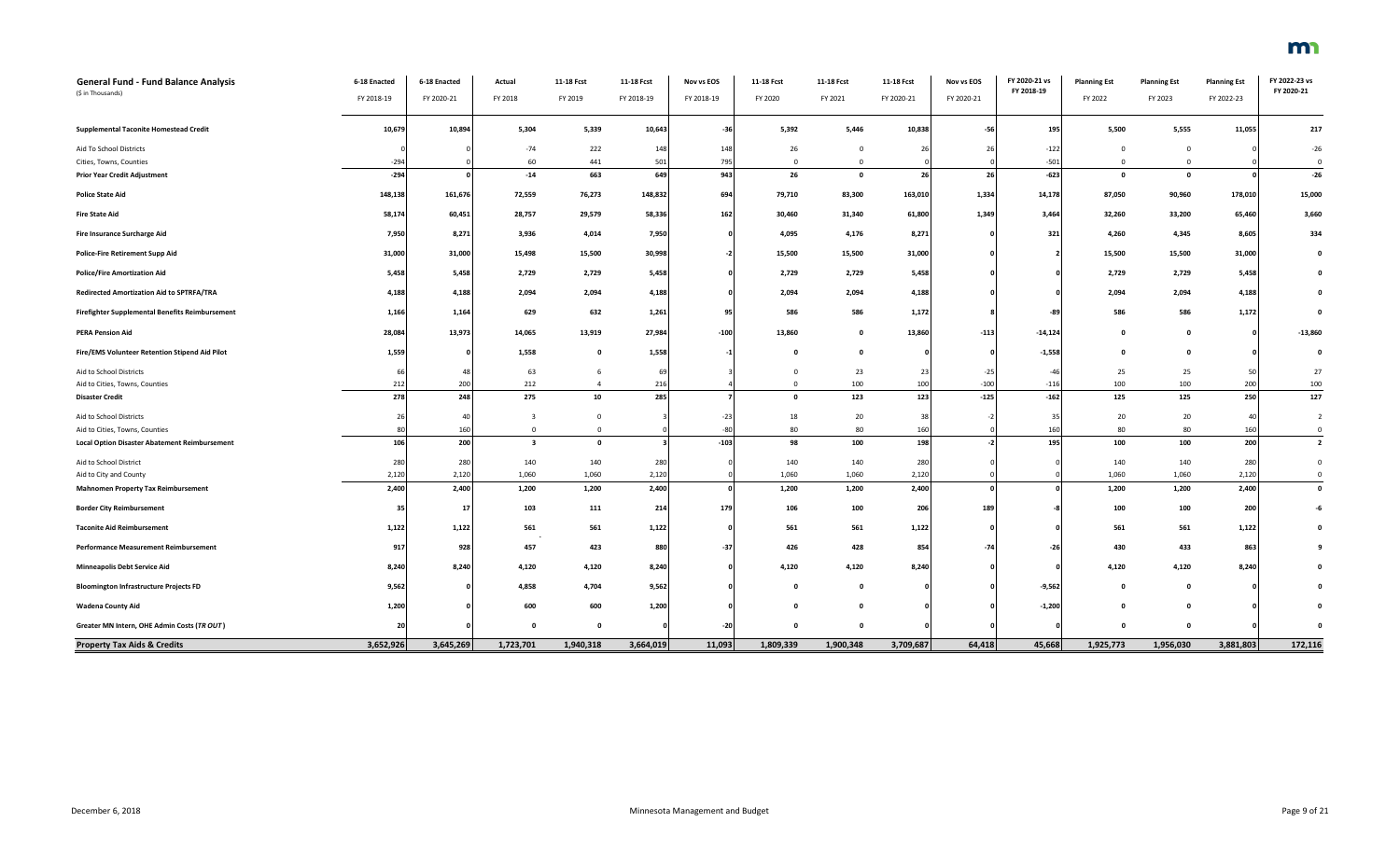| General Fund - Fund Balance Analysis               | 6-18 Enacted | 6-18 Enacted | Actual    | 11-18 Fcst | 11-18 Fcst | <b>Nov vs EOS</b> | 11-18 Fcst | 11-18 Fcst | 11-18 Fcst | Nov vs EOS | FY 2020-21 vs | <b>Planning Est</b> | <b>Planning Est</b> | <b>Planning Est</b> | FY 2022-23 vs |
|----------------------------------------------------|--------------|--------------|-----------|------------|------------|-------------------|------------|------------|------------|------------|---------------|---------------------|---------------------|---------------------|---------------|
| (\$ in Thousands)                                  | FY 2018-19   | FY 2020-21   | FY 2018   | FY 2019    | FY 2018-19 | FY 2018-19        | FY 2020    | FY 2021    | FY 2020-21 | FY 2020-21 | FY 2018-19    | FY 2022             | FY 2023             | FY 2022-23          | FY 2020-21    |
| <b>Health &amp; Human Services</b>                 |              |              |           |            |            |                   |            |            |            |            |               |                     |                     |                     |               |
| <b>Central Office Operations</b>                   |              |              |           |            |            |                   |            |            |            |            |               |                     |                     |                     |               |
| Finance & Management                               | 274,277      | 266,796      | 140,533   | 151,233    | 291,766    | 17,489            | 133,002    | 133,047    | 266,049    | $-747$     | $-25,717$     | 133,044             | 133,044             | 266,088             | 39            |
| Children & Families                                | 20,869       | 20,862       | 11,215    | 12,230     | 23,445     | 2,576             | 10.725     | 10,681     | 21,406     | 544        | $-2,039$      | 10,680              | 10,680              | 21,360              | $-46$         |
| <b>Health Care Management</b>                      | 41,968       | 42,559       | 20.889    | 24,421     | 45,310     | 3.342             | 21.676     | 21.720     | 43,396     | 837        | $-1,914$      | 21,719              | 21,719              | 43.438              | 42            |
| Continuing Care Management                         | 30,472       | 30,106       | 12.928    | 15,152     | 28,080     | $-2,392$          | 14.618     | 14.617     | 29,235     | $-871$     | 1,155         | 14.617              | 14,617              | 29,234              | $-1$          |
| Community Support                                  | 58,927       | 54,832       | 27,125    | 30,721     | 57,846     | $-1,081$          | 28,391     | 28,162     | 56,553     | 1,721      | $-1,293$      | 28,161              | 28,161              | 56,322              | $-231$        |
| Comp. Gambling Chem & Mental Hlth (Standing)       | 213          | 118          | $\Omega$  | 213        | 213        |                   | 59         | 59         | 118        |            | $-95$         | 59                  | 59                  | 118                 |               |
| Administration, Law Changes (ICWA)                 | 390          | 780          | $\Omega$  |            |            | $-390$            | 390        | 390        | 780        |            | 780           | 390                 | 390                 | 780                 | $\Omega$      |
| <b>Subtotal Central Office Operations</b>          | 427,116      | 416,053      | 212,690   | 233,970    | 446.660    | 19.544            | 208.861    | 208,676    | 417,537    | 1.484      | $-29,123$     | 208,670             | 208,670             | 417,340             | $-197$        |
| <b>Forecasted Programs</b>                         |              |              |           |            |            |                   |            |            |            |            |               |                     |                     |                     |               |
| MN Family Inv Plan/Div Work Prog Grants (MFIP/DWP) | 172,165      | 211,209      | 85,181    | 80,408     | 165,589    | $-6,576$          | 81,362     | 82,251     | 163,613    | $-47,596$  | $-1,976$      | 83,365              | 101,881             | 185,246             | 21,633        |
| <b>MFIP Child Care Asst Grants</b>                 | 204,855      | 241,898      | 93,298    | 96,223     | 189,521    | $-15,334$         | 108,078    | 113,875    | 221,953    | $-19,945$  | 32,432        | 119,164             | 124,343             | 243,507             | 21,554        |
| General Assistance (GA)                            | 104,137      | 111,140      | 48,883    | 49,614     | 98,497     | $-5,640$          | 50,563     | 51,200     | 101,763    | $-9,377$   | 3,266         | 51,813              | 52,428              | 104,241             | 2,478         |
| Minnesota Supplemental Aid (MSA)                   | 80,118       | 88,436       | 39,066    | 40,601     | 79,667     | $-451$            | 41.834     | 45.866     | 87,700     | $-736$     | 8,033         | 48,414              | 49,353              | 97,767              | 10,067        |
| <b>Housing Support</b>                             | 342,657      | 368,530      | 159,027   | 167,639    | 326,666    | $-15,991$         | 171.722    | 176,206    | 347,928    | $-20,602$  | 21,262        | 185,975             | 196,000             | 381,975             | 34,047        |
| <b>Medical Assistance</b>                          | 10,040,490   | 11,679,728   | 4.976.771 | 4,941,835  | 9,918,606  | $-121,884$        | 5,647,975  | 5,649,054  | 11,297,029 | $-382,699$ | 1,378,423     | 6,374,828           | 6,681,274           | 13,056,102          | 1,759,073     |
| <b>Alternative Care Program</b>                    | 89,234       | 90,290       | 14,555    | 45,094     | 59,649     | $-29,585$         | 45,135     | 45,155     | 90,290     |            | 30,641        | 45,155              | 45,155              | 90,310              | 20            |
| CCDTF Entitlements (TR OUT)                        | 298,118      | 335,008      | 117,226   | 124,951    | 242,177    | $-55,941$         | 171,153    | 155,719    | 326,872    | $-8,136$   | 84,695        | 154,301             | 153,755             | 308,056             | $-18,816$     |
| Northstar Care for Children                        | 165,349      | 213,404      | 65.798    | 77,636     | 143,434    | $-21,915$         | 86.921     | 94.528     | 181,449    | $-31,955$  | 38,015        | 103,151             | 112,800             | 215,95              | 34,502        |
| <b>Subtotal Forecasted Programs</b>                | 11,497,123   | 13,339,643   | 5,599,805 | 5,624,001  | 11,223,806 | $-273.317$        | 6,404,743  | 6,413,854  | 12,818,597 | $-521,046$ | 1,594,791     | 7,166,166           | 7,516,989           | 14,683,155          | 1,864,558     |
| <b>Grant Programs</b>                              |              |              |           |            |            |                   |            |            |            |            |               |                     |                     |                     |               |
| <b>Cunnart Consigns Grants</b>                     | 17 120       | 17 420       | 9.607     | $Q$ 715    | 17.112     | $-10$             | 9715       | $Q$ 715    | 17 120     |            | 1Q            | 9715                | 9715                | 17 420              |               |

| <b>Central Office Operations</b>                   |            |            |                |           |            |            |           |           |            |            |           |           |           |            |           |
|----------------------------------------------------|------------|------------|----------------|-----------|------------|------------|-----------|-----------|------------|------------|-----------|-----------|-----------|------------|-----------|
| Finance & Management                               | 274,277    | 266,796    | 140,533        | 151,233   | 291,766    | 17,489     | 133,002   | 133,047   | 266,049    | $-747$     | $-25,717$ | 133,044   | 133,044   | 266,088    | 39        |
| Children & Families                                | 20,869     | 20,862     | 11,215         | 12,230    | 23,445     | 2,576      | 10,725    | 10,681    | 21,406     | 544        | $-2,039$  | 10,680    | 10,680    | 21,360     |           |
| <b>Health Care Management</b>                      | 41,968     | 42,559     | 20,889         | 24,421    | 45,310     | 3,342      | 21,676    | 21,720    | 43,396     | 837        | $-1,914$  | 21,719    | 21,719    | 43,438     |           |
| Continuing Care Management                         | 30,472     | 30,106     | 12,928         | 15,152    | 28,080     | $-2,392$   | 14,618    | 14,617    | 29,235     | $-871$     | 1,155     | 14,617    | 14,617    | 29,234     | $-1$      |
| <b>Community Support</b>                           | 58,927     | 54,832     | 27,125         | 30,721    | 57,846     | $-1,081$   | 28,391    | 28,162    | 56,553     | 1,721      | $-1,293$  | 28,161    | 28,161    | 56,322     | $-231$    |
| Comp. Gambling Chem & Mental Hlth (Standing)       | 213        | 118        | $\overline{0}$ | 213       | 213        |            | 59        | 59        | 118        |            | $-95$     | 59        | 59        | 118        |           |
| Administration, Law Changes (ICWA)                 | 390        | 780        | $\Omega$       | $\Omega$  |            | $-390$     | 390       | 390       | 78         |            | 780       | 390       | 390       | 780        |           |
| <b>Subtotal Central Office Operations</b>          | 427,116    | 416,053    | 212,690        | 233,970   | 446,660    | 19,544     | 208,861   | 208,676   | 417,537    | 1,484      | $-29,123$ | 208,670   | 208,670   | 417,340    | $-197$    |
| <b>Forecasted Programs</b>                         |            |            |                |           |            |            |           |           |            |            |           |           |           |            |           |
| MN Family Inv Plan/Div Work Prog Grants (MFIP/DWP) | 172,165    | 211,209    | 85,181         | 80,408    | 165,589    | $-6,576$   | 81,362    | 82,251    | 163,613    | $-47,596$  | $-1,976$  | 83,365    | 101,881   | 185,246    | 21,633    |
| MFIP Child Care Asst Grants                        | 204,855    | 241,898    | 93,298         | 96,223    | 189,521    | $-15,334$  | 108,078   | 113,875   | 221,953    | $-19,945$  | 32,432    | 119,164   | 124,343   | 243,507    | 21,554    |
| General Assistance (GA)                            | 104,137    | 111,140    | 48,883         | 49,614    | 98,497     | $-5,640$   | 50,563    | 51,200    | 101,763    | $-9,377$   | 3,266     | 51,813    | 52,428    | 104,241    | 2,478     |
| Minnesota Supplemental Aid (MSA)                   | 80,118     | 88,436     | 39,066         | 40,601    | 79,667     | $-451$     | 41,834    | 45,866    | 87,700     | $-736$     | 8,033     | 48,414    | 49,353    | 97,767     | 10,067    |
| <b>Housing Support</b>                             | 342,657    | 368,530    | 159,027        | 167,639   | 326,666    | $-15,991$  | 171,722   | 176,206   | 347,928    | $-20,602$  | 21,262    | 185,975   | 196,000   | 381,975    | 34,047    |
| <b>Medical Assistance</b>                          | 10,040,490 | 11,679,728 | 4,976,771      | 4,941,835 | 9,918,606  | $-121,884$ | 5,647,975 | 5,649,054 | 11,297,029 | $-382,699$ | 1,378,423 | 6,374,828 | 6,681,274 | 13,056,102 | 1,759,073 |
| Alternative Care Program                           | 89,234     | 90,290     | 14,555         | 45,094    | 59,649     | $-29,585$  | 45,135    | 45,155    | 90,290     |            | 30,641    | 45,155    | 45,155    | 90,310     | 20        |
| CCDTF Entitlements (TR OUT)                        | 298,118    | 335,008    | 117,226        | 124,951   | 242,177    | $-55,941$  | 171,153   | 155,719   | 326,87     | $-8,136$   | 84,695    | 154,301   | 153,755   | 308,056    | $-18,816$ |
| Northstar Care for Children                        | 165,349    | 213,404    | 65,798         | 77,636    | 143,434    | $-21,915$  | 86,921    | 94,528    | 181,44     | $-31,955$  | 38,019    | 103,151   | 112,800   | 215,95:    | 34,502    |
| <b>Subtotal Forecasted Programs</b>                | 11,497,123 | 13,339,643 | 5,599,805      | 5,624,001 | 11,223,806 | $-273,317$ | 6,404,743 | 6,413,854 | 12,818,597 | $-521,046$ | 1,594,791 | 7,166,166 | 7,516,989 | 14,683,155 | 1,864,558 |
| <b>Grant Programs</b>                              |            |            |                |           |            |            |           |           |            |            |           |           |           |            |           |
| <b>Support Services Grants</b>                     | 17,430     | 17,430     | 8,697          | 8,715     | 17,412     | $-18$      | 8,715     | 8,715     | 17,430     |            | 18        | 8,715     | 8,715     | 17,430     |           |
| Basic Sliding Fee Child Care Asst Grants           | 98,103     | 107,222    | 44,043         | 53,413    | 97,456     | $-647$     | 53,583    | 53,639    | 107,222    |            | 9,766     | 53,639    | 53,639    | 107,278    |           |
| Child Care Development                             | 3,474      | 3,474      | 2,961          | 2,962     | 5,923      | 2,449      | 1,737     | 1,737     | 3,474      |            | $-2,449$  | 1,737     | 1,737     | 3,474      |           |
| Child Support Enforcement                          | 100        | 100        | 50             | 50        | 100        |            | 50        | 50        | 100        |            |           | 50        | 50        | 100        |           |
| <b>Children's Services Grants</b>                  | 79,138     | 78,330     | 38,217         | 40,102    | 78,319     | $-819$     | 39,165    | 39,165    | 78,330     |            | 11        | 39,165    | 39,165    | 78,330     |           |
| Children & Community Svcs                          | 116,402    | 116,402    | 58,201         | 58,201    | 116,402    |            | 58,201    | 58,201    | 116,402    |            |           | 58,201    | 58,201    | 116,402    |           |
| Children & Econ Support Grants                     | 65,870     | 62,780     | 22,999         | 24,562    | 47,561     | $-18,309$  | 22,065    | 22,065    | 44,130     | $-18,650$  | $-3,431$  | 22,065    | 22,065    | 44,130     |           |
| Other Health Care Grants                           | 9,630      | 7,422      | 3,902          | 5,011     | 8,913      | $-717$     | 3,711     | 3,711     | 7,422      |            | $-1,491$  | 3,711     | 3,711     | 7,422      |           |
| Other LTC Grants                                   | 5,425      | 3,850      | 2,480          | 2,925     | 5,405      | $-20$      | 1,925     | 1,925     | 3,850      |            | $-1,555$  | 1,925     | 1,925     | 3,850      |           |
| Aging & Adult Services Grants                      | 63,223     | 65,806     | 30,724         | 32,437    | 63,161     | $-62$      | 32,811    | 32,995    | 65,806     |            | 2,645     | 32,995    | 32,995    | 65,990     | 184       |
| Deaf & Hard of Hearing Grants                      | 5,350      | 5,350      | 2,622          | 2,675     | 5,297      | $-53$      | 2,675     | 2,675     | 5,350      |            | - 53      | 2,675     | 2,675     | 5,350      |           |
| <b>Disabilities Grants</b>                         | 42,351     | 42,119     | 45,333         | 54,024    | 99,357     | 57,006     | 20,570    | 20,571    | 41,141     | $-978$     | $-58,216$ | 20,571    | 20,571    | 41,142     |           |
| <b>Housing Support Grants</b>                      |            |            | 9,489          | 9,539     | 19,028     | 19,028     | 9,264     | 10,364    | 19,628     | 19,628     | 600       | 10,364    | 10,364    | 20,728     | 1,100     |
| <b>Adult Mental Health Grants</b>                  | 163,194    | 159,604    | 81,693         | 81,477    | 163,170    | $-24$      | 79,802    | 79,802    | 159,604    |            | $-3,566$  | 79,802    | 79,802    | 159,604    |           |
| Children's Mental Health Grants                    | 47,787     | 41,652     | 23,186         | 23,926    | 47,112     | $-675$     | 20,826    | 20,826    | 41,652     |            | $-5,460$  | 20,826    | 20,826    | 41,652     |           |
| <b>CCDTF Non-Entitlements</b>                      | 4,772      | 4,272      | 2,314          | 2,386     | 4,700      | $-72$      | 2,136     | 2,136     | 4,272      |            | $-428$    | 2,136     | 2,136     | 4,272      |           |
| Compulsive Gambling Grants (Standing)              | 1,764      | 1,518      | 513            | 1,367     | 1,880      | 116        | 859       | 923       | 1,782      | 264        | $-98$     | 992       | 1,066     | 2,058      | 276       |
| <b>Subtotal Grant Programs</b>                     | 724,013    | 717,331    | 377,424        | 403,772   | 781,196    | 57,183     | 358,095   | 359,500   | 717,595    | 264        | $-63,601$ | 359,569   | 359,643   | 719,212    | 1,617     |
| <b>State Operated Services</b>                     |            |            |                |           |            |            |           |           |            |            |           |           |           |            |           |
| MH & Substance Abuse Treatment                     | 237,176    | 236,280    | 107,141        | 119,821   | 226,962    | $-10,214$  | 125,107   | 125,099   | 250,206    | 13,926     | 23,244    | 125,095   | 125,095   | 250,190    | $-16$     |
| <b>Community Based Services</b>                    | 46,195     | 39,498     | 25,106         | 21,345    | 46,451     | 256        | 15,036    | 13,448    | 28,484     | $-11,014$  | $-17,967$ | 13,447    | 13,447    | 26,894     | $-1,590$  |
| <b>Forensic Services</b>                           | 209,764    | 222,265    | 98,623         | 108,696   | 207,319    | $-2,445$   | 112,126   | 115,342   | 227,468    | 5,203      | 20,149    | 115,944   | 115,944   | 231,888    | 4,420     |
| Sex Offender Program                               | 178,442    | 178,450    | 86,125         | 92,777    | 178,902    | 460        | 87,338    | 87,887    | 175,225    | $-3,225$   | $-3,677$  | 88,432    | 88,432    | 176,864    | 1,639     |
| <b>DCT Operations</b>                              | 90,859     | 92,251     | 38,711         | 44,192    | 82,903     | $-7,956$   | 47,124    | 47,383    | 94,507     | 2,256      | 11,604    | 47,382    | 47,382    | 94,764     | 257       |
| <b>Subtotal State Operated Services</b>            | 762,436    | 768,744    | 355,706        | 386,831   | 742,537    | $-19,899$  | 386,731   | 389,159   | 775,890    | 7,146      | 33,353    | 390,300   | 390,300   | 780,600    | 4,710     |
| Subtotal Human Services, Dept of                   | 13,410,688 | 15,241,771 | 6,545,625      | 6,648,574 | 13,194,199 | $-216,489$ | 7,358,430 | 7,371,189 | 14,729,619 | $-512,152$ | 1,535,420 | 8,124,705 | 8,475,602 | 16,600,307 | 1,870,688 |
|                                                    |            |            |                |           |            |            |           |           |            |            |           |           |           |            |           |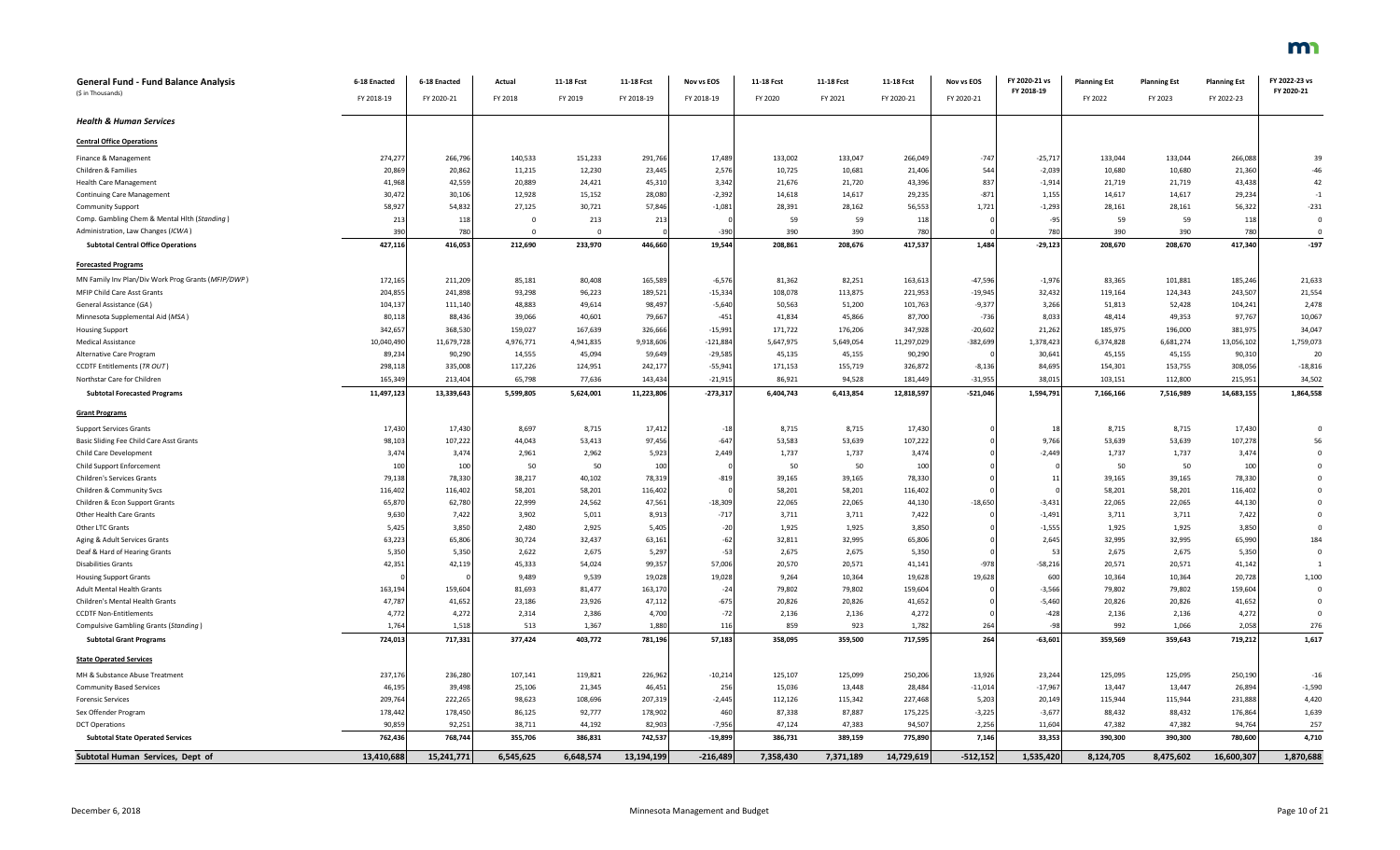| <b>General Fund - Fund Balance Analysis</b>                       | 6-18 Enacted | 6-18 Enacted | Actual      | 11-18 Fcst  | 11-18 Fcst | Nov vs EOS | 11-18 Fcst | 11-18 Fcst   | 11-18 Fcst | Nov vs EOS | FY 2020-21 vs | <b>Planning Est</b> | <b>Planning Est</b> | <b>Planning Est</b> | FY 2022-23 vs<br>FY 2020-21 |
|-------------------------------------------------------------------|--------------|--------------|-------------|-------------|------------|------------|------------|--------------|------------|------------|---------------|---------------------|---------------------|---------------------|-----------------------------|
| (\$ in Thousands)                                                 | FY 2018-19   | FY 2020-21   | FY 2018     | FY 2019     | FY 2018-19 | FY 2018-19 | FY 2020    | FY 2021      | FY 2020-21 | FY 2020-21 | FY 2018-19    | FY 2022             | FY 2023             | FY 2022-23          |                             |
| <b>DHS - Federal Reimbursement</b>                                | $-75,233$    | $-74,300$    | $-35,221$   | $-35,443$   | $-70,664$  | 4,569      | $-35,657$  | $-35,766$    | $-71,423$  | 2,877      | $-759$        | $-35,766$           | $-35,766$           | $-71,532$           | $-109$                      |
| 18, CH 211 - Pension, MSRS, DHS FFP Offset                        | $-222$       | $-1,011$     | $\mathbf 0$ |             |            | 222        |            | $\Omega$     |            | 1,011      |               |                     | $\Omega$            |                     |                             |
| 18, CH 211 - Pension Allocation                                   | 1,929        | 8,713        | $\Omega$    | O           |            | $-1,929$   | $\Omega$   | $\Omega$     |            | $-8,713$   |               |                     | $\Omega$            |                     |                             |
| Human Services, Dept of                                           | 13,337,162   | 15,175,173   | 6,510,404   | 6,613,131   | 13,123,535 | $-213,627$ | 7,322,773  | 7,335,423    | 14,658,196 | $-516,977$ | 1,534,661     | 8,088,939           | 8,439,836           | 16,528,775          | 1,870,579                   |
| Health Improvement                                                | 159,538      | 175,362      | 76,034      | 80,917      | 156,951    | $-2,587$   | 87,576     | 87,626       | 175,202    | $-160$     | 18,251        | 87,576              | 87,626              | 175,202             |                             |
| <b>Health Protection</b>                                          | 38,267       | 36,424       | 19,059      | 19,098      | 38,157     | $-110$     | 17,797     | 18,801       | 36,598     | 174        | $-1,559$      | 18,801              | 18,801              | 37,602              | 1,004                       |
| <b>Health Operations</b>                                          | 19,298       | 19,670       | 9,333       | 10,052      | 19,385     |            | 9,933      | 9,933        | 19,866     | 196        | 481           | 9,933               | 9,933               | 19,866              |                             |
| 18, CH211 - Pension Allocation                                    | 53           | 210          | $\Omega$    | $\Omega$    |            |            | $\Omega$   | $\Omega$     |            | $-210$     |               |                     | $^{\circ}$          |                     |                             |
| FY18 Available/Balance Forward - Health, Department of            |              |              | $\Omega$    | $\Omega$    |            |            | $\Omega$   | $\Omega$     |            |            |               |                     | $\Omega$            |                     |                             |
| Health, Department of                                             | 217,163      | 231,666      | 104,426     | 110,067     | 214,493    | $-2,670$   | 115,306    | 116,360      | 231,666    |            | 17,173        | 116,310             | 116,360             | 232,670             | 1,004                       |
| <b>Emergency Medical Services Board</b>                           | 7,263        | 7,196        | 3,253       | 4,293       | 7,546      | 283        | 3,603      | 3,603        | 7,206      |            | $-340$        | 3,603               | 3,603               | 7,206               |                             |
| 18, CH211 - Pension Allocation                                    |              |              |             |             |            |            |            |              |            |            |               |                     | $\Omega$            |                     |                             |
| FY18 Available/Balance Forward - Emergency Medical Services Board |              |              |             |             |            |            | $\Omega$   | $\Omega$     |            |            |               |                     | $\Omega$            |                     |                             |
| <b>Emergency Medical Services Board</b>                           | 7,343        | 7,206        | 3,253       | 4,293       | 7,546      | 203        | 3,603      | 3,603        | 7,206      |            | $-340$        | 3,603               | 3,603               | 7,206               |                             |
| <b>Council on Disability</b>                                      | 1,785        | 1,714        | 820         | 966         | 1,786      |            | 858        | 860          | 1,718      |            | $-6$          | 860                 | 860                 | 1,720               |                             |
| 18, CH211 - Pension Allocation                                    |              |              | $\Omega$    | $\mathbf 0$ |            |            | $\Omega$   | $\mathbf{0}$ |            |            |               |                     | $\mathbf{0}$        |                     |                             |
| <b>Council on Disability</b>                                      | 1,786        | 1,718        | 820         | 966         | 1,786      |            | 858        | 860          | 1,718      |            | $-68$         | 860                 | 860                 | 1,720               | $\overline{2}$              |
| MH/DD Ombudsman                                                   | 4,634        | 4,654        | 2,167       | 2,666       | 4,833      | 199        | 2,338      | 2,338        | 4,676      |            | $-157$        | 2,338               | 2,338               | 4,676               |                             |
| <b>UMN Drug Trial Monitoring</b>                                  | 200          | 200          | 97          | 104         | 201        |            | 100        | 100          | 200        |            |               | 100                 | 100                 | 200                 |                             |
| 18, CH211 - Pension Allocation                                    |              |              |             |             |            |            |            |              |            |            |               |                     | $\Omega$            |                     |                             |
| FY18 Available/Balance Forward - MH/DD Ombudsman                  | 193          |              |             |             |            | $-193$     |            | $\Omega$     |            |            |               |                     | $\Omega$            |                     |                             |
| MH/DD Ombudsman                                                   | 5,033        | 4,876        | 2.264       | 2.770       | 5,034      |            | 2,438      | 2,438        | 4,876      |            | $-158$        | 2,438               | 2,438               | 4,876               |                             |
| <b>Ombudsperson for Families</b>                                  | 925          | 930          | 454         | 472         | 926        |            | 467        | 467          | 934        |            |               | 467                 | 467                 | 934                 |                             |
| 18, CH211 - Pension Allocation                                    |              |              | $\Omega$    | $\Omega$    |            |            | $\Omega$   | $\Omega$     |            |            |               |                     | $\Omega$            |                     |                             |
| <b>Ombudsperson for Families</b>                                  | 926          | 934          | 454         | 472         | 926        |            | 467        | 467          | 934        |            |               | 467                 | 467                 | 934                 |                             |
| <b>Transfer to Health Care Access Fund</b>                        | 50,000       |              | $\Omega$    | 50,000      | 50,000     |            | n          | $\Omega$     |            |            | $-50,000$     |                     | $\Omega$            |                     |                             |
| <b>Health &amp; Human Services</b>                                | 13,619,413   | 15,421,573   | 6,621,621   | 6,781,699   | 13,403,320 | $-216,093$ | 7,445,445  | 7,459,151    | 14,904,596 | $-516,977$ | 1,501,276     | 8,212,617           | 8,563,564           | 16,776,181          | 1,871,585                   |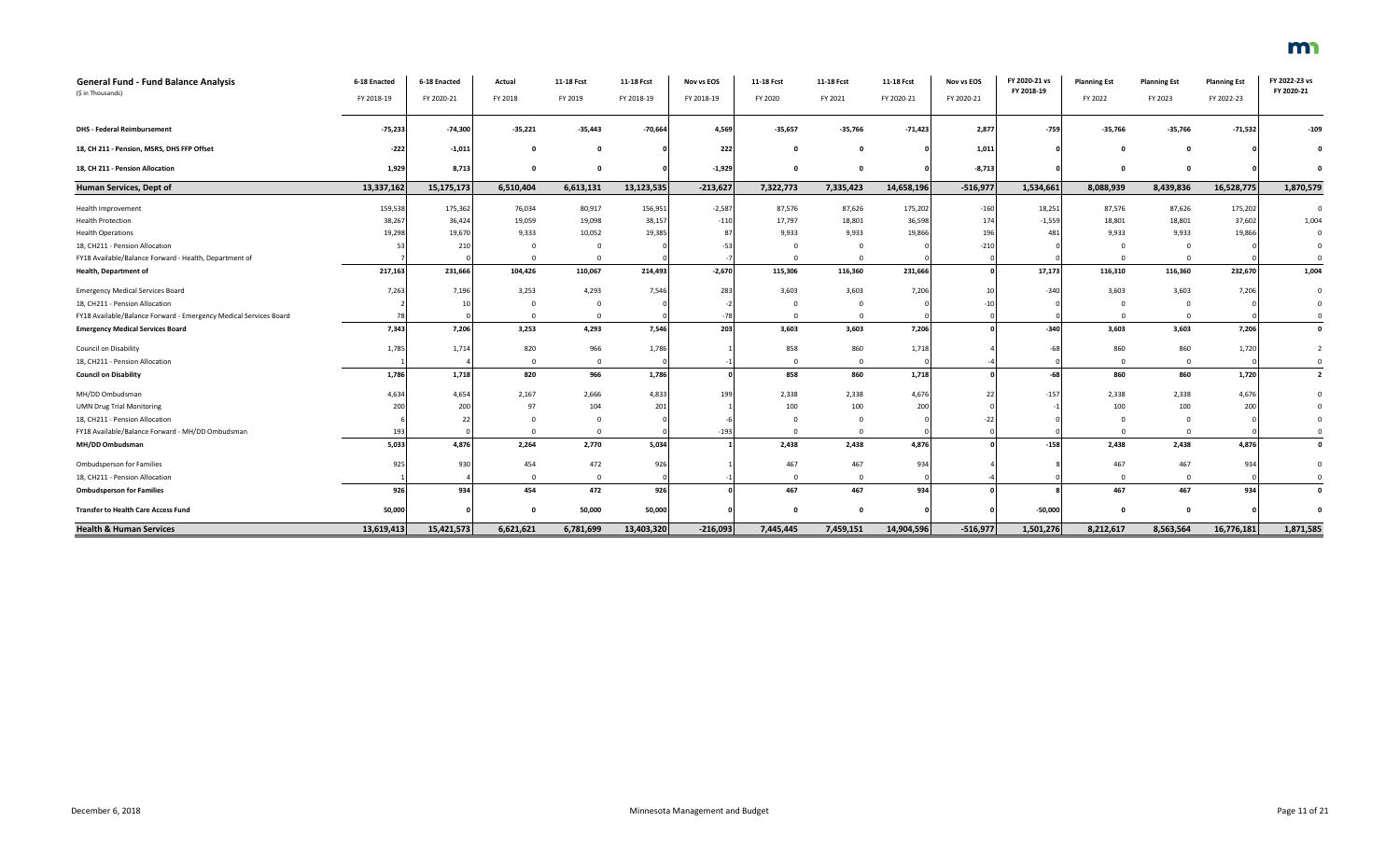| <b>General Fund - Fund Balance Analysis</b><br>(\$ in Thousands) | 6-18 Enacted<br>FY 2018-19 | 6-18 Enacted<br>FY 2020-21 | Actual<br>FY 2018       | 11-18 Fcst<br>FY 2019    | 11-18 Fcst<br>FY 2018-19 | Nov vs EOS<br>FY 2018-19 | 11-18 Fcst<br>FY 2020 | 11-18 Fcst<br>FY 2021    | 11-18 Fcst<br>FY 2020-21 | Nov vs EOS<br>FY 2020-21 | FY 2020-21 vs<br>FY 2018-19 | <b>Planning Est</b><br>FY 2022 | <b>Planning Est</b><br>FY 2023 | <b>Planning Est</b><br>FY 2022-23 | FY 2022-23 vs<br>FY 2020-21 |
|------------------------------------------------------------------|----------------------------|----------------------------|-------------------------|--------------------------|--------------------------|--------------------------|-----------------------|--------------------------|--------------------------|--------------------------|-----------------------------|--------------------------------|--------------------------------|-----------------------------------|-----------------------------|
| <b>Public Safety &amp; Judiciary</b>                             |                            |                            |                         |                          |                          |                          |                       |                          |                          |                          |                             |                                |                                |                                   |                             |
|                                                                  |                            |                            |                         |                          |                          |                          |                       |                          |                          |                          |                             |                                |                                |                                   |                             |
| <b>Supreme Court Operations</b>                                  | 77,015                     | 79,398                     | 36,448                  | 41,647                   | 78,095                   | 1,080                    | 39,863<br>13,720      | 39,863                   | 79,726                   | 328                      | 1,631                       | 38,870                         | 38,870<br>13,720               | 77,740<br>27,440                  | $-1,986$<br>$\Omega$        |
| Civil Legal Svcs<br>18, CH211 - Pension Allocation               | 27,440<br>80               | 27,440<br>328              | 13,705<br>0             | 13,735<br>$\overline{0}$ | 27,440                   | $-80$                    | $\mathbf 0$           | 13,720<br>$\overline{0}$ | 27,440                   | $-328$                   |                             | 13,720<br>$^{\circ}$           | 0                              |                                   | $^{\circ}$                  |
| FY18 Available/Balance Forward - Supreme Court                   | 1,000                      |                            | $\Omega$                | $\Omega$                 |                          | $-1,000$                 | $\Omega$              | $\Omega$                 |                          |                          |                             | $\Omega$                       | $\Omega$                       |                                   | $\Omega$                    |
| <b>Supreme Court</b>                                             | 105,535                    | 107,166                    | 50,153                  | 55,382                   | 105,535                  |                          | 53,583                | 53,583                   | 107,166                  |                          | 1,631                       | 52,590                         | 52,590                         | 105,180                           | $-1,986$                    |
| Court of Appeals                                                 | 24,940                     | 24,988                     | 11,825                  | 13,132                   | 24,957                   | 17                       | 12,528                | 12,528                   | 25,056                   | 63                       | 99                          | 12,528                         | 12,528                         | 25,056                            | $\mathbf 0$                 |
| 18, CH211 - Pension Allocation                                   | 1                          |                            | $\overline{0}$          | $\overline{0}$           |                          | $-17$                    | $\overline{0}$        | $\mathbf{0}$             |                          | -6                       |                             | $\mathbf{0}$                   | $\overline{0}$                 |                                   | $\mathbf 0$                 |
| <b>Court of Appeals</b>                                          | 24,957                     | 25,056                     | 11,825                  | 13,132                   | 24,957                   |                          | 12,528                | 12,528                   | 25,056                   |                          | 99                          | 12,528                         | 12,528                         | 25,056                            | $\pmb{\mathsf{o}}$          |
| <b>District Courts</b>                                           | 589,955                    | 597,936                    | 278,531                 | 311,799                  | 590,330                  | 375                      | 299,716               | 299,716                  | 599,432                  | 1,496                    | 9,102                       | 299,716                        | 299,716                        | 599,432                           | $\mathbf 0$                 |
| 18, CH211 - Pension Allocation                                   | 374                        | 1,496                      | $\mathbf 0$             | $\overline{0}$           |                          | $-374$                   | $\Omega$              | $\overline{0}$           |                          | $-1,496$                 |                             | $^{\circ}$                     | $\mathbf{0}$                   |                                   | $\mathbf 0$                 |
| <b>District Courts</b>                                           | 590,329                    | 599,432                    | 278,531                 | 311,799                  | 590,330                  |                          | 299,716               | 299,716                  | 599,432                  |                          | 9,102                       | 299,716                        | 299,716                        | 599,432                           | $\pmb{\mathsf{o}}$          |
| State Guardian Ad Litem Board                                    | 32,870                     | 33,426                     | 16,040                  | 16,866                   | 32,906                   | 36                       | 16,784                | 16,784                   | 33,568                   | 142                      | 662                         | 16,784                         | 16,784                         | 33,568                            | $\mathbf 0$                 |
| 18, CH211 - Pension Allocation                                   | 36                         | 142                        | $\overline{0}$          | $\overline{0}$           |                          | $-36$                    | $\overline{0}$        | $\overline{0}$           |                          | $-142$                   |                             | $\Omega$                       | $\overline{0}$                 |                                   | $\mathbf 0$                 |
| <b>State Guardian Ad Litem Board</b>                             | 32,906                     | 33,568                     | 16,040                  | 16,866                   | 32,906                   |                          | 16,784                | 16,784                   | 33,568                   |                          | 662                         | 16,784                         | 16,784                         | 33,568                            | $\pmb{\mathsf{o}}$          |
| Tax Court                                                        | 3,355                      | 3,352                      | 1,432                   | 1,926                    | 3,358                    |                          | 1,682                 | 1,682                    | 3,364                    | 12                       |                             | 1,682                          | 1,682                          | 3,364                             | $\overline{0}$              |
| 18, CH211 - Pension Allocation                                   |                            | 12                         | $\overline{\mathbf{0}}$ | $\overline{0}$           |                          |                          | $\overline{0}$        | $\overline{0}$           |                          | $-12$                    |                             | $\Omega$                       | $\overline{0}$                 |                                   | $\mathbf 0$                 |
| <b>Tax Court</b>                                                 | 3,358                      | 3,364                      | 1,432                   | 1,926                    | 3,358                    |                          | 1,682                 | 1,682                    | 3,364                    |                          |                             | 1,682                          | 1,682                          | 3,364                             | $\mathbf 0$                 |
| Uniform Laws Commission                                          | 186                        | 186                        | 91                      | 95                       | 186                      |                          | 93                    | 93                       | 186                      |                          |                             | 93                             | 93                             | 186                               | $\mathbf 0$                 |
| <b>Uniform Laws Commission</b>                                   | 186                        | 186                        | 91                      | 95                       | 186                      |                          | 93                    | 93                       | 186                      |                          |                             | 93                             | 93                             | 186                               | $\mathbf{0}$                |
| Judicial Standards, Bd of                                        | 972                        | 972                        | 418                     | 832                      | 1,250                    | 278                      | 489                   | 489                      | 978                      |                          | $-272$                      | 489                            | 489                            | 978                               | $\mathbf 0$                 |
| 18, CH211 - Pension Allocation                                   |                            |                            | $\mathbf 0$             | $\overline{0}$           |                          |                          | $\Omega$              | $\overline{0}$           |                          |                          |                             | $\Omega$                       | $\overline{0}$                 |                                   | $\Omega$                    |
| FY18 Available/Balance Forward - Judicial Standards, Bd of       | 298                        |                            | $\Omega$                | $\overline{0}$           |                          | $-298$                   | $\Omega$              | $\Omega$                 |                          |                          |                             | $\Omega$                       | $\Omega$                       |                                   | $\Omega$                    |
| Judicial Standards, Bd of                                        | 1,270                      | 978                        | 418                     | 832                      | 1,250                    | $-20$                    | 489                   | 489                      | 978                      |                          | $-272$                      | 489                            | 489                            | 978                               | $\pmb{\mathsf{o}}$          |
| Board of Public Defense                                          | 174,259                    | 176,620                    | 79,779                  | 95,603                   | 175,382                  | 1,123                    | 88,636                | 88,636                   | 177,27                   | 652                      | 1,890                       | 88,636                         | 88,636                         | 177,272                           | $\Omega$                    |
| 18, CH211 - Pension Allocation                                   | 161                        | 652                        | $^{\circ}$              | $\mathbf{0}$             |                          | $-161$                   | $\overline{0}$        | $\mathbf{0}$             |                          | $-652$                   |                             | $\mathbf 0$                    | $\overline{0}$                 |                                   | $\mathbf{0}$                |
| FY18 Available/Balance Forward - Board of Public Defense         | 183                        |                            | $\Omega$                | $\Omega$                 |                          | $-183$                   | $\Omega$              | $\Omega$                 |                          |                          |                             | $\mathbf 0$                    | $^{\circ}$                     |                                   | $\mathbf 0$                 |
| <b>Board of Public Defense</b>                                   | 174,603                    | 177,272                    | 79,779                  | 95,603                   | 175,382                  | 779                      | 88,636                | 88,636                   | 177,272                  |                          | 1,890                       | 88,636                         | 88,636                         | 177,272                           | $\mathbf 0$                 |
| Private Detective Board                                          | 383                        | 384                        | 167                     | 216                      | 383                      |                          | 192                   | 192                      | 384                      |                          |                             | 192                            | 192                            | 384                               | $\overline{0}$              |
| <b>Private Detective Board</b>                                   | 383                        | 384                        | 167                     | 216                      | 383                      |                          | 192                   | 192                      | 384                      |                          |                             | 192                            | 192                            | 384                               | $\mathbf{0}$                |
| Peace Officer Standards and Training, Board                      | 12,000                     | 12,000                     | 6,000                   | 6,000                    | 12,000                   |                          | 6,000                 | 6,000                    | 12,000                   |                          |                             | $\Omega$                       | $\mathbf 0$                    |                                   | $-12,000$                   |
| Correctional Institutions                                        | 854,758                    | 885,739                    | 416,320                 | 438,892                  | 855,212                  | 454                      | 433,844               | 436,418                  | 870,262                  | $-15,477$                | 15,050                      | 440,670                        | 442,401                        | 883,071                           | 12,809                      |
| <b>Community Services</b>                                        | 259,716                    | 260,436                    | 128,025                 | 132,118                  | 260,143                  | 427                      | 130,589               | 130,753                  | 261,342                  | 906                      | 1,199                       | 130,921                        | 130,921                        | 261,842                           | 500                         |
| <b>Operations Support</b>                                        | 55,811                     | 56,11                      | 26,878                  | 29,125                   | 56,003                   | 192                      | 28,269                | 28,329                   | 56,598                   | 482                      | 595                         | 28,393                         | 28,393                         | 56,786                            | 188                         |
| Claims Bill - Corrections                                        | 36                         |                            | $^{\circ}$              | $\mathbf{0}$             |                          | $-36$                    | $\overline{0}$        | $\mathbf{0}$             |                          |                          |                             | $\mathbf 0$                    | $\overline{0}$                 |                                   | $\mathbf 0$                 |
| 18, CH211 - Pension Allocation                                   | 2,996                      | 14,211                     | $\mathbf{0}$            | $\overline{0}$           |                          | $-2,996$                 | $\Omega$              | $\mathbf{0}$             |                          | $-14,211$                |                             | $\Omega$                       | $\Omega$                       |                                   | $\overline{0}$              |
| Corrections, Dept of                                             | 1,173,317                  | 1,216,502                  | 571,223                 | 600,135                  | 1,171,358                | $-1,959$                 | 592,702               | 595,500                  | 1,188,202                | $-28,300$                | 16,844                      | 599,984                        | 601,715                        | 1,201,699                         | 13,497                      |
| Sentencing Guidelines Comm                                       | 1,324                      | 1,338                      | 646                     | 679                      | 1,325                    |                          | 671                   | 671                      | 1,342                    |                          | $\overline{1}$              | 671                            | 671                            | 1,342                             | $\mathbf 0$                 |
| 18, CH211 - Pension Allocation                                   |                            |                            | $\Omega$                | $\Omega$                 |                          |                          | $\Omega$              | $\Omega$                 |                          |                          |                             | $\Omega$                       | $\Omega$                       |                                   | $\Omega$                    |

**Sentencing Guidelines Comm 1,325 1,342 646 679 1,325 0 671 671 1,342 0 17 671 671 1,342 0**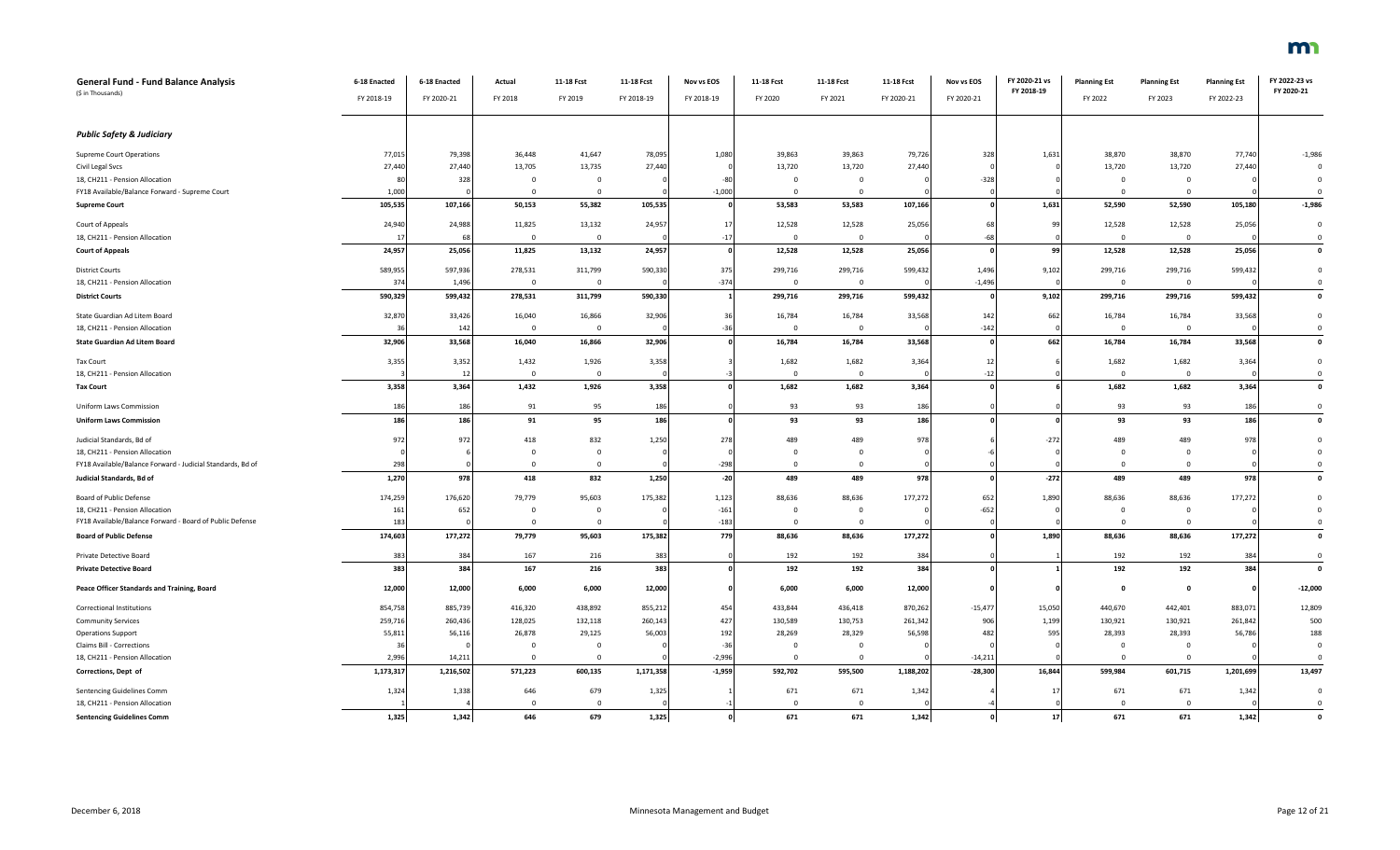| <b>General Fund - Fund Balance Analysis</b>              | 6-18 Enacted | 6-18 Enacted | Actual                  | 11-18 Fcst     | 11-18 Fcst | Nov vs EOS | 11-18 Fcst | 11-18 Fcst   | 11-18 Fcst | Nov vs EOS | FY 2020-21 vs | <b>Planning Est</b> | <b>Planning Est</b> | <b>Planning Est</b> | FY 2022-23 vs |
|----------------------------------------------------------|--------------|--------------|-------------------------|----------------|------------|------------|------------|--------------|------------|------------|---------------|---------------------|---------------------|---------------------|---------------|
| (\$ in Thousands)                                        | FY 2018-19   | FY 2020-21   | FY 2018                 | FY 2019        | FY 2018-19 | FY 2018-19 | FY 2020    | FY 2021      | FY 2020-21 | FY 2020-21 | FY 2018-19    | FY 2022             | FY 2023             | FY 2022-23          | FY 2020-21    |
|                                                          |              |              |                         |                |            |            |            |              |            |            |               |                     |                     |                     |               |
| Homeland Security & Emergency Mgmt                       | 6,611        | 5,268        | 7,795                   | 2,962          | 10,757     | 4,146      | 2,642      | 2,642        | 5,284      | 16         | $-5,473$      | 2,642               | 2,642               | 5,284               | $\mathbf{0}$  |
| Criminal Apprehension                                    | 113,709      | 111,180      | 50,662                  | 63,269         | 113,931    | 222        | 56,008     | 56,141       | 112,149    | 969        | $-1,782$      | 56,272              | 56,272              | 112,544             | 395           |
| Gambling & Alcohol Enforcement                           | 3,884        | 3,934        | 1,620                   | 2,277          | 3,897      | 13         | 1,990      | 1,998        | 3,988      | 54         | 91            | 2,006               | 2,006               | 4,012               | 24            |
| Office of Justice Programs                               | 79,424       | 79,380       | 39,238                  | 40,195         | 79,433     |            | 39,704     | 39,705       | 79,409     | 29         | $-24$         | 39,707              | 39,707              | 79,414              |               |
| <b>Fire Remediation Grants</b>                           | 1,392        |              |                         | $\Omega$       |            | $-1,392$   | - 0        | $\Omega$     |            |            |               | - 0                 | - 0                 |                     |               |
| 18, CH211 - Pension Allocation                           | 318          | 1,363        |                         |                |            | $-318$     |            |              |            | $-1,363$   |               |                     |                     |                     |               |
| FY18 Available/Balance Forward - Public Safety, Dept of  | 3,371        |              |                         | $\Omega$       |            | $-3,371$   |            |              |            |            |               |                     |                     |                     |               |
| Available Carryforward FY 20                             |              |              |                         | 82             | 82         | 82         |            | $\Omega$     |            |            |               | $\Omega$            | $\Omega$            |                     |               |
| Public Safety, Dept of                                   | 208,709      | 201,125      | 99,315                  | 108,785        | 208,100    | $-609$     | 100,344    | 100,486      | 200,830    | $-295$     | $-7,270$      | 100,627             | 100,627             | 201,254             | 424           |
| <b>Transfer to Disaster Contingency Account</b>          | 10,000       |              | 10,000                  | $\Omega$       | 10,000     |            | $\Omega$   | $\Omega$     |            |            | $-10,000$     | $\Omega$            | $\mathbf{0}$        |                     |               |
| <b>Transfer out to Community Justice Acct.</b>           | 922          | 922          | 461                     | 461            | 922        |            | 461        | 461          | 922        |            |               | 461                 | 461                 | 922                 |               |
| <b>Public Safety &amp; Judiciary</b>                     | 2,339,800    | 2,379,297    | 1,126,081               | 1,211,911      | 2,337,992  | $-1,808$   | 1,173,881  | 1,176,821    | 2,350,702  | $-28,595$  | 12,710        | 1,174,453           | 1,176,184           | 2,350,637           | $-65$         |
|                                                          |              |              |                         |                |            |            |            |              |            |            |               |                     |                     |                     |               |
| Transportation                                           |              |              |                         |                |            |            |            |              |            |            |               |                     |                     |                     |               |
| Multimodal Systems                                       | 24,177       | 38,602       | 2,884                   | 22,693         | 25,577     | 1,400      | 19,318     | 19,318       | 38,636     | 34         | 13,059        | 19,318              | 19,318              | 38,636              |               |
| State Roads                                              |              |              | $\overline{\mathbf{3}}$ | $\overline{3}$ |            |            |            | 3            |            |            |               | $\mathbf{B}$        | -3                  |                     |               |
| Local Roads                                              | 30,000       |              | 15,000                  | 15,000         | 30,000     |            |            | $\Omega$     |            |            | $-30,000$     |                     | $\Omega$            |                     |               |
| <b>Agency Management</b>                                 | 108          | 108          | 54                      | 54             | 108        |            | 54         | 54           | 108        |            |               | 54                  | 54                  | 108                 |               |
| 18, CH211 - Pension Allocation                           |              |              |                         | $\Omega$       |            |            |            | $\Omega$     |            |            |               |                     |                     |                     |               |
| FY18 Available/Balance Forward - Transportation, Dept of | 1,297        |              |                         | $\mathbf{0}$   |            | $-1,297$   |            | $\Omega$     |            |            |               | $\Omega$            |                     |                     |               |
| Available Carryforward FY 20                             |              |              | $\Omega$                | 500            | 500        | 500        | $\Omega$   | $\mathbf{0}$ |            |            | $-500$        | $\Omega$            | $\Omega$            |                     |               |
| <b>Transportation, Dept of</b>                           | 55,596       | 38,750       | 17,941                  | 38,250         | 56,191     | 595        | 19,375     | 19,375       | 38,750     |            | $-17,441$     | 19,375              | 19,375              | 38,750              | $\mathbf{o}$  |
| Met Council Transit                                      | 250,851      | 179,640      | 121,031                 | 129,820        | 250,851    |            | 89,820     | 89,820       | 179,640    |            | $-71,211$     | 89,820              | 89,820              | 179,640             | $\mathbf 0$   |
| <b>Metropolitan Council</b>                              | 250,851      | 179,640      | 121,031                 | 129,820        | 250,851    |            | 89,820     | 89,820       | 179,640    |            | $-71,211$     | 89,820              | 89,820              | 179,640             | $\mathbf 0$   |
| Admin & Related Services                                 | 10,649       | 10,674       | 4,847                   | 5,804          | 10,651     |            | 5,340      | 5,340        | 10,680     |            | - 29          | 5,340               | 5,340               | 10,680              |               |
| State Patrol                                             | 22,763       | 17,148       | 14,010                  | 8,823          | 22,833     |            | 8,701      | 8,744        | 17,445     | 297        | $-5,388$      | 8,787               | 8,787               | 17,574              | 129           |
| MnCRASH System Maintenance (Traffic Safety)              | 940          | 940          | 223                     | 717            | 940        |            | 470        | 470          | 940        |            |               | 470                 | 470                 | 940                 | 0             |
| 18, CH211 - Pension Allocation                           |              |              | $\Omega$                | $\Omega$       |            |            | $\Omega$   | $\Omega$     |            |            |               | $\Omega$            | $\Omega$            |                     | $\Omega$      |
| Public Safety, Dept of                                   | 34,354       | 28,770       | 19,080                  | 15,344         | 34,424     | <b>70</b>  | 14,511     | 14,554       | 29,065     | 295        | $-5,359$      | 14,597              | 14,597              | 29,194              | 129           |
| <b>Transportation</b>                                    | 340,801      | 247,160      | 158,052                 | 183,414        | 341,466    | 665        | 123,706    | 123,749      | 247,455    | 295        | $-94,011$     | 123,792             | 123,792             | 247,584             | 129           |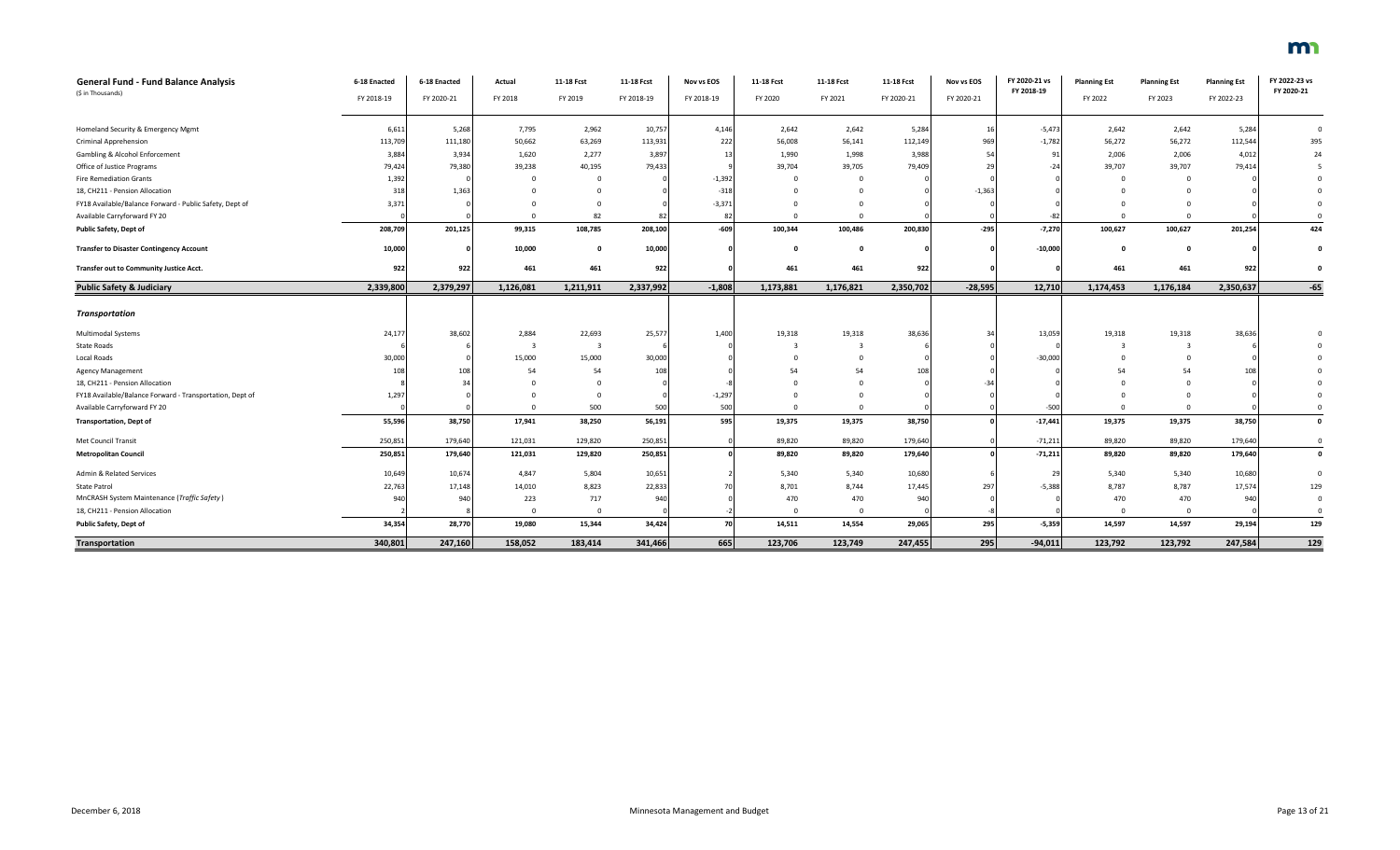| <b>Planning Est</b> | <b>Planning Est</b> |  |
|---------------------|---------------------|--|
|                     |                     |  |
|                     |                     |  |

| General Fund - Fund Balance Analysis                             | 6-18 Enacted | 6-18 Enacted | Actual       | 11-18 Fcst     | 11-18 Fcst | Nov vs EOS      | 11-18 Fcst     | 11-18 Fcst              | 11-18 Fcst | Nov vs EOS | FY 2020-21 vs | <b>Planning Est</b> | <b>Planning Est</b>     | <b>Planning Est</b> | FY 2022-23 vs      |
|------------------------------------------------------------------|--------------|--------------|--------------|----------------|------------|-----------------|----------------|-------------------------|------------|------------|---------------|---------------------|-------------------------|---------------------|--------------------|
| (\$ in Thousands)                                                | FY 2018-19   | FY 2020-21   | FY 2018      | FY 2019        | FY 2018-19 | FY 2018-19      | FY 2020        | FY 2021                 | FY 2020-21 | FY 2020-21 | FY 2018-19    | FY 2022             | FY 2023                 | FY 2022-23          | FY 2020-21         |
|                                                                  |              |              |              |                |            |                 |                |                         |            |            |               |                     |                         |                     |                    |
|                                                                  |              |              |              |                |            |                 |                |                         |            |            |               |                     |                         |                     |                    |
| <b>Environment</b>                                               |              |              |              |                |            |                 |                |                         |            |            |               |                     |                         |                     |                    |
|                                                                  |              |              |              |                |            |                 |                |                         |            |            |               |                     |                         |                     |                    |
| <b>Environmental Analysis and Outcomes Division</b>              | 176          | 176          | 142          | 205            | 347        | 17 <sub>2</sub> | 205            | 205                     | 41         | 234        | - 63          | 204                 | 204                     | 408                 |                    |
| <b>Industrial Division</b>                                       |              |              | 51           | 449            | 500        | 500             | $\mathbf 0$    | $\overline{0}$          |            |            | $-500$        | $\Omega$            | $\mathbf{0}$            |                     | $\Omega$           |
| <b>Municipal Division</b>                                        | 324          | 324          | 330          | 432            | 762        | 438             | 164            | 164                     | 328        |            | $-434$        | 164                 | 164                     | 328                 | $\Omega$           |
| <b>Operations Division</b>                                       | 4,95         | 5,210        | 2,290        | 2,490          | 4,780      | $-171$          | 2,490          | 2,490                   | 4,980      | $-230$     | 200           | 2,490               | 2,490                   | 4,980               | $\mathbf 0$        |
| <b>Remediation Division</b>                                      | 432          | 216          | 215          | 217            | 432        |                 | 216            | $\overline{\mathbf{0}}$ | 216        |            | $-216$        | $\overline{0}$      | $\mathbf 0$             |                     | $-216$             |
| Resource Management and Assistance Division                      | 1,400        | 1,400        | $\Omega$     | 1,400          | 1,400      |                 | 700            | 700                     | 1,400      |            |               | 700                 | 700                     | 1,400               | $\Omega$           |
| <b>Watershed Division</b>                                        | 3,918        | 3,918        | 2,071        | 1,959          | 4,030      | 112             | 1,959          | 1,959                   | 3,918      |            | $-112$        | 1,959               | 1,959                   | 3,918               | $\mathbf 0$        |
| <b>Environmental Quality Board</b>                               | 2,144        | 2,144        | 1,071        | 1,168          | 2,239      | 95              | 1,081          | 1,081                   | 2,162      |            | $-77$         | 1,081               | 1,081                   | 2,162               | $\mathbf 0$        |
| 18, CH211 - Pension Allocation                                   |              | 26           | $\mathbf{0}$ | $\mathbf{0}$   |            |                 | $\mathbf 0$    | $\overline{0}$          |            | $-26$      |               | $\overline{0}$      | $\overline{0}$          |                     | $\mathbf 0$        |
| FY18 Available/Balance Forward - Pollution Control Agency        | 641          |              | $\Omega$     | $\overline{0}$ |            | $-641$          | $\mathbf 0$    | $\overline{0}$          |            |            |               | $\Omega$            | $\mathbf 0$             |                     | $\mathbf 0$        |
| <b>Pollution Control Agency</b>                                  | 13,992       | 13,414       | 6,170        | 8,320          | 14,490     | 498             | 6,815          | 6,599                   | 13,414     |            | $-1,076$      | 6,598               | 6,598                   | 13,196              | $-218$             |
|                                                                  |              |              |              |                |            |                 |                |                         |            |            |               |                     |                         |                     |                    |
| Land and Mineral Resources Management                            | 3,420        | 3,420        | 1,204        | 2,355          | 3,559      | 139             | 1,787          | 1,787                   | 3,574      | 154        | - 15          | 1,787               | 1,787                   | 3,574               | $\mathbf 0$        |
| Ecological & Water Resources                                     | 34,259       | 34,092       | 16,596       | 18,865         | 35,461     | 1,202           | 17,854         | 17,854                  | 35,708     | 1,616      | 247           | 17,854              | 17,854                  | 35,708              | $\mathbf 0$        |
| Forest Management                                                | 62,200       | 60,962       | 29,249       | 35,339         | 64,588     | 2,388           | 32,051         | 32,051                  | 64,102     | 3,140      | $-486$        | 32,051              | 32,051                  | 64,102              | $\Omega$           |
| Parks & Trails Mgmt                                              | 49,984       | 49,854       | 23,763       | 29,087         | 52,850     | 2,866           | 26,324         | 26,324                  | 52,648     | 2,794      | $-202$        | 26,324              | 26,324                  | 52,648              | $\Omega$           |
| Enforcement Natural Res Laws-Rules                               | 13,280       | 13,280       | 5,635        | 8,135          | 13,770     | 490             | 7,042          | 7,085                   | 14,127     | 847        | 357           | 7,127               | 7,127                   | 14,254              | 127                |
| <b>Operations Support</b>                                        | 8,064        | 7,790        | 2,427        | 3,437          | 5,864      | $-2,200$        | $\overline{0}$ | $\overline{0}$          |            | $-7,790$   | $-5,864$      | $\Omega$            | $\overline{\mathbf{0}}$ |                     | $\Omega$           |
| Leech Lake White Earth (OPEN                                     | 6,227        | 6,410        | 2,983        | 3,193          | 6,176      | $-51$           | 3,194          | 3,194                   | 6,388      | $-22$      | 212           | 3,194               | 3,194                   | 6,388               | $\Omega$           |
| DNR Firefighting (OPEN)                                          | 34,000       | 34,000       | 17,689       | 17,500         | 35,189     | 1,189           | 17,500         | 17,500                  | 35,000     | 1,000      | $-189$        | 17,500              | 17,500                  | 35,000              | $\mathbf 0$        |
| 1854 Treaty (OPEN)                                               | 12,030       | 13,233       | 5,843        | 6,134          | 11,977     | $-53$           | 6,586          | 6,588                   | 13,174     | $-59$      | 1,197         | 6,588               | 6,588                   | 13,176              | $\overline{2}$     |
| Con Con Areas (OPEN                                              |              | $\Delta$     | 51           | 28             | 79         | $-33$           | 28             | 28                      |            |            | $-23$         | 28                  | 28                      | 56                  | $\Omega$           |
| SFIA Administration                                              | 527          | 624          | 141          | 386            | 527        |                 | 312            | 312                     | 62         |            | q             | 312                 | 312                     | 624                 | $\mathbf 0$        |
| 18, CH211 - Pension Allocation                                   | 182          | 753          | $\Omega$     | $\mathbf{0}$   |            | $-182$          | $\overline{0}$ | $\mathbf{0}$            |            | $-753$     |               | $\mathbf{0}$        | $\overline{0}$          |                     | $\mathbf 0$        |
| FY18 Available/Balance Forward - Natural Resources, Dept of      | 5,039        |              | $\Omega$     | $\Omega$       |            | $-5,039$        | $\overline{0}$ | $\overline{0}$          |            |            |               | $\Omega$            | $\overline{0}$          |                     | $\mathbf 0$        |
| Natural Resources, Dept of                                       | 229,258      | 224,464      | 105,581      | 124,459        | 230,040    | 782             | 112,678        | 112,723                 | 225,401    | 937        | $-4,639$      | 112,765             | 112,765                 | 225,530             | 129                |
| Transfer to Mining and Environmental Regulatory Account (OPEN)   | 1,639        | 1,838        | 838          | 803            | 1,641      |                 | 869            | 958                     | 1,827      | $-11$      | 186           | 965                 | 965                     | 1,930               | 103                |
|                                                                  |              |              |              |                |            |                 |                |                         |            |            |               |                     |                         |                     |                    |
| Board of Water & Soil Resources                                  | 28,475       | 28,328       | 23,288       | 9,001          | 32,289     | 3,814           | 14,189         | 14,189                  | 28,37      | 50         | $-3,911$      | 14,189              | 14,189                  | 28,378              | $\mathbf 0$        |
| 18, CH211 - Pension Allocation                                   | 12           | 50           | $\Omega$     | $\Omega$       |            | $-12$           | $\Omega$       | $\overline{0}$          |            |            |               | $\Omega$            | $\Omega$                |                     | $\Omega$           |
| FY18 Available/Balance Forward - Board of Water & Soil Resources | 3,752        |              | $\mathbf{0}$ | $\mathbf{0}$   |            | $-3,752$        | $\overline{0}$ | $\overline{0}$          |            |            |               | $\overline{0}$      | $\overline{0}$          |                     | $\mathbf 0$        |
| <b>Board of Water &amp; Soil Resources</b>                       | 32,239       | 28,378       | 23,288       | 9,001          | 32,289     | 50              | 14,189         | 14,189                  | 28,378     |            | $-3,911$      | 14,189              | 14,189                  | 28,378              | $\mathbf 0$        |
|                                                                  |              |              |              |                |            |                 |                |                         |            |            |               |                     |                         |                     |                    |
| <b>MN Conservation Corps</b>                                     | 910          | 910          | 455          | 455            | 910        |                 | 455            | 455                     | 910        |            |               | 455                 | 455                     | 910                 | $\pmb{0}$          |
| Metropolitan Council Parks                                       | 5,080        | 5,080        | 2,540        | 2,540          | 5,080      |                 | 2,540          | 2,540                   | 5,080      |            |               | 2,540               | 2,540                   | 5,080               | $\overline{0}$     |
| <b>Metropolitan Council Parks</b>                                | 5,080        | 5,080        | 2,540        | 2,540          | 5,080      |                 | 2,540          | 2,540                   | 5,080      |            |               | 2,540               | 2,540                   | 5,080               | $\pmb{\mathsf{o}}$ |
|                                                                  |              |              |              |                |            |                 |                |                         |            |            |               |                     |                         |                     |                    |
| Zoological Board                                                 | 18,210       | 18,286       | 9,067        | 9,163          | 18,230     | 20              | 9,183          | 9,183                   | 18,366     | 80         | 136           | 9,183               | 9,183                   | 18,366              | $\mathbf 0$        |
| 18, CH211 - Pension Allocation                                   | 20           | 80           | $\Omega$     | $\overline{0}$ |            | $-20$           | $\overline{0}$ | $\mathbf{0}$            |            | $-80$      |               | $\overline{0}$      | $\overline{\mathbf{0}}$ |                     | $\mathbf 0$        |
| <b>Zoological Board</b>                                          | 18,230       | 18,366       | 9,067        | 9,163          | 18,230     |                 | 9,183          | 9,183                   | 18,366     |            | 136           | 9,183               | 9,183                   | 18,366              | $\mathbf 0$        |
|                                                                  |              |              |              |                |            |                 |                |                         |            |            |               |                     |                         |                     |                    |
| <b>Science Museum of Minnesota</b>                               | 2,158        | 2,158        | 1,079        | 1,079          | 2,158      |                 | 1,079          | 1,079                   | 2,158      |            |               | 1,079               | 1,079                   | 2,158               | $\mathbf 0$        |
| Explore Minnesota Tourism                                        | 30,005       | 28,642       | 14,833       | 15,167         | 30,000     |                 | 14,344         | 14,344                  | 28,688     |            | $-1,312$      | 14,344              | 14,344                  | 28,688              | $\mathbf 0$        |
| 18, CH211 - Pension Allocation                                   | 1            | $\Delta$     | $\mathbf{0}$ | $\mathbf{0}$   |            | $-11$           | $\mathbf 0$    | $\overline{0}$          |            | $-46$      |               | $\Omega$            | $\overline{\mathbf{0}}$ |                     | $\mathbf 0$        |
| <b>Explore Minnesota Tourism</b>                                 | 30,016       | 28,688       | 14,833       | 15,167         | 30,000     | $-16$           | 14,344         | 14,344                  | 28,688     |            | $-1,312$      | 14,344              | 14,344                  | 28,688              | $\mathbf 0$        |
|                                                                  |              |              |              |                |            |                 |                |                         |            |            |               |                     |                         |                     |                    |
| M.S. 16A.152 - Transfer out to Clean Water Fund                  | 22,000       |              | 22,000       | $\mathbf{0}$   | 22,000     |                 | $\mathbf{0}$   | $\mathbf{0}$            |            |            | $-22,000$     | $\mathbf{0}$        | $\mathbf{0}$            |                     | $\mathbf 0$        |
| <b>Environment</b>                                               | 355,522      | 323,296      | 185,851      | 170,987        | 356,838    | 1,316           | 162,152        | 162,070                 | 324,222    | 926        | $-32,616$     | 162,118             | 162,118                 | 324,236             | 14                 |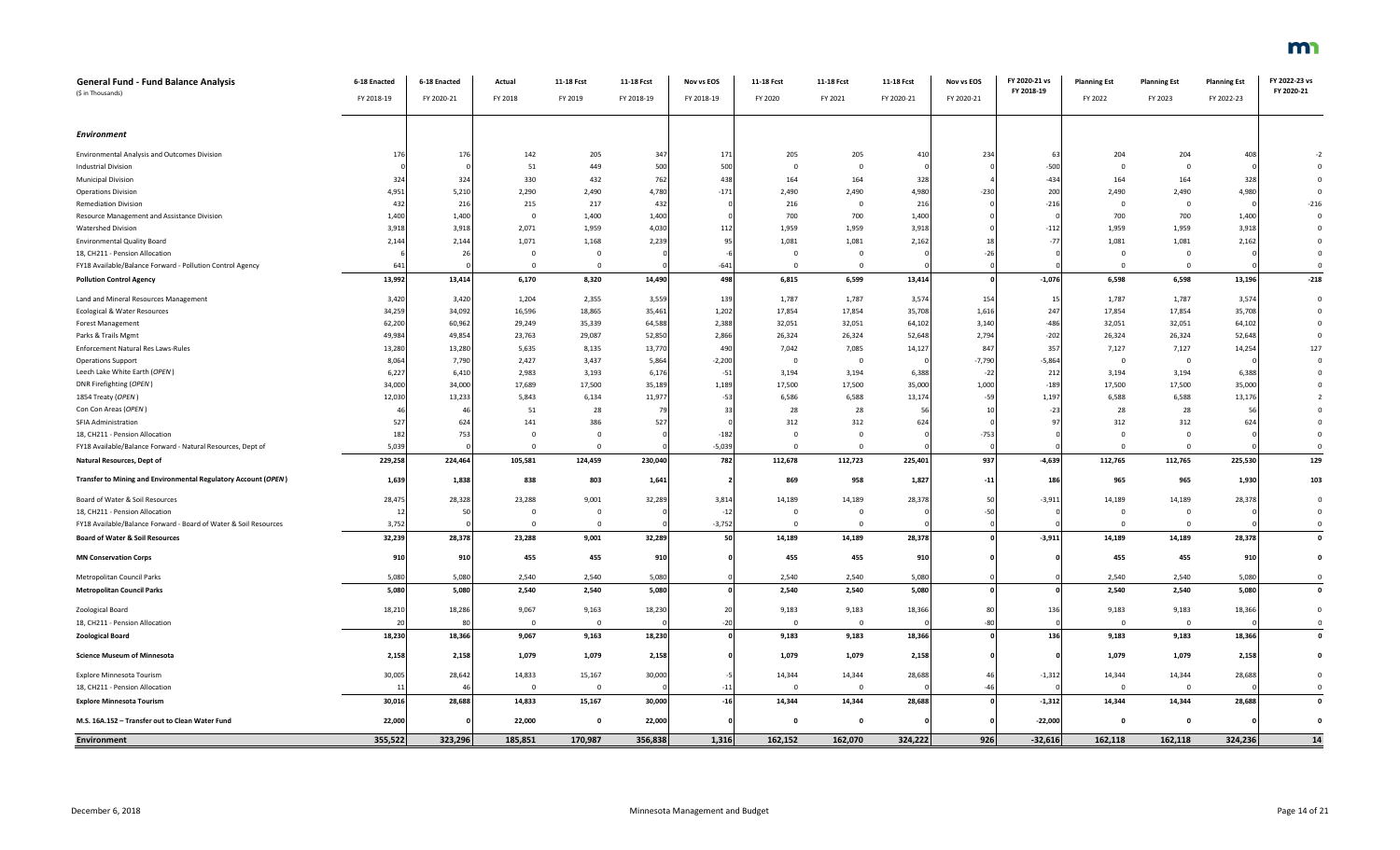| <b>General Fund - Fund Balance Analysis</b><br>(\$ in Thousands)     | 6-18 Enacted<br>FY 2018-19 | 6-18 Enacted<br>FY 2020-21 | Actual<br>FY 2018     | 11-18 Fcst<br>FY 2019   | 11-18 Fcst<br>FY 2018-19 | Nov vs EOS<br>FY 2018-19 | 11-18 Fcst<br>FY 2020 | 11-18 Fcst<br>FY 2021 | 11-18 Fcst<br>FY 2020-21 | Nov vs EOS<br>FY 2020-21 | FY 2020-21 vs<br>FY 2018-19 | <b>Planning Est</b><br>FY 2022 | <b>Planning Est</b><br>FY 2023 | <b>Planning Est</b><br>FY 2022-23 | FY 2022-23 vs<br>FY 2020-21 |
|----------------------------------------------------------------------|----------------------------|----------------------------|-----------------------|-------------------------|--------------------------|--------------------------|-----------------------|-----------------------|--------------------------|--------------------------|-----------------------------|--------------------------------|--------------------------------|-----------------------------------|-----------------------------|
| Agriculture                                                          |                            |                            |                       |                         |                          |                          |                       |                       |                          |                          |                             |                                |                                |                                   |                             |
| <b>Protection Service</b>                                            | 34,856                     | 32,366                     | 16,494                | 19,885                  | 36,379                   | 1,523                    | 17,175                | 17,175                | 34,350                   | 1,984                    | $-2,029$                    | 17,175                         | 17,175                         | 34,350                            | $\mathbf 0$                 |
| Promotion & Marketing                                                | 7,992                      | 7,992                      | 3,388                 | 4,206                   | 7,594                    | $-398$                   | 3,846                 | 3,846                 | 7,692                    | $-300$                   | 98                          | 3,846                          | 3,846                          | 7,692                             |                             |
| Value-Added Products                                                 | 45,217                     | 47,200                     | 22,356                | 23,223                  | 45,579                   | 362                      | 23,600                | 23,600                | 47,200                   |                          | 1,621                       | 23,600                         | 23,600                         | 47,200                            | $\mathbf 0$                 |
| Admin & Financial Assistance                                         | 17,389                     | 15,966                     | 9,034                 | 8,185                   | 17,219                   | $-170$                   | 7,235                 | 7,235                 | 14,470                   | $-1,496$                 | $-2,749$                    | 7,235                          | 7,235                          | 14,470                            |                             |
| 18, CH211 - Pension Allocation                                       | 47                         | 188                        | $\mathbf{0}$          | $\overline{\mathbf{0}}$ |                          | $-47$                    | $\mathbf{0}$          | $\mathbf 0$           |                          | $-188$                   |                             | $\overline{0}$                 | $\overline{0}$                 |                                   | $\mathbf{0}$                |
| FY18 Available/Balance Forward - Agriculture                         | 362                        |                            | $\Omega$              | $\overline{0}$          |                          | $-362$                   | $\mathbf 0$           | $\mathbf 0$           |                          |                          |                             | $\overline{0}$                 | $\overline{0}$                 |                                   | $^{\circ}$                  |
| Agriculture, Dept of                                                 | 105,863                    | 103,712                    | 51,272                | 55,499                  | 106,771                  | 908                      | 51,856                | 51,856                | 103,712                  |                          | $-3,059$                    | 51,856                         | 51,856                         | 103,712                           | $\mathbf 0$                 |
|                                                                      |                            |                            |                       |                         |                          |                          |                       |                       |                          |                          |                             |                                |                                |                                   |                             |
| Agricultural Utilization Research Institute                          | 7,586                      | 7,586                      | 3,793                 | 3,793                   | 7,586                    |                          | 3,793                 | 3,793                 | 7,586                    |                          |                             | 3,793                          | 3,793                          | 7,586                             | $\mathbf{0}$                |
| <b>Agricultural Utilization Research Institute</b>                   | 7,586                      | 7,586                      | 3,793                 | 3,793                   | 7,586                    |                          | 3,793                 | 3,793                 | 7,586                    |                          |                             | 3,793                          | 3,793                          | 7,586                             | $\mathbf{0}$                |
| <b>Board of Animal Health</b>                                        | 10,876                     | 10,912                     | 5,181                 | 7,001                   | 12,182                   | 1,306                    | 5,477                 | 5,477                 | 10,954                   | 47                       | $-1,228$                    | 5,477                          | 5,477                          | 10,954                            | $\mathbf 0$                 |
| 18, CH211 - Pension Allocation                                       | 11                         | 42                         | $\mathbf 0$           | $\overline{0}$          |                          | $-11$                    | $\mathbf{0}$          | $\pmb{0}$             |                          | $-42$                    |                             | $\mathbf 0$                    | $\overline{0}$                 |                                   | $\mathbf 0$                 |
| FY18 Available/Balance Forward - Board of Animal Health              | 1,297                      |                            | $\mathbf{0}$          | $\mathbf 0$             |                          | $-1,297$                 | $\mathbf 0$           | $\mathbf 0$           |                          |                          |                             | $\mathbf 0$                    | $\mathbf{0}$                   |                                   | $\mathbf 0$                 |
| <b>Board of Animal Health</b>                                        | 12,184                     | 10,954                     | 5,181                 | 7,001                   | 12,182                   | $-2$                     | 5,477                 | 5,477                 | 10,954                   |                          | $-1,228$                    | 5,477                          | 5,477                          | 10,954                            | $\pmb{\mathsf{o}}$          |
| <b>Agriculture</b>                                                   | 125,633                    | 122,252                    | 60,246                | 66,293                  | 126,539                  | 906                      | 61,126                | 61,126                | 122,252                  | $\Omega$                 | $-4,287$                    | 61,126                         | 61,126                         | 122,252                           | $\mathbf{0}$                |
|                                                                      |                            |                            |                       |                         |                          |                          |                       |                       |                          |                          |                             |                                |                                |                                   |                             |
| Jobs, Economic Development, Housing & Commerce                       |                            |                            |                       |                         |                          |                          |                       |                       |                          |                          |                             |                                |                                |                                   |                             |
| <b>Financial Institutions</b>                                        | 1,740                      | 1,640                      | 849                   | 891                     | 1,740                    |                          | 820                   | 820                   | 1,640                    |                          | $-100$                      | 820                            | 820                            | 1,640                             |                             |
| Administrative Services                                              | 14,772                     | 14,772                     | 6,518                 | 8,265                   | 14,783                   | 11                       | 7,426                 | 7,426                 | 14,852                   |                          | 69                          | 7,427                          | 7,427                          | 14,854                            | 2                           |
| Enforcement                                                          | 10,748                     | 10,548                     | 5,092                 | 5,669                   | 10,761                   |                          | 5,309                 | 5,309                 | 10,618                   | -70                      | $-143$                      | 5,309                          | 5,309                          | 10,618                            | $\mathbf 0$                 |
| Telecommunications                                                   | 2,018                      | 2,018                      | 845                   | 1,172                   | 2,017                    |                          | 1,009                 | 1,009                 | 2,018                    |                          |                             | 1,009                          | 1,009                          | 2,018                             |                             |
| <b>Energy Resources</b>                                              | 8,494                      | 8,494                      | 3,817                 | 4,685                   | 8,502                    |                          | 4,276                 | 4,276                 | 8,552                    |                          | 50                          | 4,276                          | 4,276                          | 8,552                             |                             |
| Insurance                                                            | 8,852                      | 8,832                      | 4,268                 | 4,602                   | 8,870                    |                          | 4,444                 | 4,444                 | 8,888                    |                          | 18                          | 4,444                          | 4,444                          | 8,888                             |                             |
| HHS Appropriation for Waiver                                         | 426                        | 426                        | $\Omega$              | $\mathbf{0}$            |                          | $-426$                   | $\Omega$              | $\Omega$              |                          | $-426$                   |                             | $\Omega$                       | $\mathbf{0}$                   |                                   |                             |
| Commerce Department Reduction                                        | $-426$                     | $-426$                     | $^{\circ}$            | $\overline{\mathbf{0}}$ |                          | 426                      | $\mathbf{0}$          | 0                     |                          | 426                      |                             | $^{\circ}$                     | $\mathbf 0$                    |                                   |                             |
| Reinsurance Waiver Preparation                                       | 155                        |                            | $^{\circ}$            | 146                     | 146                      |                          | $\mathbf 0$           | $\mathbf 0$           |                          |                          | $-146$                      | $\mathbf 0$                    | $\mathbf{0}$                   |                                   | $\mathbf 0$                 |
| 18, CH211 - Pension Allocation                                       | 6                          | 264                        |                       | $\mathbf 0$             |                          | $-65$                    | $\mathbf{0}$          | $\mathbf 0$           |                          | $-264$                   |                             | $\mathbf 0$                    | $\Omega$                       |                                   | $\mathbf 0$                 |
| Commerce, Department of                                              | 46,844                     | 46,568                     | 21,389                | 25,430                  | 46,819                   | $-25$                    | 23,284                | 23,284                | 46,568                   |                          | $-251$                      | 23,285                         | 23,285                         | 46,570                            | $\overline{2}$              |
| Reinsurance (TR OUT)                                                 | 142,000                    |                            | 71,000                | 71,000                  | 142,000                  |                          | $\mathbf{o}$          | $\mathbf 0$           |                          |                          | $-142,000$                  | $\mathbf{0}$                   | $\mathbf{0}$                   |                                   | $\pmb{0}$                   |
|                                                                      |                            |                            |                       |                         |                          |                          |                       |                       |                          | 56                       |                             |                                |                                |                                   |                             |
| <b>Public Utilities Commission</b><br>18, CH211 - Pension Allocation | 14,930<br>1 <sup>2</sup>   | 14,930<br>-56              | 6,973<br>$\mathbf{0}$ | 7,969<br>$\mathbf{0}$   | 14,942                   | 12<br>$-13$              | 7,493<br>$\mathbf{0}$ | 7,493<br>$\mathbf{0}$ | 14,986                   | $-56$                    | 44                          | 7,493<br>$\overline{0}$        | 7,493<br>$\overline{0}$        | 14,986                            | $\mathbf 0$<br>$\Omega$     |
| <b>Public Utilities Commission</b>                                   |                            |                            | 6,973                 | 7,969                   |                          | $-1$                     | 7,493                 | 7,493                 | 14,986                   |                          | 44                          | 7,493                          | 7,493                          | 14,986                            | $\mathbf 0$                 |
|                                                                      | 14,943                     | 14,986                     |                       |                         | 14,942                   |                          |                       |                       |                          |                          |                             |                                |                                |                                   |                             |
| <b>Business &amp; Community Development</b>                          | 81,787                     | 72,222                     | 46,137                | 65,555                  | 111,692                  | 29,905                   | 36,111                | 36,111                | 72,222                   |                          | $-39,470$                   | 36,111                         | 36,111                         | 72,222                            | $\mathsf 0$                 |
| <b>Employment and Training Programs</b>                              | 12,128                     | 16,578                     | 6,243                 | 5,889                   | 12,132                   |                          | 8,289                 | 8,289                 | 16,578                   |                          | 4,446                       | 8,289                          | 8,289                          | 16,578                            |                             |
| <b>General Support Services</b>                                      | 8,741                      | 9,212                      | 3,030                 | 4,915                   | 7,945                    | $-796$                   | 4,671                 | 4,671                 | 9,342                    | 130                      | 1,397                       | 4,671                          | 4,671                          | 9,342                             |                             |
| Minnesota Trade Office                                               | 4,584                      | 4,584                      | 1,912                 | 2,712                   | 4,624                    | 40                       | 2,292                 | 2,292                 | 4,584                    |                          | $-40$                       | 2,292                          | 2,292                          | 4,584                             |                             |
| Vocational Rehabilitation                                            | 54,594                     | 50,722                     | 27,509                | 29,115                  | 56,624                   | 2,030                    | 25,361                | 25,361                | 50,722                   |                          | $-5,902$                    | 25,361                         | 25,361                         | 50,722                            |                             |
| Services for the Blind                                               | 12,850                     | 12,850                     | 6,551                 | 6,551                   | 13,102                   | 252                      | 6,425                 | 6,425                 | 12,850                   |                          | $-252$                      | 6,425                          | 6,425                          | 12,850                            |                             |
| Broadband Development Office (TR-OUT)                                | 20,500                     | 500                        | 20,227                | 273                     | 20,500                   |                          | 250                   | 250                   | 500                      |                          | $-20,000$                   | 250                            | 250                            | 500                               | $\mathbf 0$                 |
| 18, CH211 - Pension Allocation                                       | 32                         | 130                        | $\mathbf{0}$          | $\mathbf{0}$            |                          | $-32$                    | $\mathbf{0}$          | $\mathbf 0$           |                          | $-130$                   |                             | $\overline{0}$                 | $\overline{0}$                 |                                   | $\mathbf 0$                 |
| FY18 Available/Balance Forward - Employment & Economic Development   | 21,492                     |                            | $\Omega$              | $\mathbf 0$             |                          | $-21,492$                | $\mathbf{0}$          | $\mathbf 0$           |                          |                          |                             | $\Omega$                       | $\Omega$                       |                                   | $\mathbf 0$                 |
| <b>Employment &amp; Economic Development</b>                         | 216,708                    | 166,798                    | 111,609               | 115,010                 | 226,619                  | 9,911                    | 83,399                | 83,399                | 166,798                  |                          | $-59,821$                   | 83,399                         | 83,399                         | 166,798                           | $\mathbf{0}$                |
| Destination Medical Center (Open)                                    | 9,194                      | 54,941                     | 2,687                 | 6,288                   | 8,975                    | $-219$                   | 11,763                | 26,231                | 37,994                   | $-16,947$                | 29,019                      | 29,558                         | 35,000                         | 64,558                            | 26,564                      |
| Housing Finance Agency (TR OUT)                                      | 107,596                    | 105,596                    | 54,798                | 52,798                  | 107,596                  |                          | 52,798                | 52,798                | 105,596                  |                          | $-2,000$                    | 52,798                         | 52,798                         | 105,596                           | $\mathbf{0}$                |
| <b>Housing Finance Agency</b>                                        | 107,596                    | 105.596                    | 54.798                | 52.798                  | 107.596                  |                          | 52.798                | 52.798                | 105.596                  |                          | $-2.000$                    | 52.798                         | 52.798                         | 105.596                           | $\Omega$                    |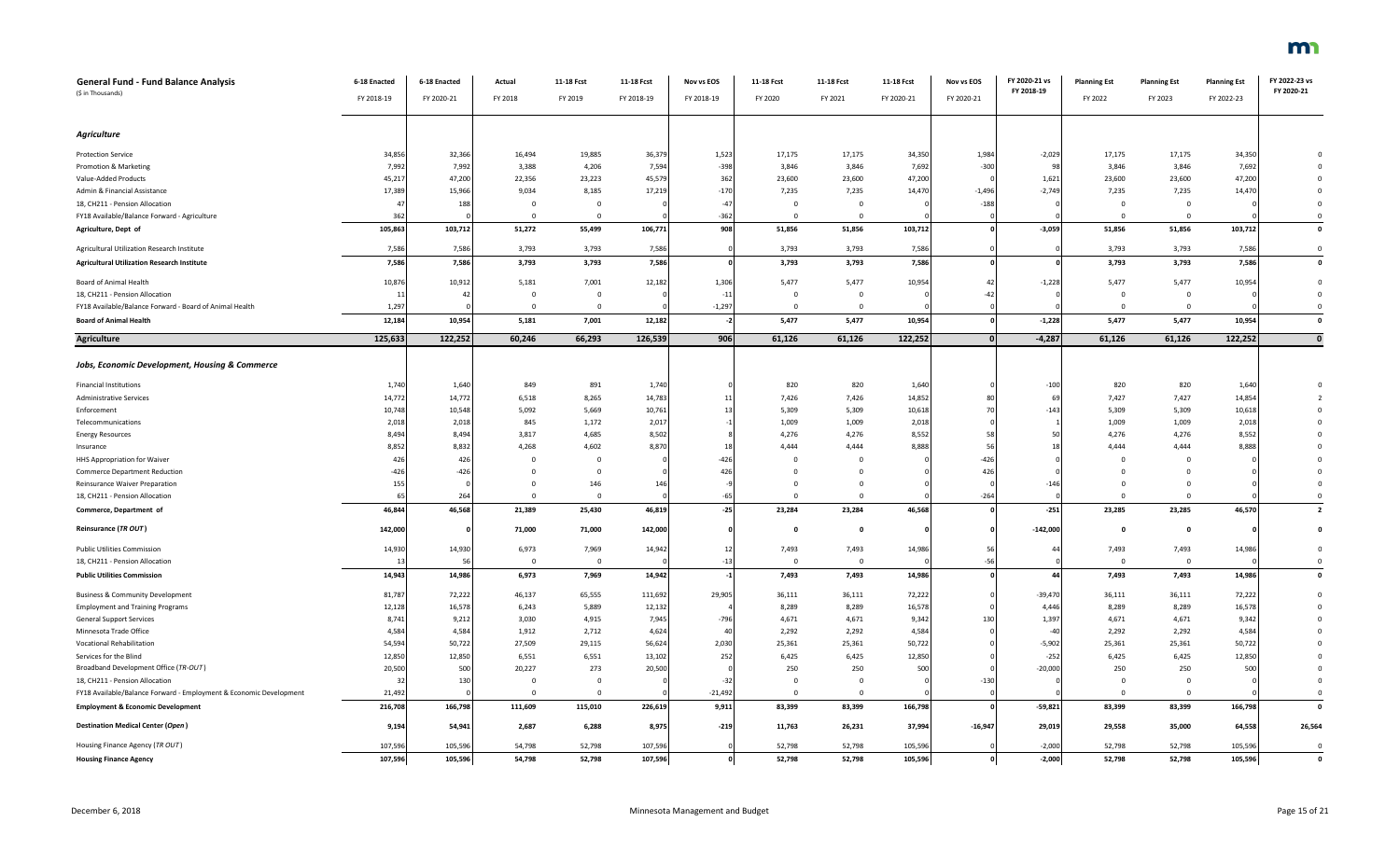| General Fund - Fund Balance Analysis                           | 6-18 Enacted | 6-18 Enacted | Actual       | 11-18 Fcst              | 11-18 Fcst | Nov vs EOS | 11-18 Fcst     | 11-18 Fcst     | 11-18 Fcst | Nov vs EOS     | FY 2020-21 vs | <b>Planning Est</b> | <b>Planning Est</b> | <b>Planning Est</b> | FY 2022-23 vs      |
|----------------------------------------------------------------|--------------|--------------|--------------|-------------------------|------------|------------|----------------|----------------|------------|----------------|---------------|---------------------|---------------------|---------------------|--------------------|
| (\$ in Thousands)                                              | FY 2018-19   | FY 2020-21   | FY 2018      | FY 2019                 | FY 2018-19 | FY 2018-19 | FY 2020        | FY 2021        | FY 2020-21 | FY 2020-21     | FY 2018-19    | FY 2022             | FY 2023             | FY 2022-23          | FY 2020-21         |
|                                                                |              |              |              |                         |            |            |                |                |            |                |               |                     |                     |                     |                    |
| Labor & Industry, Dept of                                      | 3,566        | 3,580        | 1,519        | 2,451                   | 3,970      | 404        | 1,798          | 1,798          | 3,596      | 1 <sup>1</sup> | $-374$        | 1,798               | 1,798               | 3,596               | $\mathbf 0$        |
| 18, CH211 - Pension Allocation                                 |              | 16           | $\mathbf{0}$ | $\overline{0}$          |            |            | $\Omega$       | $\overline{0}$ |            | $-16$          |               | $\overline{0}$      | $\overline{0}$      |                     | $\mathbf 0$        |
| Labor & Industry, Dept of                                      | 3,570        | 3,596        | 1,519        | 2,451                   | 3,970      | 400        | 1,798          | 1,798          | 3,596      |                | $-374$        | 1,798               | 1,798               | 3,596               | $\pmb{\mathsf{o}}$ |
| <b>Mediation Services</b>                                      | 4,968        | 5,044        | 2,111        | 2,831                   | 4,942      | $-26$      | 2,529          | 2,529          | 5,058      | 14             | 116           | 2,529               | 2,529               | 5,058               | $\mathbf 0$        |
| 18, CH211 - Pension Allocation                                 |              | 14           | $\mathbf 0$  | $\overline{\mathbf{0}}$ |            | -3         | $\Omega$       | $\overline{0}$ |            | $-14$          |               | $\Omega$            | $\overline{0}$      |                     | $\mathbf 0$        |
| <b>Mediation Services</b>                                      | 4,971        | 5,058        | 2,111        | 2,831                   | 4,942      | $-29$      | 2,529          | 2,529          | 5,058      |                | 116           | 2,529               | 2,529               | 5,058               | $\mathbf{0}$       |
| GF Tr to IRRR Region 3 (Carlton & Koochiching Counties) (OPEN) | 999          | 1,173        | 482          | 522                     | 1,004      |            | 575            | 579            | 1,154      | $-19$          | 150           | 579                 | 579                 | 1,158               | $\overline{4}$     |
| GF Tr to IRRR School Consolidation Acct (OPEN)                 | 3,996        | 4,693        | 1,926        | 2,086                   | 4,012      | 16         | 2,298          | 2,316          | 4,614      | $-79$          | 602           | 2,316               | 2,316               | 4,632               | 18                 |
| <b>General Fund Transfer to IRRR</b>                           | 4,995        | 5,866        | 2,408        | 2,608                   | 5,016      | 21         | 2,873          | 2,895          | 5,768      | -98            | 752           | 2,895               | 2,895               | 5,790               | 22                 |
| <b>Public Facilities Authority</b>                             | 1,800        |              | 900          | 0                       | 900        | -900       | $\mathbf{o}$   | $\mathbf 0$    |            |                | $-900$        | $\mathbf{o}$        | $\mathbf{0}$        |                     | $\mathbf 0$        |
| Jobs, Economic Development, Housing & Commerce                 | 552,621      | 403,409      | 275,394      | 286.385                 | 561,779    | 9,158      | 185.937        | 200,427        | 386,364    | $-17,045$      | $-175,415$    | 203,755             | 209,197             | 412,952             | 26,588             |
|                                                                |              |              |              |                         |            |            |                |                |            |                |               |                     |                     |                     |                    |
| <b>State Government &amp; Veterans</b>                         |              |              |              |                         |            |            |                |                |            |                |               |                     |                     |                     |                    |
| House of Representatives                                       | 64,766       | 64,766       | 32,443       | 36,153                  | 68,596     | 3,830      | 32,383         | 32,383         | 64,766     |                | $-3,830$      | 32,383              | 32,383              | 64,766              |                    |
| FY18 Available/Balance Forward - House                         | 11,120       |              | $\mathbf{0}$ | $\mathbf 0$             |            | $-11,120$  | $\mathbf 0$    | $\overline{0}$ |            |                |               | $\overline{0}$      | $\mathbf{0}$        |                     |                    |
| Senate                                                         | 64,404       | 64,210       | 31,535       | 38,575                  | 70,110     | 5,706      | 32,105         | 32,105         | 64,210     |                | $-5,900$      | 32,105              | 32,105              | 64,210              |                    |
| FY18 Available/Balance Forward - Senate                        | 6,123        |              | 0            | $\overline{\mathbf{0}}$ |            | $-6,12$    | $\mathbf 0$    | $\mathbf{0}$   |            |                |               | $\mathbf 0$         | $\mathbf{0}$        |                     |                    |
| Legislative Coordinating Commission                            | 34,936       | 35,014       | 17,712       | 21,899                  | 39,611     | 4,675      | 17,507         | 17,507         | 35,014     |                | $-4,597$      | 17,507              | 17,507              | 35,014              | $\mathbf 0$        |
| FY18 Available/Balance Forward - LCC                           | 4,047        |              | $^{\circ}$   | $\overline{0}$          |            | $-4,047$   | $\mathbf 0$    | $\overline{0}$ |            |                |               | $\mathbf{0}$        | $\overline{0}$      |                     | $\Omega$           |
| Available Carryforward to FY 20                                |              |              | $\Omega$     | 8,090                   | 8,090      | 8,090      | $\overline{0}$ | $\overline{0}$ |            |                | $-8,090$      | $\mathbf{0}$        | $\overline{0}$      |                     | $\Omega$           |
| Legislature                                                    | 185,396      | 163,990      | 81,690       | 104,717                 | 186,407    | 1,011      | 81,995         | 81,995         | 163,990    |                | $-22,417$     | 81,995              | 81,995              | 163,990             | $\mathbf{0}$       |
| Governor's Office                                              | 7,232        | 7,232        | 3,287        | 3,929                   | 7,216      | $-16$      | 3,622          | 3,622          | 7,244      | 12             | 28            | 3,622               | 3,622               | 7,244               | $\mathbf 0$        |
| 18, CH 211 - Pension Allocation                                |              | 12           | $\mathbf{0}$ | $\overline{0}$          |            |            | $\mathbf 0$    | $\Omega$       |            | $-1.$          |               | $\overline{0}$      | $\Omega$            |                     | $\mathbf 0$        |
| <b>Governor's Office</b>                                       | 7,232        | 7,244        | 3,287        | 3,929                   | 7,216      | $-16$      | 3,622          | 3,622          | 7,244      |                | 28            | 3,622               | 3,622               | 7,244               | $\pmb{\mathsf{o}}$ |
| Statutory Local Performance Measurement Rptg (OPEN)            |              |              | $\mathbf 0$  | 0                       |            |            | 0              | $\overline{0}$ |            |                |               | $\mathbf 0$         | $\overline{0}$      |                     | $\mathbf 0$        |
| Audit Practice                                                 | 15,143       | 15,388       | 6,431        | 8,712                   | 15,143     |            | 7,694          | 7,694          | 15,388     |                | 245           | 7,694               | 7,694               | 15,388              |                    |
| Legal and Special Investigations                               | 688          | 688          | 339          | 367                     | 706        | 1S         | 384            | 384            | 768        |                | 63            | 384                 | 384                 | 768                 |                    |
| Government Information                                         | 1,448        | 1,492        | 585          | 865                     | 1,450      |            | 748            | 748            | 1,496      |                |               | 748                 | 748                 | 1,496               |                    |
| Pension Oversight                                              | 970          | 970          | 429          | 541                     | 970        |            | 485            | 485            | 970        |                |               | 485                 | 485                 | 970                 |                    |
| <b>Operations Management</b>                                   | 976          | 976          | 263          | 713                     | 976        |            | 488            | 488            | 976        |                |               | 488                 | 488                 | 976                 | $\Omega$           |
| <b>Constitutional Office</b>                                   | 560          | 560          | 249          | 311                     | 560        |            | 280            | 280            | 560        |                |               | 280                 | 280                 | 560                 | $\Omega$           |
| 18, CH 211 - Pension Allocation                                | 19           | 80           | $\mathbf{0}$ | $\overline{0}$          |            | $-19$      | $\overline{0}$ | $\overline{0}$ |            | $-80$          |               | $\overline{0}$      | $\overline{0}$      |                     | $\mathbf 0$        |
| <b>State Auditor</b>                                           | 19,808       | 20,158       | 8,296        | 11,509                  | 19,805     | $-3$       | 10,079         | 10,079         | 20,158     |                | 353           | 10,079              | 10,079              | 20,158              | $\mathbf 0$        |
| <b>Government Legal Services</b>                               | 7,896        | 7,896        | 3,769        | 4,113                   | 7,882      | $-14$      | 3,963          | 3,963          | 7,926      |                | 44            | 3,963               | 3,963               | 7,926               | $\Omega$           |
| Regulatory Law & Professions                                   | 4,806        | 4,806        | 2,194        | 2,604                   | 4,798      |            | 2,413          | 2,413          | 4,826      | $\overline{2}$ | 2i            | 2,413               | 2,413               | 4,826               |                    |
| <b>State Government Services</b>                               | 13,266       | 13,266       | 6,285        | 6,956                   | 13,241     | $-25$      | 6,652          | 6,652          | 13,304     | 38             | 63            | 6,652               | 6,652               | 13,304              | $\Omega$           |
| Civil Law                                                      | 6,508        | 6,508        | 3,042        | 3,455                   | 6,497      | $-11$      | 3,264          | 3,264          | 6,528      | 20             | 31            | 3,264               | 3,264               | 6,528               |                    |
| Civil Litigation                                               | 3,234        | 3,234        | 1,543        | 1,685                   | 3,228      |            | 1,622          | 1,622          | 3,244      | 10             |               | 1,622               | 1,622               | 3,244               |                    |
| <b>Administrative Operations</b>                               | 8,540        | 8,540        | 4,016        | 4,509                   | 8,525      | $-15$      | 4,284          | 4,284          | 8,568      | 28             | 43            | 4,284               | 4,284               | 8,568               | $\mathbf 0$        |
| 18, CH 211 - Pension Allocation                                | 15           | 146          | $^{\circ}$   | $\Omega$                |            | $-15$      | $\Omega$       | $\Omega$       |            | $-146$         |               | $\Omega$            | $\Omega$            |                     | $\mathbf 0$        |
| <b>Attorney General</b>                                        | 44,265       | 44,396       | 20,849       | 23,322                  | 44,171     | $-94$      | 22,198         | 22,198         | 44,396     |                | 225           | 22,198              | 22,198              | 44,396              | $\mathbf 0$        |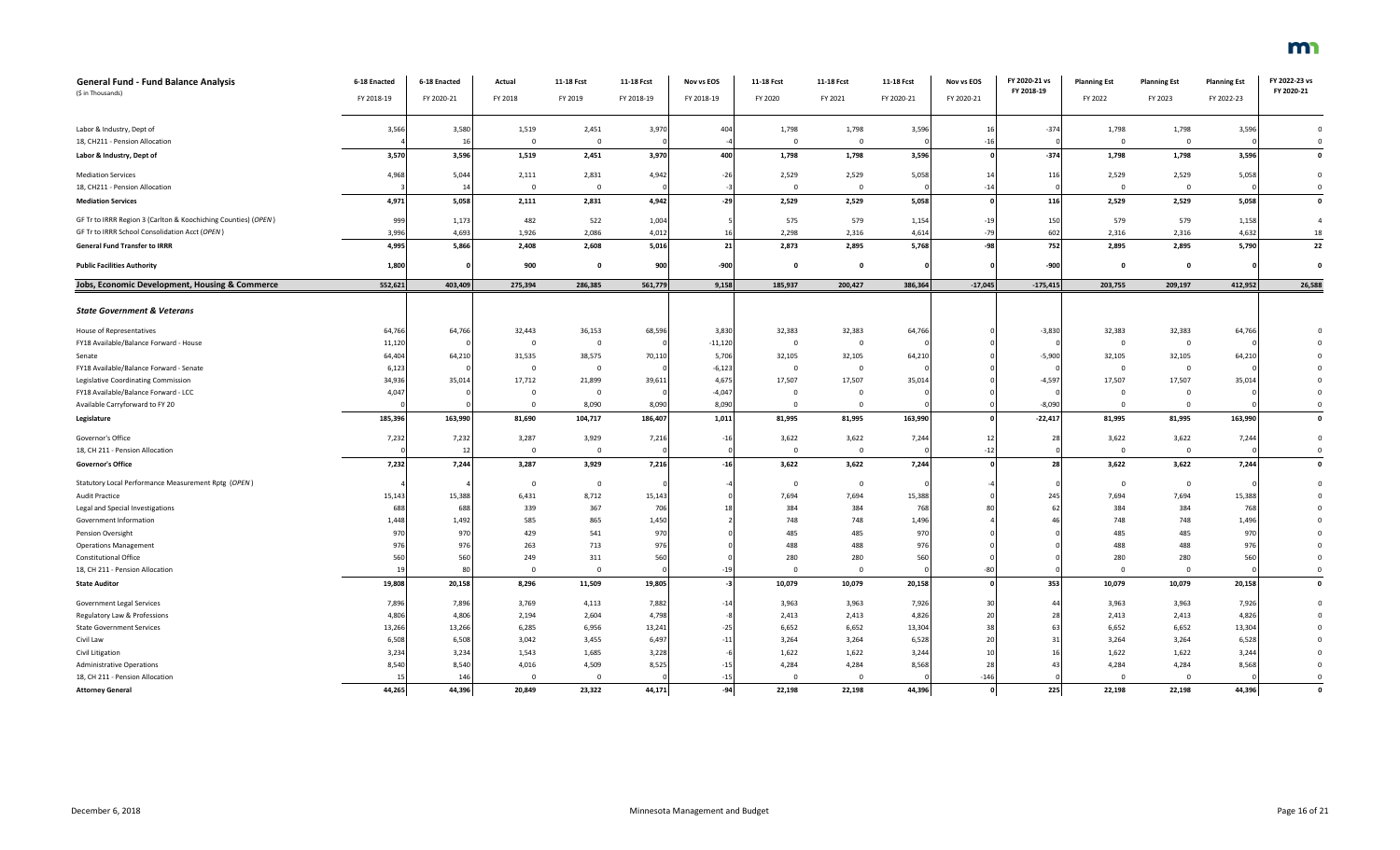| <b>General Fund - Fund Balance Analysis</b>     | 6-18 Enacted    | 6-18 Enacted | Actual                  | 11-18 Fcst     | 11-18 Fcst | Nov vs EOS | 11-18 Fcst  | 11-18 Fcst   | 11-18 Fcst | Nov vs EOS     | FY 2020-21 vs<br>FY 2018-19 | <b>Planning Est</b>     | <b>Planning Est</b> | <b>Planning Est</b> | FY 2022-23 vs<br>FY 2020-21 |
|-------------------------------------------------|-----------------|--------------|-------------------------|----------------|------------|------------|-------------|--------------|------------|----------------|-----------------------------|-------------------------|---------------------|---------------------|-----------------------------|
| (\$ in Thousands)                               | FY 2018-19      | FY 2020-21   | FY 2018                 | FY 2019        | FY 2018-19 | FY 2018-19 | FY 2020     | FY 2021      | FY 2020-21 | FY 2020-21     |                             | FY 2022                 | FY 2023             | FY 2022-23          |                             |
|                                                 |                 |              |                         |                |            |            |             |              |            |                |                             |                         |                     |                     |                             |
| Administration                                  | 1,297           | 1,358        | 592                     | 704            | 1,296      |            | 657         | 657          | 1,314      | $-44$          | 18                          | 657                     | 657                 | 1,314               | $\Omega$                    |
| Safe At Home                                    | 1,335           | 1,398        | 619                     | 717            | 1,336      |            | 678         | 678          | 1,356      | $-42$          | 20                          | 678                     | 678                 | 1,356               | $\Omega$                    |
| <b>Business Services</b>                        | 3,25            | 3,11         | 1,618                   | 1,636          | 3,254      |            | 1,507       | 1,507        | 3,014      | $-102$         | $-240$                      | 1,507                   | 1,507               | 3,014               | $\mathbf 0$                 |
| Elections                                       | 14,489          | 7,390        | 10,509                  | 3,987          | 14,496     |            | 3,812       | 3,812        | 7,624      | 234            | $-6,872$                    | 3,812                   | 3,812               | 7,624               | $\mathbf 0$                 |
| 18, CH 211 - Pension Allocation                 |                 | $\Delta f$   | $\overline{0}$          | $\overline{0}$ |            | $-11$      | $\Omega$    | $\mathbf 0$  |            | $-46$          |                             | $\overline{0}$          | $\mathbf{0}$        |                     | $\Omega$                    |
| <b>Secretary of State</b>                       | 20,384          | 13,308       | 13,338                  | 7,044          | 20,382     | $-2$       | 6,654       | 6,654        | 13,308     | $\epsilon$     | $-7,074$                    | 6,654                   | 6,654               | 13,308              | $\mathbf{0}$                |
| Presidential Primary (OPEN) (TR OUT)            |                 | 3,662        | $\mathbf{0}$            | $\Omega$       |            |            | 3,764       | $\mathbf{o}$ | 3,764      | 102            | 3,764                       | $\mathbf{0}$            | $\mathbf 0$         |                     | $-3,764$                    |
| Campaign Finance & Public Disclosure Bd         | 2,08            | 2,088        | 894                     | 1,188          | 2,082      |            | 1,048       | 1,048        | 2,096      |                | 14                          | 1,048                   | 1,048               | 2,09                | $\mathbf 0$                 |
| Campaign Finance 10A.31                         | 1,020           | 1,020        | $\Omega$                | 1,020          | 1,020      |            | $\Omega$    | 1,020        | 1,020      |                |                             | $\overline{0}$          | 1,020               | 1,020               | $\overline{0}$              |
| Campaign Finance (OPEN) (TR OUT)                | 1,528           | 1,528        | 112                     | 1,403          | 1,515      | $-13$      | 85          | 1,403        | 1,488      | -40            | $-27$                       | 85                      | 1,403               | 1,488               | $\Omega$                    |
| 18, CH 211 - Pension Allocation                 |                 |              | $\overline{0}$          | $\mathbf 0$    |            |            | $\Omega$    | $\Omega$     |            |                |                             | $\overline{0}$          | $\mathbf 0$         |                     | $\Omega$                    |
| <b>Campaign Finance</b>                         | 4,630           | 4,644        | 1,006                   | 3,611          | 4,617      | $-13$      | 1,133       | 3,471        | 4,604      | $-40$          | $-13$                       | 1,133                   | 3,471               | 4,604               | $\mathbf 0$                 |
| <b>Investment Board</b>                         | 278             | 278          | 139                     | 139            | 278        |            | 139         | 139          | 278        |                |                             | 139                     | 139                 | 278                 | $\Omega$                    |
| State CIO                                       | 2,692           | 2,712        | 1,178                   | 1,518          | 2,696      |            | 1,364       | 1,364        | 2,728      | 16             | 32                          | 1,364                   | 1,364               | 2,728               |                             |
| Geospatial Information Office                   | 1,742           | 1,742        | 774                     | 971            | 1,745      |            | 877         | 877          | 1,754      | 12             |                             | 877                     | 877                 | 1,754               |                             |
| <b>Enterprise IT Security</b>                   | 870             | 870          | 418                     | 453            | 871        |            | 438         | 438          | 876        |                |                             | 438                     | 438                 | 876                 |                             |
| Projects & Initiatives                          |                 |              | 2,109                   | $\mathbf 0$    | 2,109      | 2,109      |             | $\mathbf 0$  |            |                | $-2,109$                    | $\Omega$                | $\Omega$            |                     |                             |
| Admin eProcurement                              |                 |              | $\Omega$                | 170            | 170        | 170        |             | $\Omega$     |            |                | $-170$                      | $\Omega$                | $\Omega$            |                     |                             |
| MDVA IT Upgrade Project                         |                 |              |                         | 866            | 866        | 866        |             |              |            |                | $-866$                      |                         | $\Omega$            |                     |                             |
| DPS/BCA Criminal History Sys                    |                 |              |                         | 253            | 253        | 253        |             | $\Omega$     |            |                | $-253$                      |                         |                     |                     |                             |
| 18, CH 211 - Pension Allocation                 |                 |              | $\Omega$                | $\Omega$       |            |            | $\Omega$    | $\mathbf 0$  |            | $-34$          |                             | $\Omega$                | $\Omega$            |                     | $\Omega$                    |
| FY18 Available/Balance Forward - MN-IT Services | 2,87            |              | $\Omega$                | $\Omega$       |            | $-2,874$   | $\Omega$    | $\mathbf 0$  |            |                |                             | $\overline{0}$          | $\mathbf{0}$        |                     | $\Omega$                    |
| <b>MN-IT Services</b>                           | 8,186           | 5,358        | 4,479                   | 4,231          | 8,710      | 524        | 2,679       | 2,679        | 5,358      |                | $-3,352$                    | 2,679                   | 2,679               | 5,358               | $\mathbf{0}$                |
| Campaign Violations                             | 230             | 230          | 101                     | 129            | 230        |            | 115         | 115          | 230        |                |                             | 115                     | 115                 | 230                 | $\Omega$                    |
| <b>Data Practices</b>                           |                 | $\Delta$     |                         | 37             | 42         |            | 22          | 22           | 44         |                |                             | 22                      | 22                  | 44                  | $\Omega$                    |
| Municipal Boundary Adjustments                  | 52 <sub>4</sub> | 524          | 226                     | 299            | 525        |            | 263         | 263          | 526        |                |                             | 263                     | 263                 | 526                 | $\Omega$                    |
| 18, CH 211 - Pension Allocation                 |                 |              | $\overline{0}$          | $\overline{0}$ |            |            | $\Omega$    | $\mathbf 0$  |            |                |                             | $\overline{\mathbf{0}}$ | $\mathbf{0}$        |                     | $\overline{0}$              |
| <b>Administrative Hearings Office</b>           | 797             | 800          | 332                     | 465            | 797        |            | 400         | 400          | 800        |                |                             | 400                     | 400                 | 800                 | $\mathbf{o}$                |
| Developmental Disabilities Council              | 148             | 148          | 222                     | 222            | 444        | 296        | 222         | 222          | 444        | 296            |                             | 222                     | 222                 | 444                 |                             |
| Olmstead Plan Increased Capacity                | 296             | 296          | $\overline{\mathbf{0}}$ | $\mathbf{0}$   |            | $-296$     | $\mathbf 0$ | $\mathbf 0$  |            | $-296$         |                             | $\overline{0}$          | $\overline{0}$      |                     |                             |
| Data Practices Office                           |                 |              | 555                     | 606            | 1,161      | 1,161      | 557         | 557          | 1,114      | 1,114          | $-47$                       | 557                     | 557                 | 1,114               |                             |
| Continuous Improvement (LEAN)                   | 83              | 836          | 361                     | 474            | 835        |            | 420         | 420          | 840        |                |                             | 420                     | 420                 | 840                 |                             |
| Office of State Procurement                     | 4,81            | 4,818        | 2,265                   | 2,553          | 4,818      |            | 2,421       | 2,421        | 4,842      | 2 <sup>2</sup> | 24                          | 2,421                   | 2,421               | 4,842               |                             |
| Office of Grants Management                     |                 |              | 127                     | 175            | 302        | 302        | 166         | 166          | 332        | 332            | 30                          | 166                     | 166                 | 332                 |                             |
| <b>Facilities Management</b>                    | 87              | 876          | 438                     | 439            | 877        |            | 440         | 440          | 880        |                |                             | 440                     | 440                 | 880                 |                             |
| Real Estate and Construction Services           | 5,574           | 5,622        | 2,633                   | 2,955          | 5,588      | 14         | 2,825       | 2,825        | 5,650      | 28             | 63                          | 2,825                   | 2,825               | 5,650               |                             |
| Enterprise Real Property Program                | 1,428           | 1,434        | 623                     | 806            | 1,429      |            | 719         | 719          | 1,438      |                |                             | 719                     | 719                 | 1,438               |                             |
| Small Agency Resource Team (SmART)              | 933             | 934          | 373                     | 561            | 934        |            | 471         | 471          | 942        |                |                             | 471                     | 471                 | 942                 |                             |
| State Agency Accommodation Reimbursement        | 401             | 400          | 200                     | 200            | 400        |            | 200         | 200          | 400        |                |                             | 200                     | 200                 | 400                 |                             |
| State Archaeologist                             |                 |              | 215                     | 269            | 484        | 484        | 262         | 262          | 524        | 524            |                             | 262                     | 262                 | 524                 |                             |
| State Demographer                               |                 |              | 664                     | 812            | 1,476      | 1,476      | 739         | 739          | 1,478      | 1,478          |                             | 739                     | 739                 | 1,478               |                             |
| <b>Community Services</b>                       | 3,721           | 3,836        | $\overline{\mathbf{0}}$ | $\Omega$       |            | $-3,721$   | $\Omega$    | 0            |            | $-3,836$       |                             | $\Omega$                | $\mathbf{0}$        |                     |                             |
| WCRA (OPEN)                                     | 1,350           | 1,411        | 775                     | 650            | 1,425      | 75         | 688         | 722          | 1,410      |                | -15                         | 758                     | 796                 | 1,554               | 144                         |
| <b>State Historic Preservation</b>              |                 |              | 249                     | 485            | 734        | 734        | 527         | 527          | 1,054      | 1,054          | 320                         | 527                     | 527                 | 1,054               | $\Omega$                    |
| Executive Leadership / Partnerships             | 1,421           | 1,438        | 650                     | 771            | 1,421      |            | 721         | 721          | 1,442      |                | 21                          | 721                     | 721                 | 1,442               |                             |
| <b>School Trust Lands Director</b>              | 370             | 370          | 185                     | 186            | 371        |            | 187         | 187          | 374        |                |                             | 187                     | 187                 | 374                 | $\Omega$                    |
| Financial Management & Reporting                | 1,755           | 1,768        | 761                     | 992            | 1,753      |            | 888         | 888          | 1,776      |                | 23                          | 888                     | 888                 | 1,776               |                             |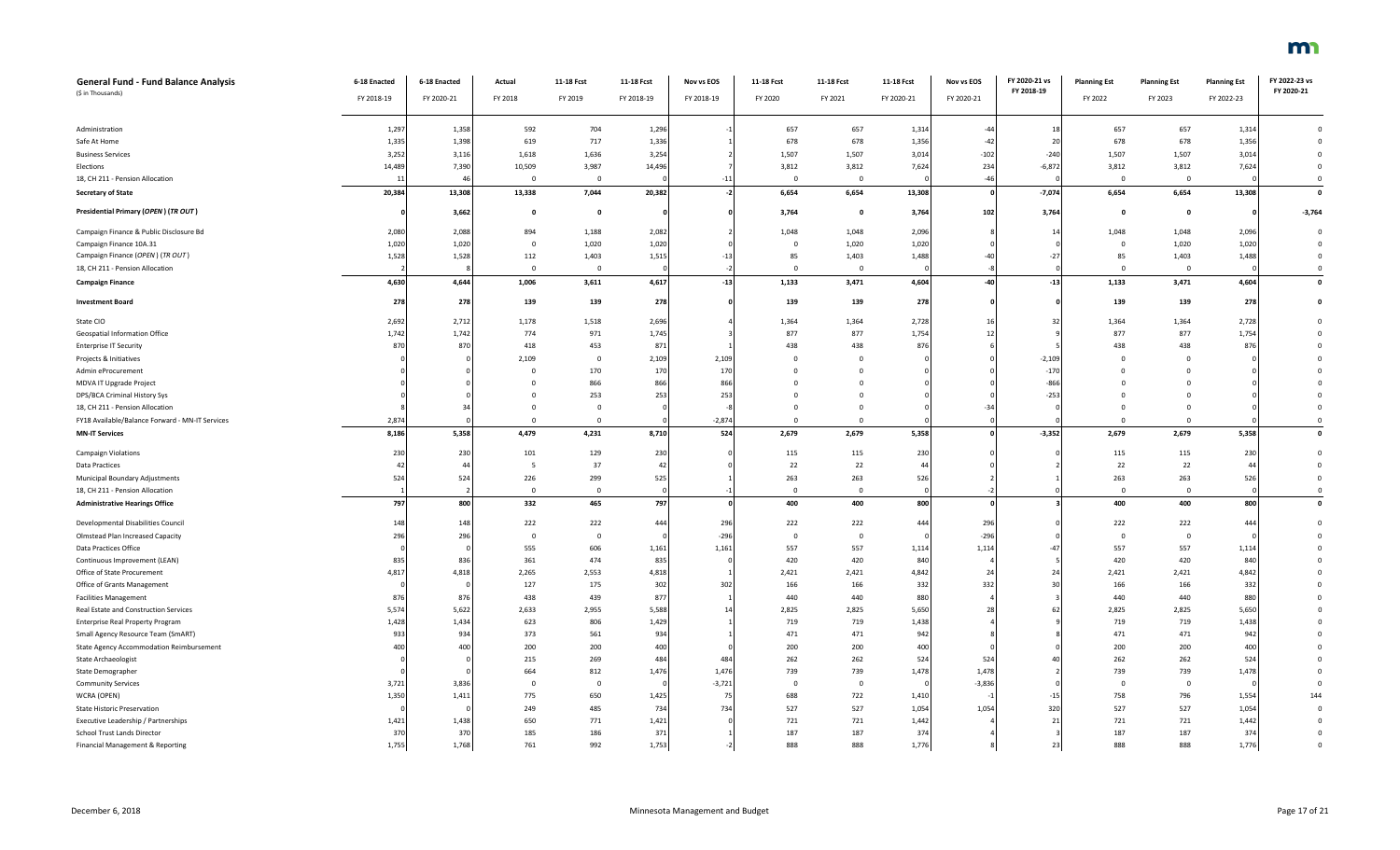| General Fund - Fund Balance Analysis                                        | 6-18 Enacted | 6-18 Enacted | Actual         | 11-18 Fcst   | 11-18 Fcst | Nov vs EOS | 11-18 Fcst     | 11-18 Fcst   | 11-18 Fcst | Nov vs EOS   | FY 2020-21 vs | <b>Planning Est</b> | <b>Planning Est</b> | <b>Planning Est</b> | FY 2022-23 vs  |
|-----------------------------------------------------------------------------|--------------|--------------|----------------|--------------|------------|------------|----------------|--------------|------------|--------------|---------------|---------------------|---------------------|---------------------|----------------|
| (\$ in Thousands)                                                           | FY 2018-19   | FY 2020-21   | FY 2018        | FY 2019      | FY 2018-19 | FY 2018-19 | FY 2020        | FY 2021      | FY 2020-21 | FY 2020-21   | FY 2018-19    | FY 2022             | FY 2023             | FY 2022-23          | FY 2020-21     |
|                                                                             |              |              |                |              |            |            |                |              |            |              |               |                     |                     |                     |                |
| Human Resources                                                             | 911          | 914          | 371            | 540          | 911        |            | 459            | 459          | 918        |              |               | 459                 | 459                 | 918                 | $\overline{0}$ |
| In Lieu of Rent                                                             | 18,765       | 18,782       | 9,374          | 9,391        | 18,765     |            | 9,391          | 9,391        | 18,782     |              | 17            | 9,391               | 9,391               | 18,782              | $\mathbf{0}$   |
| <b>Public Broadcasting</b>                                                  | 5,638        | 5,238        | 3,019          | 2,619        | 5,638      |            | 2,781          | 2,781        | 5,562      | 324          | $-76$         | 2,781               | 2,781               | 5,562               | $\Omega$       |
| MN Film & TV Board (TR OUT)                                                 | 324          | 324          | $\Omega$       | $\Omega$     |            | $-324$     | $\Omega$       | $\Omega$     |            | $-324$       |               | $\Omega$            | $\Omega$            |                     | $\Omega$       |
| Historic Structure Grants MS 290.0681 (OPEN)                                |              |              |                | 50           | 50         | 50         | 937            | 900          | 1,837      | 1,837        | 1,787         | 900                 | 450                 | 1,350               | $-487$         |
| 18, CH 211 - Pension Allocation                                             |              | 10           |                |              |            | $-27$      | $\Omega$       | $\Omega$     |            | $-108$       |               | $\Omega$            | $\Omega$            |                     | $\Omega$       |
| FY18 Available/Balance Forward - Administration, Dept of                    | 35           |              | $\Omega$       | $\Omega$     |            | $-350$     | $\Omega$       | $\mathbf{0}$ |            |              |               | $\mathbf 0$         | $\overline{0}$      |                     | $\overline{0}$ |
| <b>Administration, Dept of</b>                                              | 49,939       | 49,553       | 24,060         | 25,756       | 49,816     | $-123$     | 26,021         | 26,018       | 52,039     | 2,486        | 2,223         | 26,054              | 25,642              | 51,696              | $-343$         |
| Capitol Area Arch & Ping Bd                                                 | 697          | 700          | 301            | 396          | 697        |            | 351            | 351          | 702        |              |               | 351                 | 351                 | 702                 | $\mathbf 0$    |
| 18, CH 211 - Pension Allocation                                             |              |              | $\Omega$       | $\Omega$     |            |            | $\Omega$       | $\mathbf{0}$ |            |              |               | $\Omega$            | $\overline{0}$      |                     | $\Omega$       |
| FY18 Available/Balance Forward - Administration, Dept of                    |              |              |                |              |            | -13        | $\Omega$       | $\mathbf 0$  |            |              |               |                     | $\Omega$            |                     |                |
| Available Carryforward to FY 20                                             |              |              | $\Omega$       | 13           | -13        | 13         | $\Omega$       | $\Omega$     |            |              | $-13$         | $\Omega$            | $\Omega$            |                     | $\Omega$       |
| Capitol Area Arch & Ping Bd                                                 | 710          | 702          | 301            | 409          | 710        |            | 351            | 351          | 702        |              | -s            | 351                 | 351                 | 702                 | $\mathbf 0$    |
| <b>Accounting Services</b>                                                  | 10,120       | 10,120       | 5,062          | 5,073        | 10,135     | 15         | 5,086          | 5,086        | 10,172     | 53           | -37           | 5,086               | 5,086               | 10,172              |                |
| <b>Budget Services</b>                                                      | 6,886        | 6,886        | 3,439          | 3,869        | 7,308      | 422        | 3,460          | 3,460        | 6,920      | 34           | $-388$        | 3,460               | 3,460               | 6,920               | $\Omega$       |
| <b>Economic Analysis</b>                                                    | 1,096        | 1,096        | 547            | 606          | 1,153      | 57         | 550            | 550          | 1,100      |              | $-53$         | 550                 | 550                 | 1,100               |                |
| Debt Management                                                             | 950          | 95           | 489            | 580          | 1,069      | 119        | 477            | 477          | 954        |              | $-115$        | 477                 | 477                 | 954                 |                |
| <b>Enterprise Communications &amp; Planning</b>                             | 2,148        | 2,148        | 975            | 1,337        | 2,312      | 164        | 1,079          | 1,079        | 2,158      |              | $-154$        | 1,079               | 1,079               | 2,158               |                |
| <b>Enterprise Human Resources</b>                                           | 6,938        | 6,938        | 3,462          | 3,508        | 6,970      | 32         | 3,487          | 3,487        | 6,974      |              |               | 3,487               | 3,487               | 6,974               |                |
| Labor Relations                                                             | 2,24         | 2,246        | 818            | 1,430        | 2,248      |            | 1,127          | 1,127        | 2,254      |              |               | 1,127               | 1,127               | 2,254               |                |
| <b>Agency Administration</b>                                                | 21,189       | 21,268       | 12,149         | 10,844       | 22,993     | 1,804      | 10,680         | 10,680       | 21,360     | 9.           | $-1,633$      | 10,680              | 10,680              | 21,360              |                |
| MAPS Replacement (TR OUT/STANDING)                                          | 17,940       |              | 8,969          | 8,969        | 17,938     |            | $\Omega$       | $\mathbf 0$  |            |              | $-17,938$     | $\overline{0}$      | $^{\circ}$          |                     |                |
| 18, CH 211 - Pension Allocation                                             | -59          | 240          | $\overline{0}$ | $\mathbf{0}$ |            | $-59$      | $\overline{0}$ | $\mathbf{0}$ |            | $-240$       |               | $^{\circ}$          | $\overline{0}$      |                     |                |
| FY18 Available/Balance Forward - Minnesota Management & Budget              | 2,000        |              | $\Omega$       | $\Omega$     |            | $-2,000$   | $\Omega$       | $\Omega$     |            |              |               | $\Omega$            | $\Omega$            |                     |                |
| Subtotal Minnesota Management & Budget - Agency                             | 71,572       | 51,892       | 35,910         | 36,216       | 72,126     | 554        | 25,946         | 25,946       | 51,892     |              | $-20,234$     | 25,946              | 25,946              | 51,892              | $\mathbf 0$    |
| Health Insurance Premium Assistance: FY 18 Available/Balance Fwd            | 255,398      |              | 80,850         |              | 80,850     | $-174,548$ | $\Omega$       | $\Omega$     |            |              | $-80,850$     | $\Omega$            | $\Omega$            |                     |                |
| Health Insurance Premium Assistance: Cancellation                           | $-98,779$    |              | $\Omega$       |              |            | 98,779     |                | $\mathbf 0$  |            |              |               |                     |                     |                     |                |
| Transition of Care Services and Administration: FY 18 Available/Balance Fwd | 14,972       |              | 858            | $\Omega$     | 858        | $-14,114$  | $\Omega$       | $\Omega$     |            |              | $-858$        | $\Omega$            | $\Omega$            |                     | $\Omega$       |
| Subtotal Health Insurance Premium Assistance                                | 171,591      |              | 81,708         | $\mathbf{o}$ | 81,708     | $-89,883$  | $\mathbf{0}$   | $\mathbf 0$  |            |              | $-81,708$     | $\mathbf{0}$        | $\mathbf{0}$        |                     | $\mathbf{0}$   |
| <b>Minnesota Management and Budget</b>                                      | 243,163      | 51,892       | 117,618        | 36,216       | 153,834    | $-89,329$  | 25,946         | 25,946       | 51,892     | $\mathbf{o}$ | $-101,942$    | 25,946              | 25,946              | 51,892              | $\overline{ }$ |
| Operational Support (Agency-wide Operations and Oversight)                  | 20,268       | 20,268       | 12,958         | 16,463       | 29,421     | 9,153      | 17,530         | 17,530       | 35,060     | 14,792       | 5,639         | 17,530              | 17,530              | 35,060              | $\Omega$       |
| Appeals, Legal Services and Tax Research                                    | 14,502       | 14,502       | 8,685          | 9,945        | 18,630     | 4,128      | 10,034         | 10,034       | 20,068     | 5,566        | 1,438         | 10,034              | 10,034              | 20,068              |                |
| Payment & Return Processing                                                 | 26,35        | 26,354       | 15,370         | 17,609       | 32,979     | 6,625      | 39,902         | 39,902       | 79,804     | 53,450       | 46,825        | 39,902              | 39,902              | 79,804              |                |
| <b>Administration of State Taxes</b>                                        | 113,696      | 113,696      | 52,443         | 56,050       | 108,493    | $-5,203$   | 60,837         | 60,837       | 121,674    | 7,978        | 13,181        | 60,837              | 60,837              | 121,674             |                |
| Technology Development, Implementation & Support                            | 45,568       | 45,568       | 17,280         | 27,234       | 44,514     | $-1,054$   | $\Omega$       | $\Omega$     |            | $-45,568$    | $-44,514$     | $\Omega$            | $\Omega$            |                     |                |
| Property Tax Administration & State Aid                                     | 8,34         | 8,346        | 4,294          | 4,919        | 9,213      | 867        |                | $\mathbf 0$  |            | $-8,346$     | $-9,213$      |                     | $\Omega$            |                     |                |
| <b>Taxpayer Assistance Grants</b>                                           | 800          | 800          | 400            | 400          | 800        |            |                | $\Omega$     |            | $-800$       | $-800$        |                     |                     |                     |                |
| First-Time Home Buyer Savings Account Program                               | 160          |              | $\Omega$       |              |            | $-160$     |                | $\mathbf 0$  |            |              |               |                     |                     |                     |                |
| <b>Effective and Efficient Tax Service</b>                                  | 15,509       | 19,564       | $\Omega$       |              |            | $-15,509$  | $\Omega$       | $\mathbf 0$  |            | $-19,564$    |               | $\Omega$            | $\Omega$            |                     |                |
| <b>Debt Collection Management</b>                                           | 57,232       | 57,232       | 28,816         | 29,606       | 58,422     | 1,190      | 28,106         | 28,106       | 56,212     | $-1,020$     | $-2,210$      | 28,106              | 28,106              | 56,212              |                |
| Collections, Seized Property, Recording Fees (OPEN)                         | 3,800        | 3,800        | 624            | 2,260        | 2,884      | $-916$     | 1,000          | 1,000        | 2,000      | $-1,800$     | $-884$        | 1,000               | 1,000               | 2,000               |                |
| Property Tax Benchmark Study MS 270C.991                                    |              | 50           | 25             | 25           | 50         |            | 25             | 25           |            |              |               | 25                  | 25                  |                     |                |
| Income Tax Reciprocity Study                                                | 300          |              | $\Omega$       | $\Omega$     |            | $-300$     |                | $\Omega$     |            |              |               |                     |                     |                     |                |
| Tax Administration, 2017 Law Changes                                        | 5,000        | 5,000        | 2,500          | 2,500        | 5,000      |            |                | $\Omega$     |            | $-5,000$     | $-5,000$      |                     | $\Omega$            |                     |                |
| Claims Bill - Revenue                                                       |              |              | $\Omega$       | 12           | 12         |            |                | $\Omega$     |            |              | $-12$         |                     |                     |                     |                |
| 18, CH 211 - Pension Allocation                                             | 37           | 1,488        | $\Omega$       | $\Omega$     |            | $-371$     | $\Omega$       | $\Omega$     |            | $-1,488$     |               | $\Omega$            | $\Omega$            |                     |                |
| Revenue, Dept of                                                            | 311,956      | 316,668      | 143,395        | 167,023      | 310,418    | $-1,538$   | 157,434        | 157,434      | 314,868    | $-1,800$     | 4,450         | 157,434             | 157,434             | 314,868             | $\mathbf 0$    |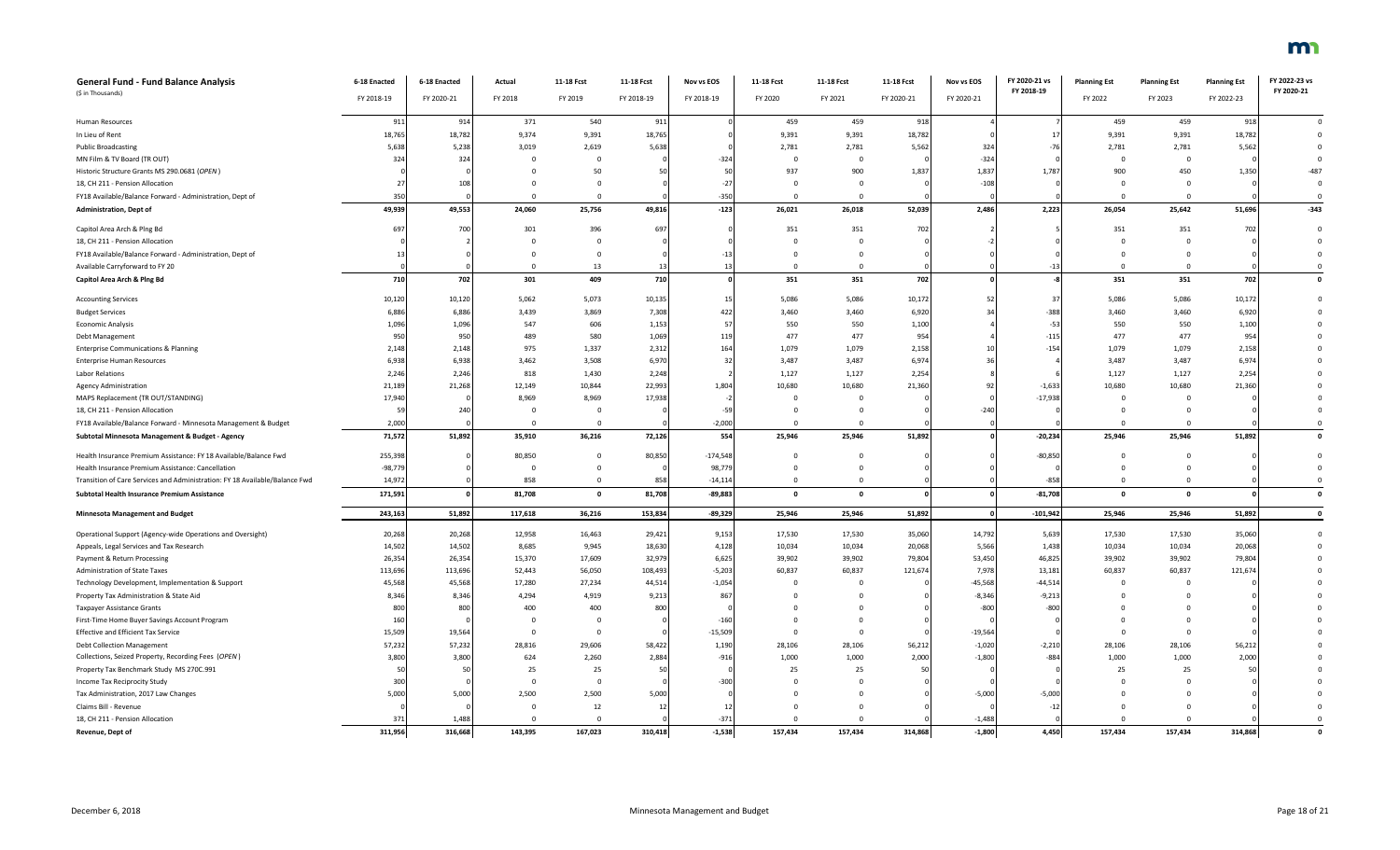| <b>General Fund - Fund Balance Analysis</b><br>(\$ in Thousands) | 6-18 Enacted<br>FY 2018-19 | 6-18 Enacted<br>FY 2020-21 | Actual<br>FY 2018 | 11-18 Fcst<br>FY 2019   | 11-18 Fcst<br>FY 2018-19 | Nov vs EOS<br>FY 2018-19 | 11-18 Fcst<br>FY 2020 | 11-18 Fcst<br>FY 2021 | 11-18 Fcst<br>FY 2020-21 | Nov vs EOS<br>FY 2020-21 | FY 2020-21 vs<br>FY 2018-19 | <b>Planning Est</b><br>FY 2022 | <b>Planning Est</b><br>FY 2023 | <b>Planning Est</b><br>FY 2022-23 | FY 2022-23 vs<br>FY 2020-21 |
|------------------------------------------------------------------|----------------------------|----------------------------|-------------------|-------------------------|--------------------------|--------------------------|-----------------------|-----------------------|--------------------------|--------------------------|-----------------------------|--------------------------------|--------------------------------|-----------------------------------|-----------------------------|
| <b>Amateur Sports Commission</b>                                 | 608                        | 610                        | 300               | 308                     | 608                      |                          | 306                   | 306                   | 612                      |                          |                             | 306                            | 306                            | 612                               | $\mathbf 0$                 |
| 18, CH 211 - Pension Allocation                                  |                            |                            | $^{\circ}$        | $\Omega$                |                          |                          | $\overline{0}$        | $\mathbf{0}$          |                          |                          |                             | $\overline{0}$                 | $\overline{0}$                 |                                   | $\mathbf 0$                 |
| <b>Amateur Sports Commission</b>                                 | 608                        | 612                        | 300               | 308                     | 608                      |                          | 306                   | 306                   | 612                      |                          |                             | 306                            | 306                            | 612                               | $\pmb{\mathsf{o}}$          |
| Council on Minnesotans of African Heritage                       | 809                        | 812                        | 247               | 562                     | 809                      |                          | 407                   | 407                   | 814                      |                          |                             | 407                            | 407                            | 814                               | $\mathbf 0$                 |
| 18, CH 211 - Pension Allocation                                  |                            |                            | $\Omega$          | $\Omega$                |                          |                          | $\mathbf 0$           | $\mathbf{0}$          |                          |                          |                             | $\Omega$                       | $\overline{0}$                 |                                   | $\mathbf 0$                 |
| <b>Council on Minnesotans of African Heritage</b>                | 809                        | 814                        | 247               | 562                     | 809                      |                          | 407                   | 407                   | 814                      |                          |                             | 407                            | 407                            | 814                               | $\mathbf 0$                 |
| Minnesota Council on Latino Affairs                              | 971                        | 988                        | 397               | 574                     | 971                      |                          | 495                   | 495                   | 990                      |                          | 1 <sup>1</sup>              | 495                            | 495                            | 990                               | $\mathbf{0}$                |
| 18, CH 211 - Pension Allocation                                  |                            |                            | $\Omega$          | $\Omega$                |                          |                          | $\mathbf{0}$          | $\mathbf{0}$          |                          |                          |                             | $\Omega$                       | $\overline{0}$                 |                                   | $\mathbf{0}$                |
| Minnesota Council on Latino Affairs                              | 971                        | 990                        | 397               | 574                     | 971                      |                          | 495                   | 495                   | 990                      |                          | 19                          | 495                            | 495                            | 990                               | $\pmb{\mathsf{o}}$          |
| Council on Asian-Pacific Minnesotans                             | 921                        | 928                        | 412               | 510                     | 922                      |                          | 465                   | 465                   | 930                      |                          |                             | 465                            | 465                            | 930                               | $\mathbf 0$                 |
| 18, CH 211 - Pension Allocation                                  |                            |                            | $\Omega$          | $\Omega$                |                          |                          | $\Omega$              | $\Omega$              |                          |                          |                             | $\Omega$                       | $\overline{0}$                 |                                   | $\mathbf 0$                 |
| <b>Council on Asian-Pacific Minnesotans</b>                      | 922                        | 930                        | 412               | 510                     | 922                      |                          | 465                   | 465                   | 930                      |                          |                             | 465                            | 465                            | 930                               | $\mathbf 0$                 |
| Indian Affairs Council                                           | 1,164                      | 1,168                      | 385               | 780                     | 1,165                    |                          | 586                   | 586                   | 1,172                    |                          |                             | 586                            | 586                            | 1,172                             | $\mathbf 0$                 |
| 18, CH 211 - Pension Allocation                                  |                            |                            | $\mathbf 0$       | $\Omega$                |                          |                          | $\Omega$              | $\mathbf{0}$          |                          |                          |                             | $\mathbf{0}$                   | $\mathbf{0}$                   |                                   | $\mathbf 0$                 |
| <b>Indian Affairs Council</b>                                    | 1,165                      | 1,172                      | 385               | 780                     | 1,165                    |                          | 586                   | 586                   | 1,172                    |                          |                             | 586                            | 586                            | 1,172                             | $\pmb{\mathsf{o}}$          |
| Programs & Operations                                            | 46,644                     | 45,644                     | 22,964            | 23,247                  | 46,211                   | $-433$                   | 22,497                | 22,497                | 44,994                   | $-650$                   | $-1,217$                    | 22,497                         | 22,497                         | 44,994                            | $\mathbf 0$                 |
| <b>Fiscal Agents</b>                                             | 642                        | 64                         | 321               | 321                     | 642                      |                          | 321                   | 321                   | 642                      |                          |                             | 321                            | 321                            | 642                               | $\mathbf 0$                 |
| Historic Structure Grants MS 290.0681 (OPEN)                     | 7,968                      | 2,025                      | 5,909             | $\Omega$                | 5,909                    | $-2,059$                 | $\overline{0}$        | $\Omega$              |                          | $-2,025$                 | $-5,909$                    | $\Omega$                       | $\Omega$                       |                                   | $\mathbf{0}$                |
| <b>Historical Society</b>                                        | 55,254                     | 48,311                     | 29,194            | 23,568                  | 52,762                   | $-2,492$                 | 22,818                | 22,818                | 45,636                   | $-2,675$                 | $-7,126$                    | 22,818                         | 22,818                         | 45,636                            | $\pmb{\mathsf{o}}$          |
| Operations and Services                                          | 1,195                      | 1,200                      | 525               | 671                     | 1,196                    |                          | 602                   | 602                   | 1,204                    |                          |                             | 602                            | 602                            | 1,204                             | $\mathbf 0$                 |
| <b>Grants Programs</b>                                           | 9,600                      | 9,600                      | 4,800             | 4,800                   | 9,600                    |                          | 4,800                 | 4,800                 | 9,600                    |                          |                             | 4,800                          | 4,800                          | 9,600                             | $\mathbf 0$                 |
| <b>Regional Arts Council</b>                                     | 4,278                      | 4,278                      | 2,139             | 2,139                   | 4,278                    |                          | 2,139                 | 2,139                 | 4,278                    |                          |                             | 2,139                          | 2,139                          | 4,278                             | $\Omega$                    |
| 18, CH 211 - Pension Allocation                                  |                            |                            | $\mathbf 0$       | $\overline{0}$          |                          |                          | $^{\circ}$            | $\mathbf{0}$          |                          |                          |                             | $\mathbf{0}$                   | $\mathbf{0}$                   |                                   | $\mathbf 0$                 |
| Arts Board                                                       | 15,074                     | 15,082                     | 7,464             | 7,610                   | 15,074                   |                          | 7,541                 | 7,541                 | 15,082                   |                          |                             | 7,541                          | 7,541                          | 15,082                            | $\mathbf 0$                 |
| <b>MN Humanities Center</b>                                      | 1,900                      | 1,400                      | 930               | 970                     | 1,900                    |                          | 700                   | 700                   | 1,400                    |                          | $-500$                      | 700                            | 700                            | 1,400                             | $\Omega$                    |
| <b>Veterans Services</b>                                         | 34,815                     | 34,180                     | 15,682            | 18,215                  | 33,897                   | $-918$                   | 17,132                | 17,132                | 34,264                   |                          | 367                         | 17,132                         | 17,132                         | 34,264                            |                             |
| Veterans Homes (TR OUT)                                          | 115,692                    | 116,114                    | 57,635            | 58,173                  | 115,808                  | 116                      | 58,291                | 58,291                | 116,582                  | 468                      | 774                         | 58,291                         | 58,291                         | 116,582                           | $\Omega$                    |
| GI Bill (OPEN)                                                   | 3,200                      | 3,400                      | $\mathbf{0}$      | $\overline{\mathbf{0}}$ |                          | $-3,200$                 | 2,300                 | 2,300                 | 4,600                    | 1,200                    | 4,600                       | 2,300                          | 2,300                          | 4,600                             | $\Omega$                    |
| GI Bill OJT and Apprenticeships (OPEN)                           | 3,200                      | 3,200                      | 1207              | 1600                    | 2,807                    | $-393$                   | 1600                  | 1600                  | 3,200                    |                          | 393                         | 1600                           | 1600                           | 3,200                             | $\mathbf 0$                 |
| 18, CH 211 - Pension Allocation                                  | 137                        | 552                        | $\mathbf{0}$      | $\overline{0}$          |                          | $-137$                   | $\mathbf 0$           | $^{\circ}$            |                          | $-552$                   |                             | $\mathbf 0$                    | $\mathbf{0}$                   |                                   | $\mathbf 0$                 |
| Veteran Affairs, Dept of                                         | 157,044                    | 157,446                    | 74,524            | 77,988                  | 152,512                  | $-4,532$                 | 79,323                | 79,323                | 158,646                  | 1,200                    | 6,134                       | 79,323                         | 79,323                         | 158,646                           | $\pmb{\mathsf{o}}$          |
| Main-Military Training Facility                                  | 19,371                     | 19,388                     | 9,884             | 12,414                  | 22,298                   | 2,927                    | 9,701                 | 9,701                 | 19,402                   | 1 <sup>i</sup>           | $-2,896$                    | 9,701                          | 9,701                          | 19,402                            | $\mathbf 0$                 |
| General Support                                                  | 6,204                      | 6,228                      | 2,696             | 3,701                   | 6,397                    | 193                      | 3,124                 | 3,124                 | 6,248                    |                          | $-149$                      | 3,124                          | 3,124                          | 6,248                             |                             |
| <b>Enlistment Incentives</b>                                     | 22,181                     | 20,224                     | 12,138            | 10,660                  | 22,798                   | 617                      | 10,114                | 10,114                | 20,228                   |                          | $-2,570$                    | 10,114                         | 10,114                         | 20,228                            | $\Omega$                    |
| Emergency Services / Military Support (OPEN)                     | 1,438                      | 338                        | 1,766             | 181                     | 1,947                    | 509                      | 181                   | 181                   | 362                      | 24                       | $-1,585$                    | 181                            | 181                            | 362                               | $\Omega$                    |
| 18, CH 211 - Pension Allocation                                  |                            |                            | $\Omega$          | $\Omega$                |                          |                          | $\Omega$              | $\Omega$              |                          | $-3i$                    |                             | $\Omega$                       | $\Omega$                       |                                   | $\mathsf 0$                 |
| FY18 Available/Balance Forward - Military Affairs, Dept of       | 3,741                      |                            | $\Omega$          | $\Omega$                |                          | $-3,741$                 | $\Omega$              | $\Omega$              |                          |                          |                             | $\Omega$                       | $\Omega$                       |                                   | $\overline{0}$              |
| Military Affairs, Dept of                                        | 52,944                     | 46,216                     | 26,484            | 26,956                  | 53,440                   | 496                      | 23,120                | 23,120                | 46,240                   | 24                       | $-7,200$                    | 23,120                         | 23,120                         | 46,240                            | $\pmb{\mathsf{o}}$          |
| Human Rights, Dept of                                            | 8,973                      | 9,160                      | 4,102             | 4,878                   | 8,980                    |                          | 4,595                 | 4,595                 | 9,190                    | $\overline{3}$           | 210                         | 4,595                          | 4,595                          | 9,190                             | $\mathbf 0$                 |
| 18, CH 211 - Pension Allocation                                  |                            | 30                         | $\mathbf{0}$      | $\overline{0}$          |                          |                          | $\mathbf 0$           | $\mathbf{0}$          |                          | $-30$                    |                             | $^{\circ}$                     | $\overline{0}$                 |                                   | $\mathbf 0$                 |
| Human Rights, Dept of                                            | 8,981                      | 9,190                      | 4,102             | 4,878                   | 8,980                    |                          | 4,595                 | 4,595                 | 9,190                    |                          | 210                         | 4,595                          | 4,595                          | 9,190                             | $\pmb{\mathsf{o}}$          |
| <b>Board of Accountancy</b>                                      | 1,294                      | 1,298                      | 595               | 700                     | 1,295                    |                          | 651                   | 651                   | 1,302                    |                          |                             | 651                            | 651                            | 1,302                             | $\mathbf 0$                 |
| 18, CH 211 - Pension Allocation                                  |                            |                            | $\Omega$          | $\Omega$                |                          |                          | $\Omega$              | $\Omega$              |                          |                          |                             | $\Omega$                       | $\Omega$                       |                                   |                             |
| <b>Board of Accountancy</b>                                      | 1,295                      | 1,302                      | 595               | 700                     | 1,295                    | 0                        | 651                   | 651                   | 1,302                    | $\mathbf{o}$             |                             | 651                            | 651                            | 1,302                             | $\mathbf 0$                 |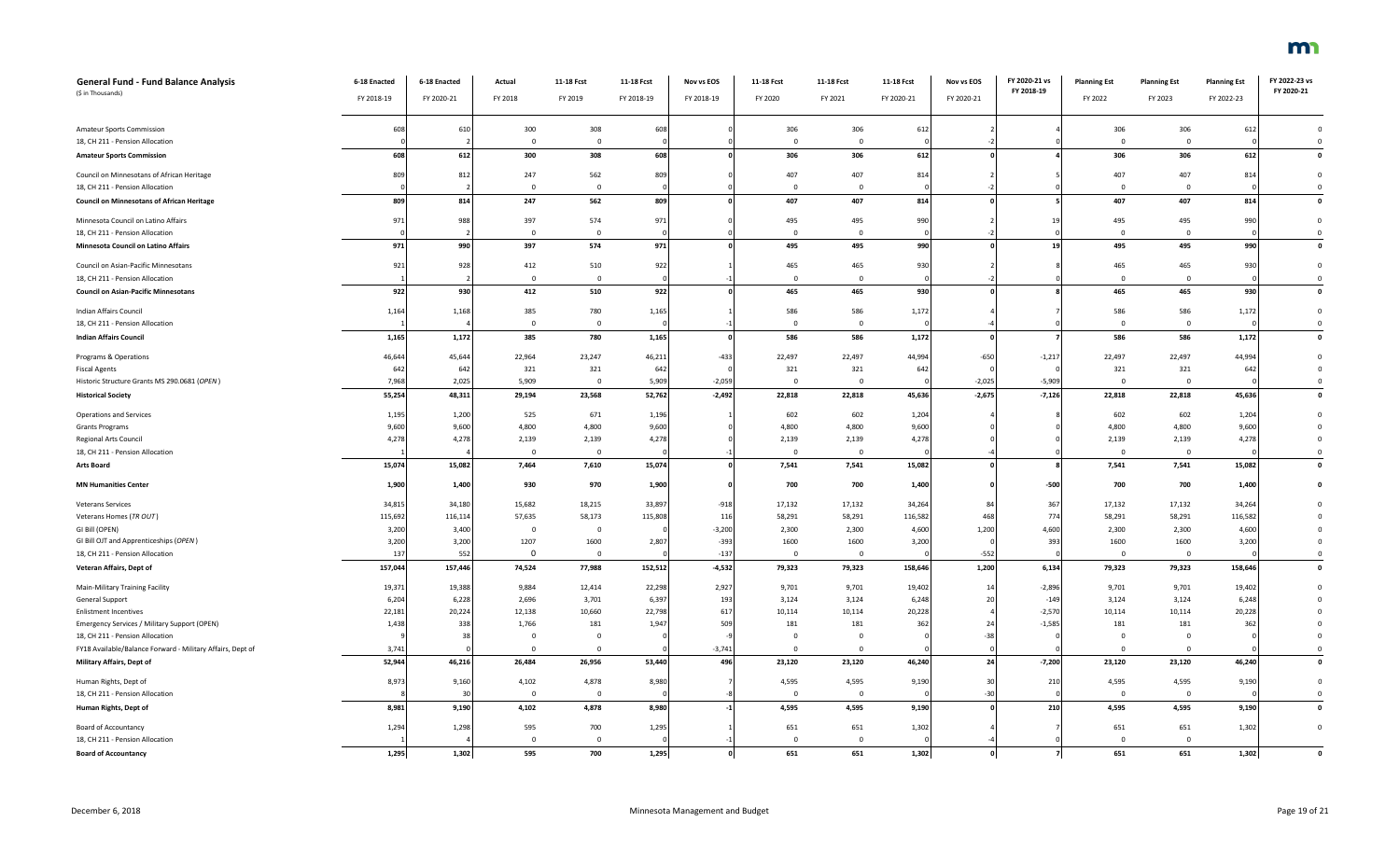| <b>General Fund - Fund Balance Analysis</b><br>(\$ in Thousands) | 6-18 Enacted | 6-18 Enacted | Actual         | 11-18 Fcst   | 11-18 Fcst | Nov vs EOS | 11-18 Fcst   | 11-18 Fcst         | 11-18 Fcst | Nov vs EOS | FY 2020-21 vs<br>FY 2018-19 | <b>Planning Est</b> | <b>Planning Est</b>     | <b>Planning Est</b> | FY 2022-23 vs<br>FY 2020-21 |
|------------------------------------------------------------------|--------------|--------------|----------------|--------------|------------|------------|--------------|--------------------|------------|------------|-----------------------------|---------------------|-------------------------|---------------------|-----------------------------|
|                                                                  | FY 2018-19   | FY 2020-21   | FY 2018        | FY 2019      | FY 2018-19 | FY 2018-19 | FY 2020      | FY 2021            | FY 2020-21 | FY 2020-21 |                             | FY 2022             | FY 2023                 | FY 2022-23          |                             |
| Board of Architectural/Eng                                       | 1,603        | 1,608        | 725            | 879          | 1,604      |            | 806          | 806                | 1,612      |            |                             | 806                 | 806                     | 1,612               | $\mathbf 0$                 |
| 18, CH 211 - Pension Allocation                                  |              |              | $\Omega$       | $\Omega$     |            |            | $\Omega$     | $\Omega$           |            |            |                             | $\Omega$            | $\Omega$                |                     | $\overline{0}$              |
| <b>Board of Architectural/Eng</b>                                | 1,604        | 1,612        | 725            | 879          | 1,604      |            | 806          | 806                | 1,612      |            |                             | 806                 | 806                     | 1,612               | $\mathbf 0$                 |
| Board of Cosmetologist Examiners                                 | 5,560        | 5,570        | 2,252          | 3,297        | 5,549      | $-11$      | 2,793        | 2,793              | 5,586      |            | 37                          | 2,793               | 2,793                   | 5,586               | $\mathbf 0$                 |
| 18, CH 211 - Pension Allocation                                  |              |              | $\Omega$       | $\mathbf{0}$ |            |            | $\Omega$     | $\mathbf 0$        |            | $-16$      |                             | $\Omega$            | $\Omega$                |                     | $\Omega$                    |
| <b>Board of Cosmetologist Examiners</b>                          | 5,564        | 5,586        | 2,252          | 3,297        | 5,549      | $-15$      | 2,793        | 2,793              | 5,586      |            | 37                          | 2,793               | 2,793                   | 5,586               | $\mathbf{0}$                |
| <b>Board of Barber Examiners</b>                                 | 684          | 686          | 265            | 419          | 684        |            | 343          | 343                | 686        |            |                             | 343                 | 343                     | 686                 | $\Omega$                    |
| <b>Board of Barber Examiners</b>                                 | 684          | 686          | 265            | 419          | 684        |            | 343          | 343                | 686        |            |                             | 343                 | 343                     | 686                 | $\mathbf 0$                 |
| <b>Contingent Accounts</b>                                       | 500          | 500          | $\mathbf{0}$   | 500          | 500        |            | 500          | $\mathbf 0$        | 500        |            |                             | 500                 | $\overline{\mathbf{0}}$ | 500                 | $\overline{\mathbf{0}}$     |
| <b>Contingent Accounts</b>                                       | 500          | 500          | $\Omega$       | 500          | 500        |            | 500          | $\mathbf 0$        | 500        |            |                             | 500                 | $\mathbf 0$             | 500                 | $\overline{\mathbf{0}}$     |
| <b>Tort Claims</b>                                               | 322          | 322          | $\Omega$       | 322          | 322        |            | 161          | 161                | 322        |            |                             | 161                 | 161                     | 322                 | $\mathbf 0$                 |
| <b>Tort Claims</b>                                               | 322          | 322          | $\mathbf{0}$   | 322          | 322        |            | 161          | 161                | 322        |            |                             | 161                 | 161                     | 322                 | $\pmb{0}$                   |
| 18, CH 131 - Claims Bill                                         | 262          |              | - 0            | 250          | 250        | $-12$      | $\mathbf{0}$ | $\pmb{\mathsf{o}}$ |            |            | $-250$                      | $\Omega$            | $\mathbf{o}$            |                     | $\Omega$                    |
| Consolidated Leg & Const Officers Retire (OPEN)                  | 18,392       | 19,160       | 8,961          | 9,071        | 18,032     | $-360$     | 9,253        | 9,391              | 18,644     | $-516$     | 612                         | 9,579               | 9,771                   | 19,350              | 706                         |
| <b>Judges Retirement Plan Direct Appropriation</b>               | 12,000       | 12,000       | 6,000          | 6,000        | 12,000     |            | 6,000        | 6,000              | 12,000     |            |                             | 6,000               | 6,000                   | 12,000              | $\mathbf 0$                 |
| 18, CH 211 - Pension, PERA Police and Fire                       | 4,500        | 13,500       | $\mathbf{o}$   | 4,500        | 4,500      |            | 4,500        | 9,000              | 13,500     |            | 9,000                       | 9,000               | 9,000                   | 18,000              | 4,500                       |
| PERA / Mpls Employee Retirement Aid (OPEN)                       | 32,000       | 12,000       | 16,000         | 16,000       | 32,000     |            | 6,000        | 6,000              | 12,000     |            | $-20,000$                   | 6,000               | 6,000                   | 12,000              | $\Omega$                    |
| 1993 TRA / Mpls Teacher Retire Aid (OPEN)                        | 5,000        | 5,000        | 2,500          | 2,500        | 5,000      |            | 2,500        | 2,500              | 5,000      |            |                             | 2,500               | 2,500                   | 5,000               |                             |
| 1997 TRA / Mpls Teacher Retire Aid (OPEN)                        | 54,662       | 54,662       | 27,331         | 27,331       | 54,662     |            | 27,331       | 27,331             | 54,662     |            |                             | 27,331              | 27,331                  | 54,662              |                             |
| St Paul Teacher Retirement Aid 1997 (OPEN)                       | 5,654        | 5,654        | 2,827          | 2,827        | 5,654      |            | 2,827        | 2,827              | 5,654      |            |                             | 2,827               | 2,827                   | 5,654               |                             |
| 14, CH 296 - Pension Bill - St Paul Teachers                     | 14,000       | 14,000       | 7,000          | 7,000        | 14,000     |            | 7,000        | 7,000              | 14,000     |            |                             | 7,000               | 7,000                   | 14,000              | $\mathsf 0$                 |
| 18, CH 211 - Pension, St Paul Dir Aid                            | 5,000        | 10,000       | $\Omega$       | 5,000        | 5,000      |            | 5,000        | 5,000              | 10,000     |            | 5,000                       | 5,000               | 5,000                   | 10,000              | $\overline{0}$              |
| <b>St Paul Teacher Retirement Aid</b>                            | 24,654       | 29,654       | 9,827          | 14,827       | 24,654     |            | 14,827       | 14,827             | 29,654     |            | 5,000                       | 14,827              | 14,827                  | 29,654              | $\mathbf 0$                 |
| <b>State Government Appropriations</b>                           | 1,353,855    | 1,120,800    | 637,685        | 619,671      | 1,257,356  | -96,499    | 558,436      | 561,145            | 1,119,581  | $-1,219$   | $-137,775$                  | 559,531             | 561,149                 | 1,120,680           | 1,099                       |
| DNR Police State Aid (TR OUT)                                    | 2,052        | 2,052        | 1,370          | 1,356        | 2,726      | 674        | 1,413        | 1,482              | 2,895      | 843        | 169                         | 1,543               | 1,612                   | 3,155               | 260                         |
| DPS Police State Aid (TR OUT)                                    | 7,918        | 7,918        | 3,959          | 4,749        | 8,708      | 790        | 4,965        | 5,188              | 10,153     | 2,235      | 1,445                       | 5,418               | 5,663                   | 11,081              | 928                         |
| DPS/DNR Police State Aid GF [Cancel]                             | [3, 912]     | [3, 912]     | [2, 143]       | [2,060]      | [4, 202]   | $[290]$    | [2, 151]     | [2, 250]           | [4, 402]   | $[490]$    | $[200]$                     | [2,350]             | [2,455]                 | [4,805]             | [402]                       |
| FY18 Available/Balance Forward - MMB Non-Operating               |              |              | $\overline{0}$ | $\mathbf 0$  |            |            | $\mathbf 0$  | $\mathbf 0$        |            |            |                             | $\overline{0}$      | $\overline{0}$          |                     | $\overline{\mathbf{0}}$     |
| <b>MMB Non-Operating</b>                                         | 9,971        | 9,970        | 5,329          | 6,105        | 11,434     | 1,463      | 6,378        | 6,670              | 13,048     | 3,078      | 1,614                       | 6,961               | 7,275                   | 14,236              | 1,188                       |
| <b>Indirect Cost Receipts Offset</b>                             | $-39,828$    | $-39,828$    | $-22,835$      | $-20,227$    | $-43,062$  | $-3,234$   | $-20,227$    | $-20,227$          | $-40,454$  | $-626$     | 2,608                       | $-20,227$           | $-20,227$               | $-40,454$           | $\mathbf{0}$                |
| 17, SS1, CH 4 - Opt Out of SEGIP Benefits                        | $-4,012$     | $-4,012$     | $\Omega$       | $\mathbf{0}$ |            | 4,012      | $\Omega$     | $\Omega$           |            | 4,012      |                             | $\Omega$            | $\Omega$                |                     |                             |
| MMB - Public Defender Aid                                        |              |              | 496            | 500          | 996        | 996        | 0            | 0                  |            |            | $-996$                      |                     |                         |                     |                             |
| <b>Torrens Act Payment</b>                                       | 821          |              | 821            | $\mathbf 0$  | 821        |            | 0            | 0                  |            |            | $-821$                      |                     |                         |                     |                             |
| <b>CMIA Interest Liability</b>                                   |              |              | 59             | $\mathbf{0}$ | 59         | 59         | $\mathbf{0}$ |                    |            |            | $-59$                       |                     |                         |                     |                             |
| <b>Crosswinds Bond Defeasance</b>                                |              |              | 48             | $\Omega$     | 48         | 48         | $\mathbf{0}$ |                    |            |            | -48                         |                     |                         |                     |                             |
| One time Transfer to HCAF (TR OUT)                               |              | 7,200        |                | $\mathbf 0$  |            |            | 7,200        | 0                  | 7,200      |            | 7,200                       |                     |                         |                     | $-7,200$                    |
| MMB Hold Harmless Transfer to Legacy Funds (TR OUT)              | 2,776        |              | 1,023          | 1,231        | 2,254      | $-522$     | $\Omega$     | $\Omega$           |            |            | $-2,254$                    |                     | $\Omega$                |                     | $\mathbf 0$                 |
| <b>State Government &amp; Veterans</b>                           | 1,323,583    | 1,094,130    | 622,626        | 607,280      | 1,229,906  | $-93,677$  | 551,787      | 547,588            | 1,099,375  | 5,245      | $-130,531$                  | 546,265             | 548,197                 | 1,094,462           | $-4,913$                    |